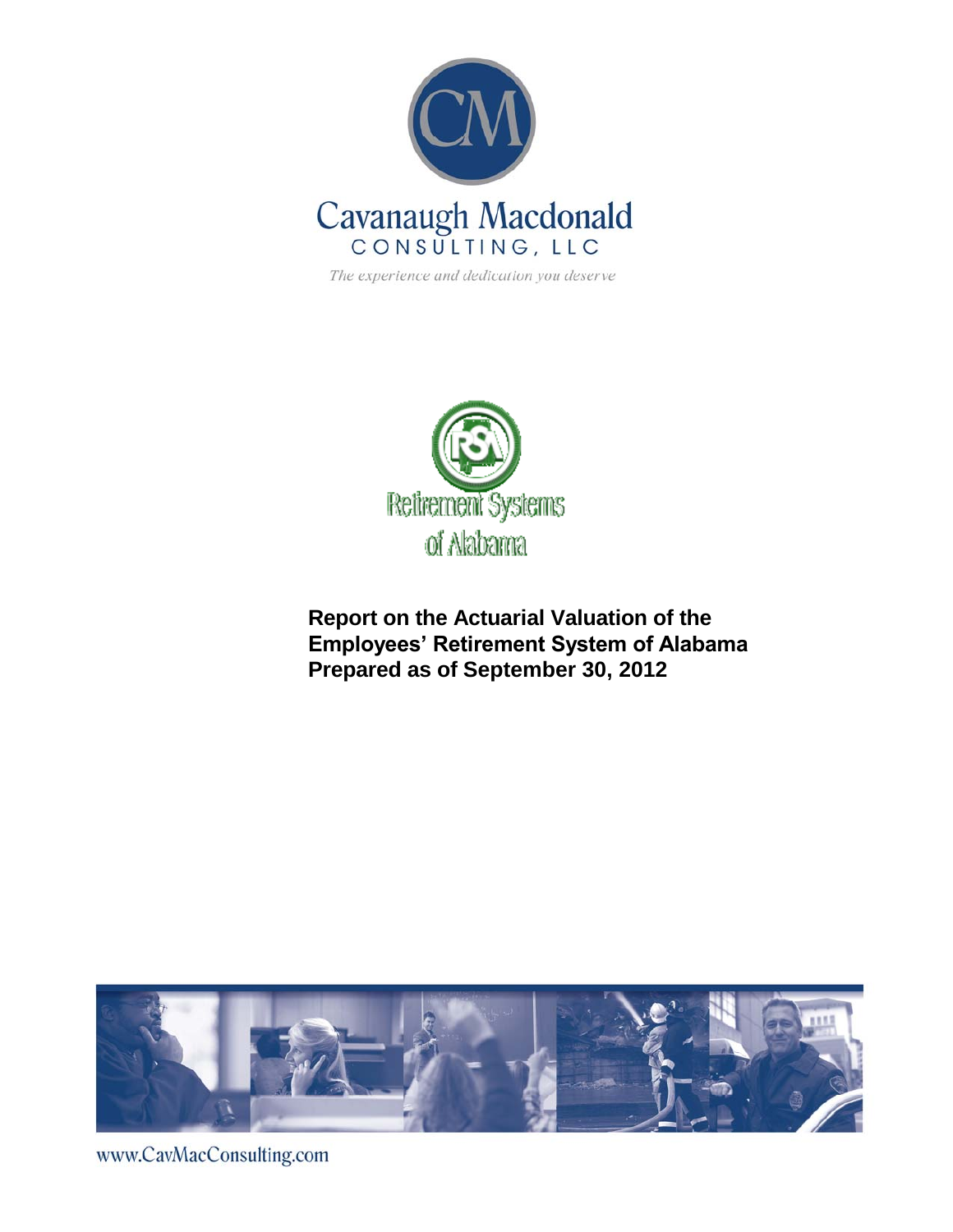

July 9, 2013

Board of Control Employees' Retirement System of Alabama Montgomery, Alabama

Members of the Board:

In this report are submitted the results of the annual actuarial valuation of the Employees' Retirement System of Alabama, prepared as of September 30, 2012 in accordance with Section 36-27-23(p) of the act governing the operation of the System.

The purpose of this report is to provide a summary of the funded status of the system as of September 30, 2012, to recommend rates of contribution and to provide accounting information under Governmental Accounting Standards Board Statements No. 25 and 27 (GASB 25 and 27). While not verifying the data at source, the actuary performed tests for consistency and reasonability. The System was amended to provide a new benefit structure for members initially joining the System on or after January 1, 2013 (Tier II). There are no Tier II members included in the valuation as of September 30, 2012. However, for State employees we have received data from the Retirement System for Tier II members who joined during the first four months of 2013 and have used this data to determine the Tier II employer contribution rate for fiscal year ending September 30, 2015. For State policemen the Tier II employer contribution rates shown in this report have been estimated based on recent hires in Tier I.

On the basis of the valuation, it is recommended that the State make contributions to the Retirement System for State employees (members other than State policemen) at the rate of 13.45% of payroll for Tier I members and 13.31% for Tier II members. It is also recommended that the State make contributions to the Retirement System for State policemen at the rate of 38.37% of payroll for Tier I members and 32.45% for Tier II members for the fiscal year ending September 30, 2015. The contribution rates for local employers for the fiscal year beginning October 1, 2014 will be submitted in a separate report and will include the impact of all assumption changes and employer-elected changes through September 30, 2012.

The promised benefits of the System are included in the actuarially calculated contribution rates which are developed using the entry age normal cost method. Since the previous valuation the Board has adopted a valuation interest smoothing methodology. Five-year smoothed market value of assets is used for actuarial valuation purposes. However, the actuarial value of assets was set equal to the market value of assets as of September 30, 2012; five-year smoothing will commence again in future years. Gains and losses are reflected in the unfunded accrued liability that is being amortized by regular annual contributions as a level percentage of payroll, on the assumption that payroll will increase by 3.25% annually. The assumptions recommended by the actuary and adopted by the Board are in the aggregate reasonably related to the experience under the Fund and to reasonable expectations of anticipated experience under the Fund and meet the parameters for the disclosures under GASB 25 and 27.

Offices in Englewood, CO • Kennesaw, GA • Bellevue, NE • Hilton Head Island, SC 3550 Busbee Pkwy, Suite 250, Kennesaw, GA 30144 Phone (678) 388-1700 • Fax (678) 388-1730 www.CavMacConsulting.com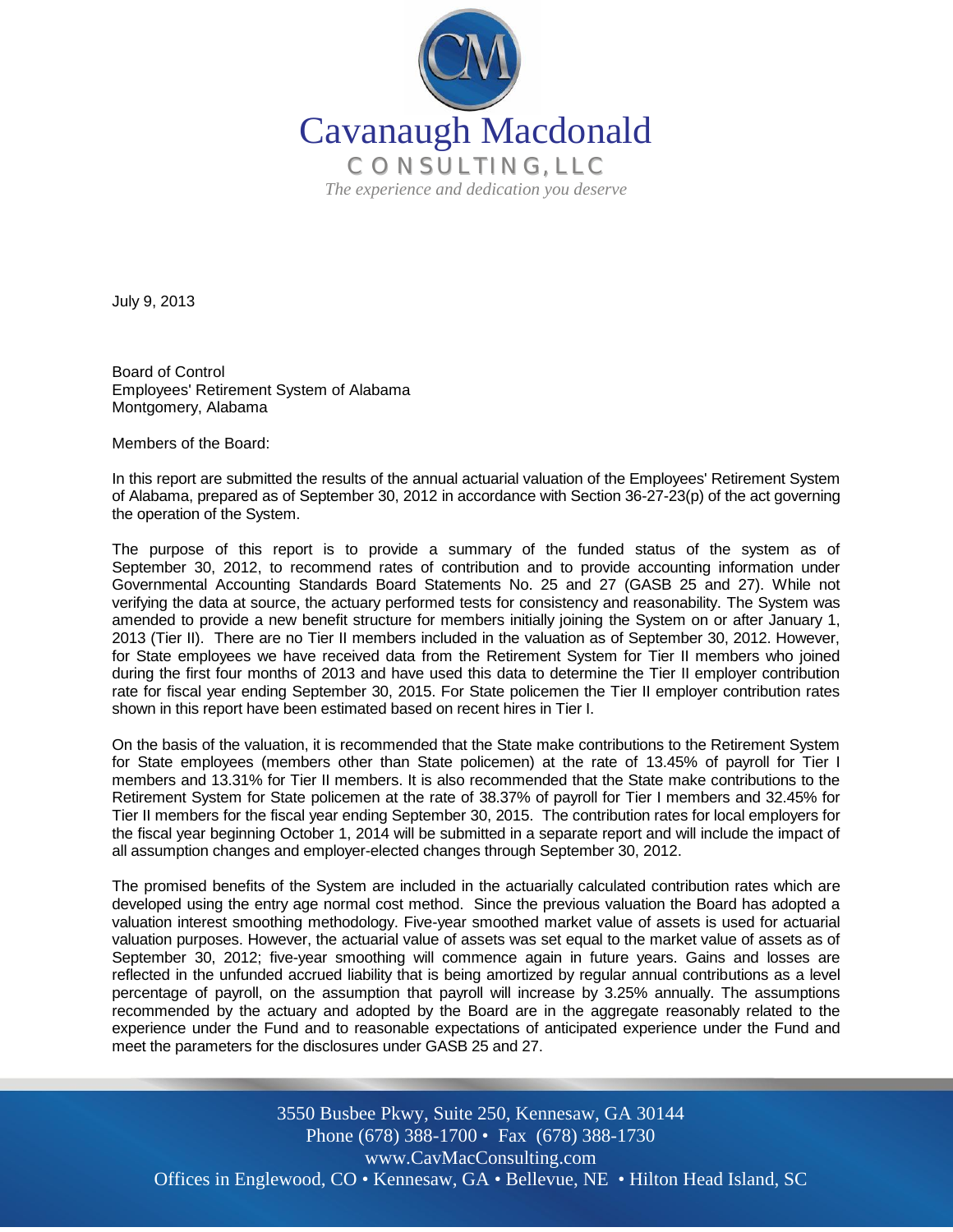

We have prepared the Schedule of Funding Progress and Trend Information shown in the financial section of the Comprehensive Annual Financial Report, and all supporting schedules including the Schedule of Active Member Valuation Data, the Solvency Test and the Analysis of Financial Experience shown in the actuarial section of the Comprehensive Annual Financial Report.

This is to certify that the independent consulting actuary is a member of the American Academy of Actuaries and has experience in performing valuations for public retirement systems, that the valuation was prepared in accordance with principles of practice prescribed by the Actuarial Standards Board, and that the actuarial calculations were performed by qualified actuaries in accordance with accepted actuarial procedures, based on the current provisions of the retirement system and on actuarial assumptions that are internally consistent and reasonably based on the actual experience of the System.

Future actuarial results may differ significantly from the current results presented in this report due to such factors as the following: plan experience differing from that anticipated by the economic or demographic assumptions; changes in economic or demographic assumptions; increases or decreases expected as part of the natural operation of the methodology used for these measurements (such as the end of an amortization period or additional cost or contribution requirements based on the plan's funded status); and changes in plan provisions or applicable law. Since the potential impact of such factors is outside the scope of a normal annual actuarial valuation, an analysis of the range of results is not presented herein.

In our opinion the System is operating on an actuarially sound basis. Assuming that contributions to the System are made by the employer from year to year in the future at the rates recommended on the basis of the successive actuarial valuations, the continued sufficiency of the retirement fund to provide the benefits called for under the System may be safely anticipated.

The Table of Contents, which immediately follows, outlines the material contained in the report.

Respectfully submitted,

Mulike

Edward A. Macdonald, ASA, FCA, MAAA Cathy Turcot **President** President **Principal and Managing Director** Principal and Managing Director

John J. Garrett, ASA, FCA, MAAA Principal and Consulting Actuary

EAM/CT/JJG:jcj

lucot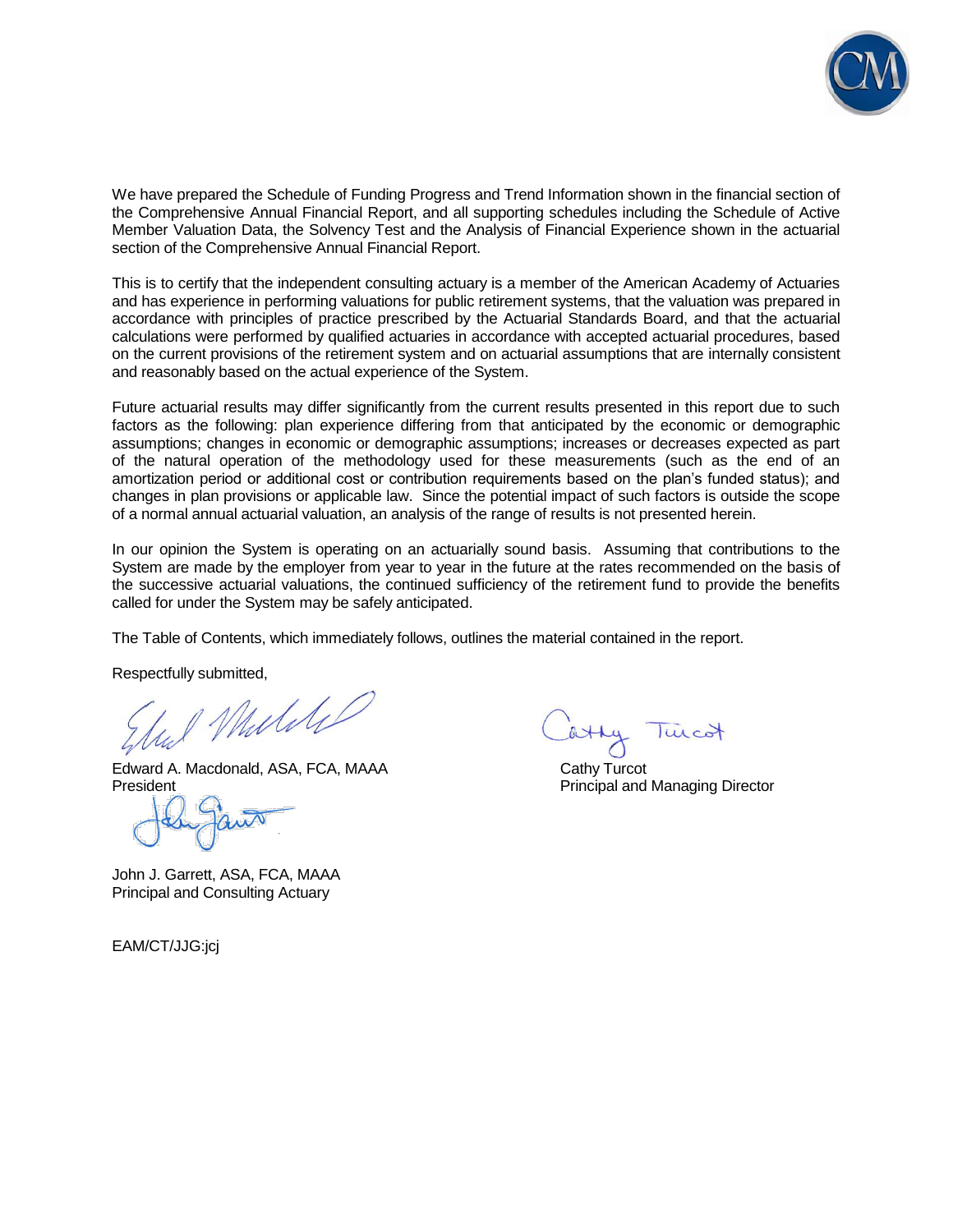

# **TABLE OF CONTENTS**

| <b>Section</b> | <u>Item</u>                         | Page No. |
|----------------|-------------------------------------|----------|
|                | <b>Summary of Principal Results</b> |          |
| Ш              | Membership Data                     | 5        |
| Ш              | Assets                              | 8        |
| IV             | <b>Comments on Valuation</b>        | 10       |
| ٧              | Contributions Payable by Employers  | 11       |
| VI             | Analysis of Financial Experience    | 12       |
| VII            | Accounting Information              | 14       |

# **Schedule**

| A | Valuation Balance Sheet and Solvency Test                                | 17 |
|---|--------------------------------------------------------------------------|----|
| B | Development of the Actuarial Value of Assets                             | 22 |
| C | Summary of Receipts and Disbursements                                    | 27 |
| D | <b>Smoothed Interest Rate</b>                                            | 28 |
| Е | Outline of Actuarial Assumptions and Methods                             | 29 |
| F | <b>Actuarial Cost Method</b>                                             | 35 |
| G | Summary of Main Plan Provisions as Interpreted<br>for Valuation Purposes | 36 |
| н | Schedules of Membership Data                                             | 44 |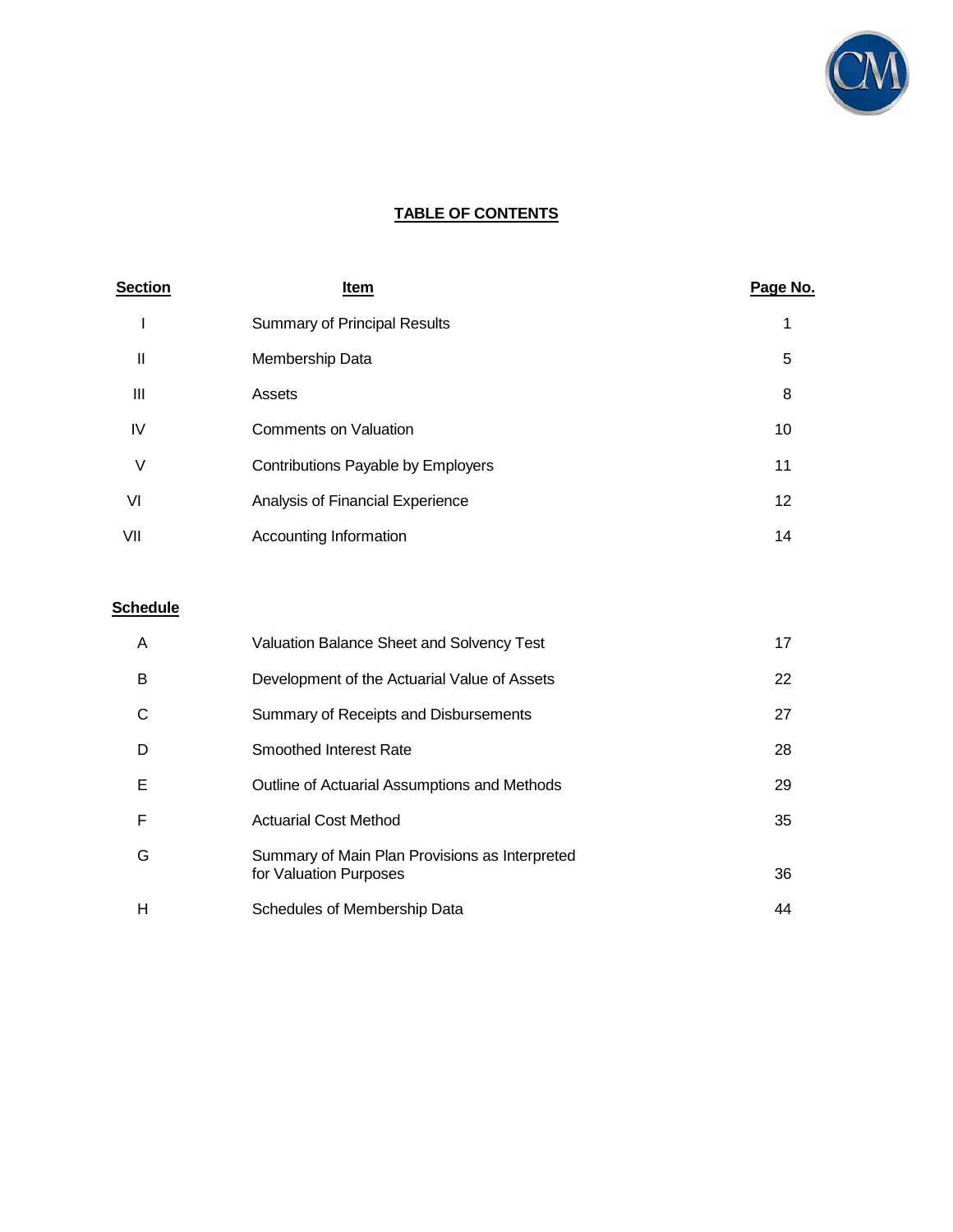

#### **REPORT ON THE ACTUARIAL VALUATION OF THE EMPLOYEES' RETIREMENT SYSTEM OF ALABAMA PREPARED AS OF SEPTEMBER 30, 2012**

#### **SECTION I - SUMMARY OF PRINCIPAL RESULTS**

1. For convenience of reference, the principal results of the valuation and a comparison with the preceding year's results for State Employees, Local Employees and State Policemen are summarized below:

# **SUMMARY OF PRINCIPAL RESULTS FOR STATE EMPLOYEES**

| <b>VALUATION DATE</b>                                                                                                                                        | September 30, 2012                                   | September 30, 2011                                   |
|--------------------------------------------------------------------------------------------------------------------------------------------------------------|------------------------------------------------------|------------------------------------------------------|
| Number of active members<br>Annual compensation                                                                                                              | 29,548<br>\$<br>1,179,824,013                        | 31,185<br>\$<br>1,299,463,347                        |
| Number of retired members and beneficiaries<br>Annual retirement allowances                                                                                  | 20,618<br>\$<br>419,165,667                          | 19,658<br>\$<br>391,950,391                          |
| Number of DROP participants<br>Annual compensation<br>Annual allowances                                                                                      | 1,445<br>\$<br>87,308,963<br>45,986,004              | 1,856<br>\$<br>112,262,151<br>57,897,272             |
| Assets:<br>Actuarial value<br>Market value                                                                                                                   | \$<br>4, 152, 166, 843<br>4,152,166,843              | \$<br>4,428,511,476<br>3,750,991,726                 |
| Unfunded accrued liability                                                                                                                                   | \$<br>2,483,987,366                                  | \$<br>2,470,572,008                                  |
| <b>Funded Ratio</b>                                                                                                                                          | 62.6%                                                | 64.2%                                                |
| <b>CONTRIBUTIONS FOR FISCAL YEAR ENDING</b><br>Tier I<br>Employer contribution rate<br>Normal<br><b>Accrued liability</b><br>Death benefit<br>Administration | September 30, 2015<br>0.62%<br>12.48<br>0.14<br>0.21 | September 30, 2014<br>1.05%<br>10.62<br>0.14<br>0.21 |
| Total                                                                                                                                                        | 13.45%                                               | 12.02%                                               |
| <b>Tier II</b><br>Employer contribution rate<br>Normal<br><b>Accrued liability</b><br>Death benefit<br>Administration<br>Total                               | 0.48%<br>12.48<br>0.14<br>0.21<br>13.31%             | 0.99%<br>10.62<br>0.14<br>0.21<br>11.96%             |
| Amortization period                                                                                                                                          | 30 years                                             | 30 years                                             |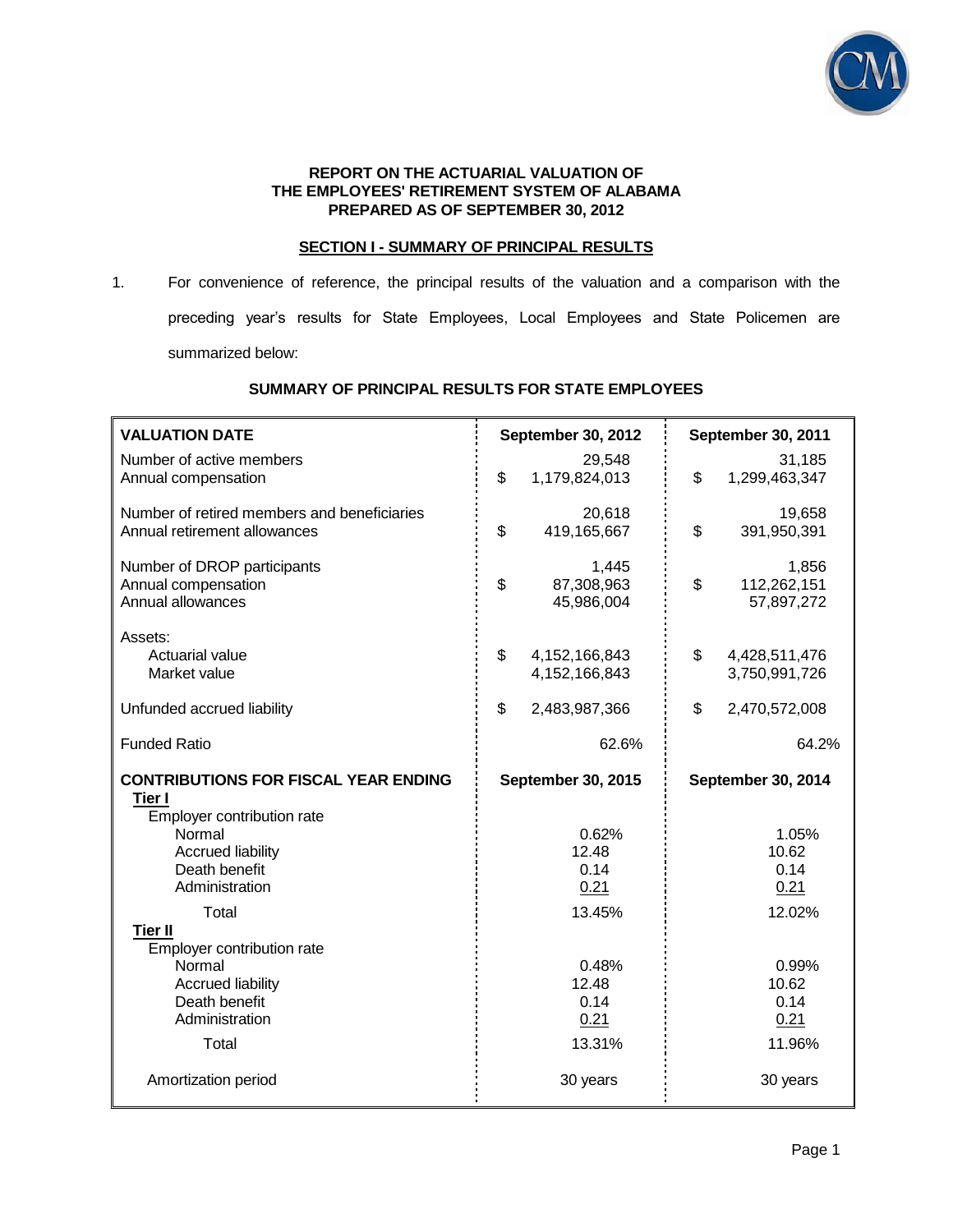

# **SUMMARY OF PRINCIPAL RESULTS FOR STATE POLICEMEN**

| <b>VALUATION DATE</b>                                                                                                          | September 30, 2012                       | September 30, 2011                       |
|--------------------------------------------------------------------------------------------------------------------------------|------------------------------------------|------------------------------------------|
| Number of active members<br>Annual compensation*                                                                               | 777<br>\$<br>44,028,717                  | 813<br>\$<br>50,281,806                  |
| Number of retired members and beneficiaries<br>Annual retirement allowances                                                    | 839<br>\$<br>36,522,226                  | 808<br>\$<br>33,866,358                  |
| Number of DROP participants<br>Annual compensation<br>Annual allowances                                                        | 25<br>\$<br>1,934,696<br>1,533,318       | 31<br>\$<br>2,705,546<br>1,905,673       |
| Assets:<br><b>Actuarial value</b><br>Market value                                                                              | \$<br>293,604,464<br>293,604,464         | \$<br>317,968,498<br>268,969,968         |
| Unfunded accrued liability                                                                                                     | \$<br>223,751,421                        | \$<br>225,726,739                        |
| <b>Funded Ratio</b>                                                                                                            | 56.8%                                    | 58.5%                                    |
| <b>CONTRIBUTION FOR FISCAL YEAR ENDING</b><br><b>Tier I</b>                                                                    | September 30, 2015                       | September 30, 2014                       |
| Employer contribution rate<br>Normal<br><b>Accrued liability</b><br>Death benefit<br>Administration                            | 8.44%<br>29.58<br>0.14<br>0.21           | 9.58%<br>25.88<br>0.14<br>0.21           |
| Total                                                                                                                          | 38.37%                                   | 35.81%                                   |
| <b>Tier II</b><br>Employer contribution rate<br>Normal<br><b>Accrued liability</b><br>Death benefit<br>Administration<br>Total | 2.52%<br>29.58<br>0.14<br>0.21<br>32.45% | 3.29%<br>25.88<br>0.14<br>0.21<br>29.52% |
| <b>Amortization Period</b>                                                                                                     | 30 years                                 | 30 years                                 |

\* Amount shown is reported compensation increased 7% for estimated overtime.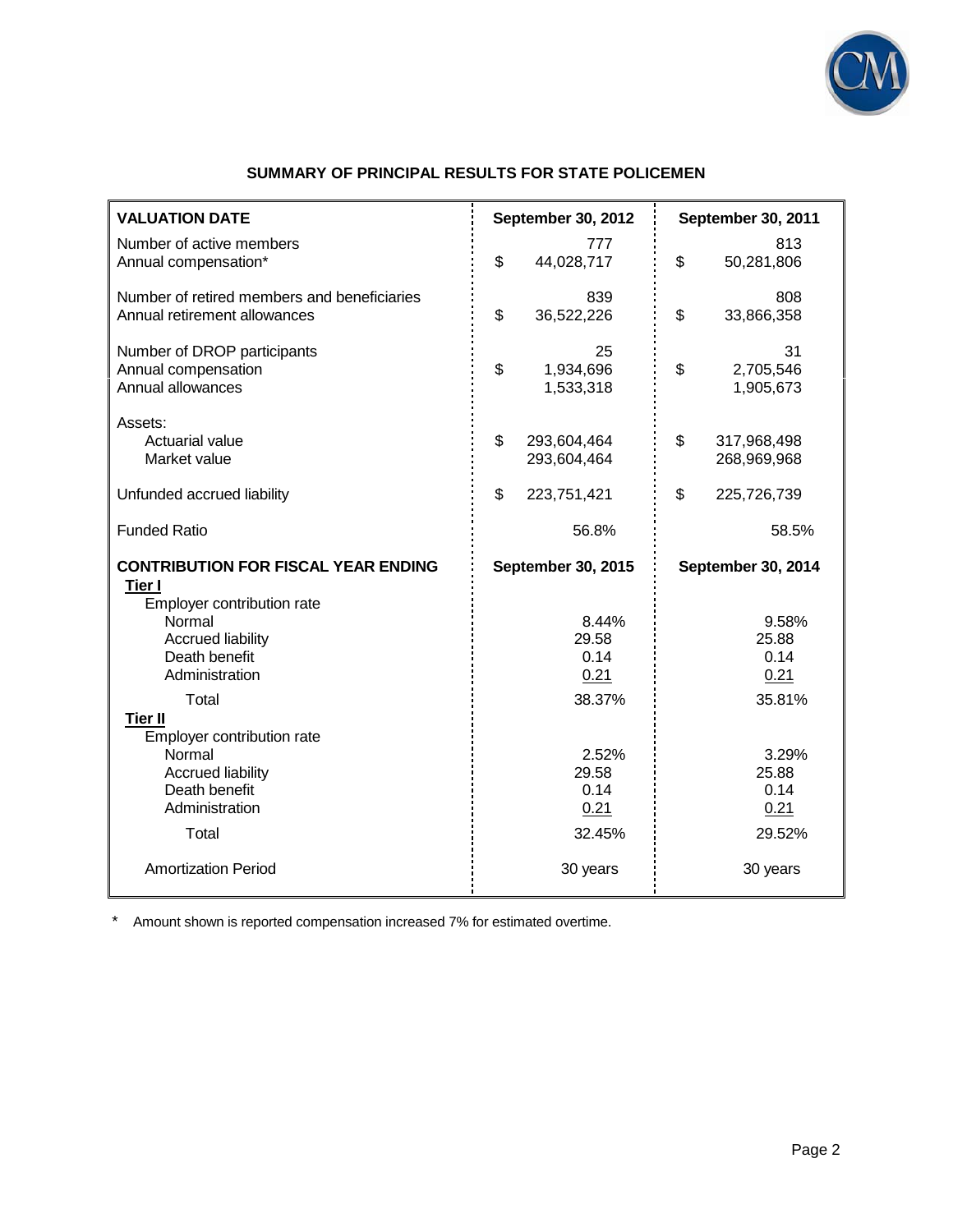

| <b>VALUATION DATE</b>                                                                                        | September 30, 2012                         | September 30, 2011                         |
|--------------------------------------------------------------------------------------------------------------|--------------------------------------------|--------------------------------------------|
| Number of active members<br>Annual compensation                                                              | 53,844<br>\$<br>1,900,938,692              | 53,635<br>\$<br>2,027,972,266              |
| Number of retired members and beneficiaries<br>Annual retirement allowances                                  | 19,519<br>\$<br>341,978,091                | 18,619<br>\$<br>317,445,017                |
| Number of DROP participants<br>Annual compensation<br>Annual allowances                                      | 651<br>\$<br>37,967,780<br>19,773,054      | 821<br>\$<br>47,995,481<br>24,209,041      |
| Assets:<br>Actuarial value<br>Market value                                                                   | \$<br>4,670,779,998<br>4,670,779,998       | \$<br>4,709,678,034<br>4,037,279,609       |
| Unfunded accrued liability                                                                                   | \$<br>2,060,705,460                        | \$<br>2,214,339,447                        |
| <b>Funded Ratio</b>                                                                                          | 69.4%                                      | 68.0%                                      |
| <b>CONTRIBUTIONS FOR FISCAL YEAR ENDING</b>                                                                  | <b>September 30, 2015</b>                  | September 30, 2014                         |
| Employer contribution rate<br>Normal<br><b>Accrued liability</b><br>Death benefit<br>Administration<br>Total | Varies<br>Varies<br>0.14<br>0.21<br>Varies | Varies<br>Varies<br>0.14<br>0.21<br>Varies |
| Amortization period                                                                                          | Varies                                     | Varies                                     |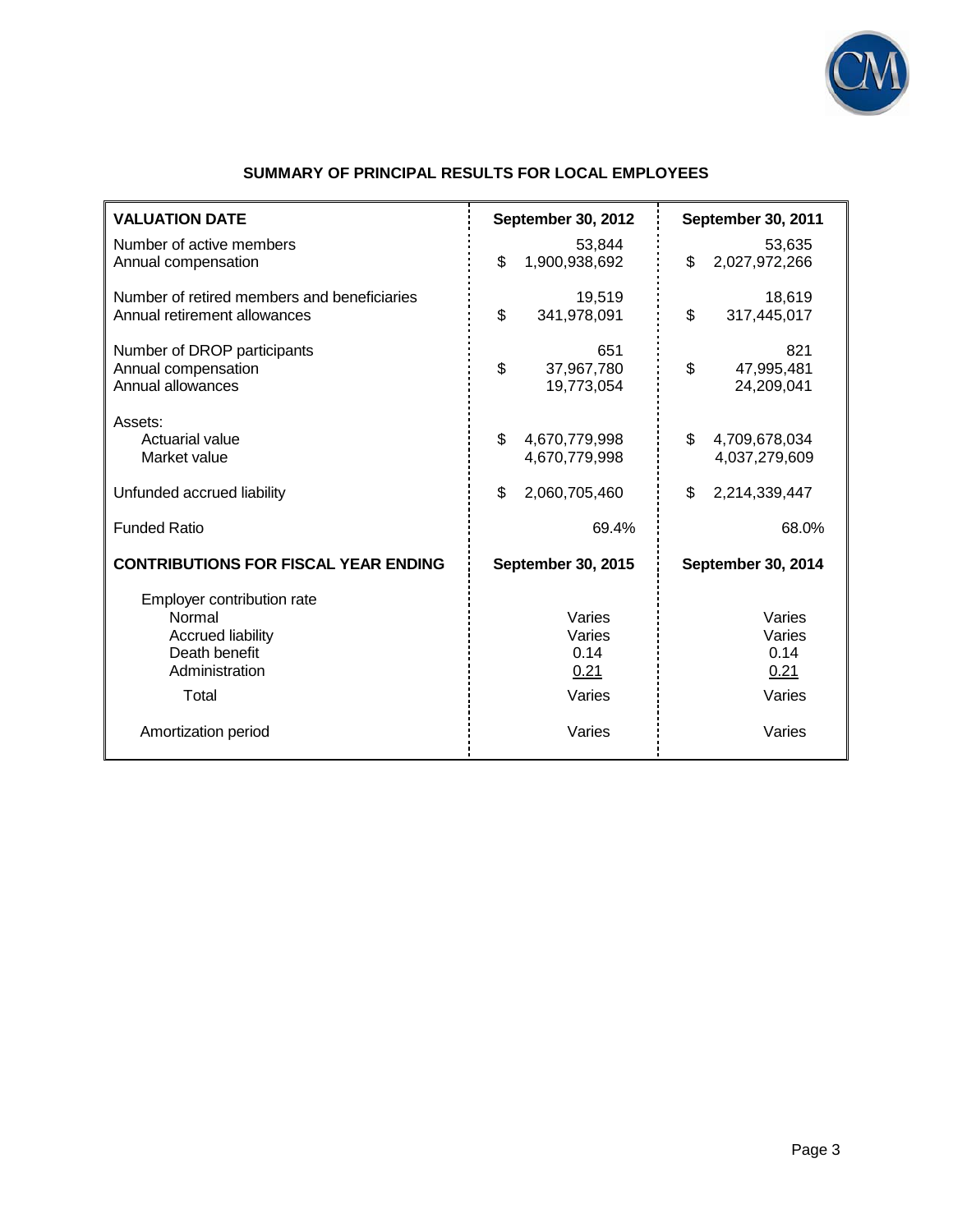

| <b>VALUATION DATE</b>                                                       | <b>September 30, 2012</b>                | September 30, 2011                       |
|-----------------------------------------------------------------------------|------------------------------------------|------------------------------------------|
| Number of active members<br>Annual compensation*                            | \$<br>84,169<br>3,124,791,422            | \$<br>85,633<br>3,377,717,419            |
| Number of retired members and beneficiaries<br>Annual retirement allowances | \$<br>40,976<br>797,665,984              | \$<br>39,085<br>743,261,766              |
| Number of DROP participants<br>Annual compensation<br>Annual allowances     | \$<br>2,121<br>127,211,439<br>67,292,376 | \$<br>2,708<br>162,963,178<br>84,011,986 |
| Assets:<br>Actuarial value<br>Market value                                  | \$<br>9,116,551,305<br>9,116,551,305     | \$<br>9.456,158,008<br>8,057,241,303     |
| Unfunded accrued liability                                                  | \$<br>4,768,444,247                      | \$<br>4,910,638,194                      |
| <b>Funded Ratio</b>                                                         | 65.7%                                    | 65.8%                                    |

#### **SUMMARY OF PRINCIPAL RESULTS FOR ALL GROUPS**

\* Amount shown reflects an increase in reported compensation for State Policemen of 7% for estimated overtime.

- 2. Comments on the valuation results as of September 30, 2012 are given in Section IV and further discussion of the contribution levels is set out in Section V. The valuation results for local employees do not include the impact of any changes elected by local employers after the valuation date. The contribution rates for local employers for fiscal year beginning October 1, 2014 will be submitted in a separate report.
- 3. Since the previous valuation, the Board has adopted a valuation interest rate smoothing methodology. Schedule D of this report shows the development of the smoothed interest rate. In addition, the actuarial value of assets was set equal to the market value of assets on September 30, 2012. Five-year smoothing of assets will commence again in future years. Schedule B shows the development of the actuarial value of assets. Schedule E of this report outlines the full set of actuarial assumptions and methods used in the current valuation.
- 4. The System was amended to provide a new benefit structure for members initially joining the System on or after January 1, 2013 (Tier II). There are no Tier II members included in the valuation as of September 30, 2012. However, for State employees we have received data from the Retirement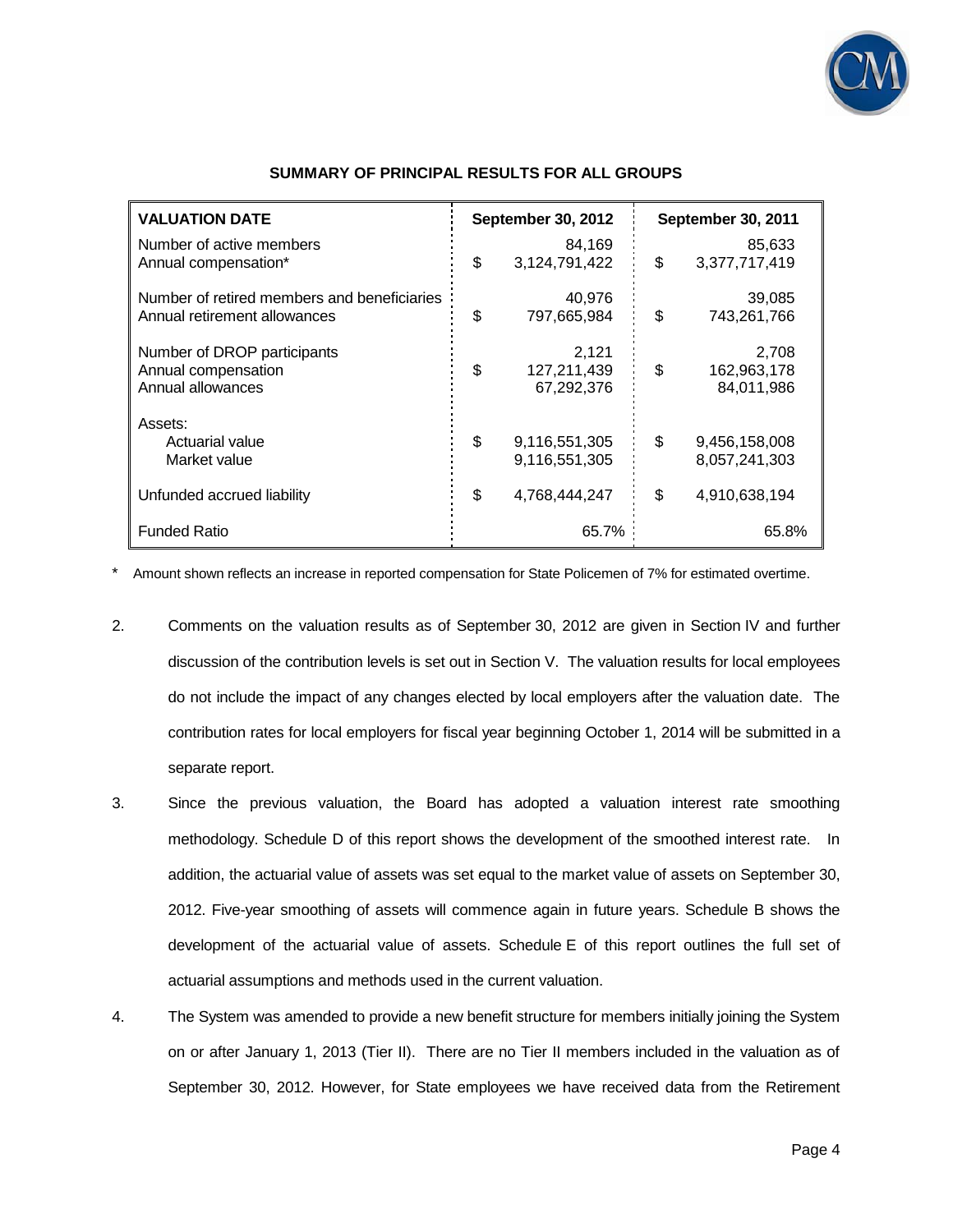

System for Tier II members who joined during the first four months of 2013 and have used this data to determine the Tier II employer contribution rate for fiscal year ending September 30, 2015. For State policemen the Tier II employer contribution rates shown in this report have been estimated based on recent hires in Tier I. In addition, legislation was passed to remove overtime pay from the definition of compensation for pension purposes. Subsequently additional legislation was passed to allow a limited amount of overtime to be included. Compensation for State Policemen has been increased by 7% to account for this legislation. Provisions of the System, as summarized in Schedule G, were taken into account in the current valuation.

## **SECTION II – MEMBERSHIP DATA**

1. Data regarding the membership of the System for use as a basis of the valuation were furnished by the Retirement System office. The following table shows the number of active members and their annual compensation as of September 30, 2012 on the basis of which the valuation was prepared.

#### **TABLE 1**

| <b>GROUP</b>           | <b>NUMBER</b> | <b>COMPENSATION</b> |
|------------------------|---------------|---------------------|
| <b>State Employees</b> | 29,548        | 1,179,824,013       |
| <b>State Policemen</b> | 777           | 44,028,717*         |
| Local Employees        | 53,844        | 1,900,938,692       |
| Total                  | 84,169        | 3,124,791,422       |

## **THE NUMBER AND ANNUAL COMPENSATION OF ACTIVE MEMBERS AS OF SEPTEMBER 30, 2012**

 \* Amount shown reflects an increase in reported compensation for State Policemen of 7% for estimated overtime.

The table reflects the active membership for whom complete valuation data were submitted. The results of the valuation include an estimated liability for an additional 10,511 non-contributing inactive members and members for whom incomplete data were submitted. In addition, there were 2,121 members with annual compensation of \$127,211,439 who were participating in the DROP program as of September 30, 2012.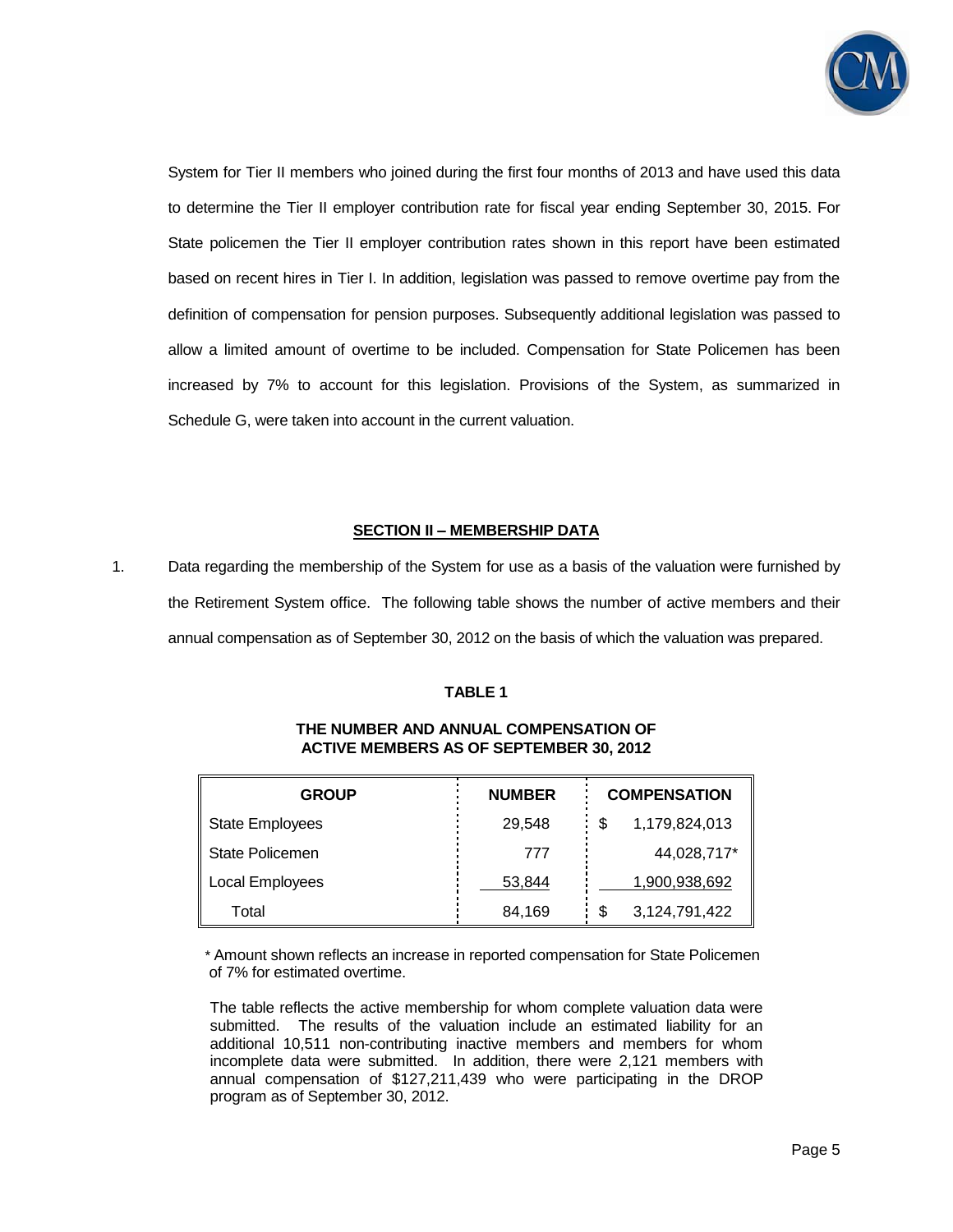

## 2. The following table shows a six-year history of active member valuation data.

#### **TABLE 2**

#### **SCHEDULE OF ACTIVE MEMBER VALUATION DATA**

| Valuation<br><b>Date</b> | <b>Number</b> | Annual<br><b>Payroll</b> | Annual<br><b>Average Pay</b> | % Increase in<br><b>Average Pay</b> |
|--------------------------|---------------|--------------------------|------------------------------|-------------------------------------|
| 9/30/2012 <sup>1</sup>   | 84.169        | 3,124,791,422            | 37.125<br>\$                 | $-5.88%$                            |
| $9/30/2011^2$            | 85.633        | 3,377,717,419            | 39.444                       | $-1.00$                             |
| $9/30/2010^3$            | 86.967        | 3,464,913,031            | 39.842                       | 0.38                                |
| $9/30/2009^4$            | 87.647        | 3,478,635,402            | 39,689                       | 3.65                                |
| $9/30/2008^5$            | 88,002        | 3,369,696,707            | 38,291                       | 4.71                                |
| $9/30/2007^{\circ}$      | 86.668        | 3,169,432,161            | 36,570                       | 4.65                                |

<sup>1</sup> In addition, there are 2,121 members with compensation of \$127,211,439 who are currently participating in the DROP. Employers of the Retirement System contribute on this payroll.

 $2$ In addition, there are 2,708 members with compensation of \$162,963,178 who are currently participating in the DROP. Employers of the Retirement System contribute on this payroll.

 $3$ In addition, there are 2,593 members with compensation of \$154,756,911 who are currently participating in the DROP. Employers of the Retirement System contribute on this payroll.

<sup>4</sup>In addition, there are 2,371 members with compensation of \$141,607,707 who are currently participating in the DROP. Employers of the Retirement System contribute on this payroll.

 $5$ In addition, there are 2,184 members with compensation of \$130,111,885 who are currently participating in the DROP. Employers of the Retirement System contribute on this payroll.

<sup>6</sup>In addition, there are 2,039 members with compensation of \$118,877,383 who are currently participating in the DROP. Employers of the Retirement System contribute on this payroll.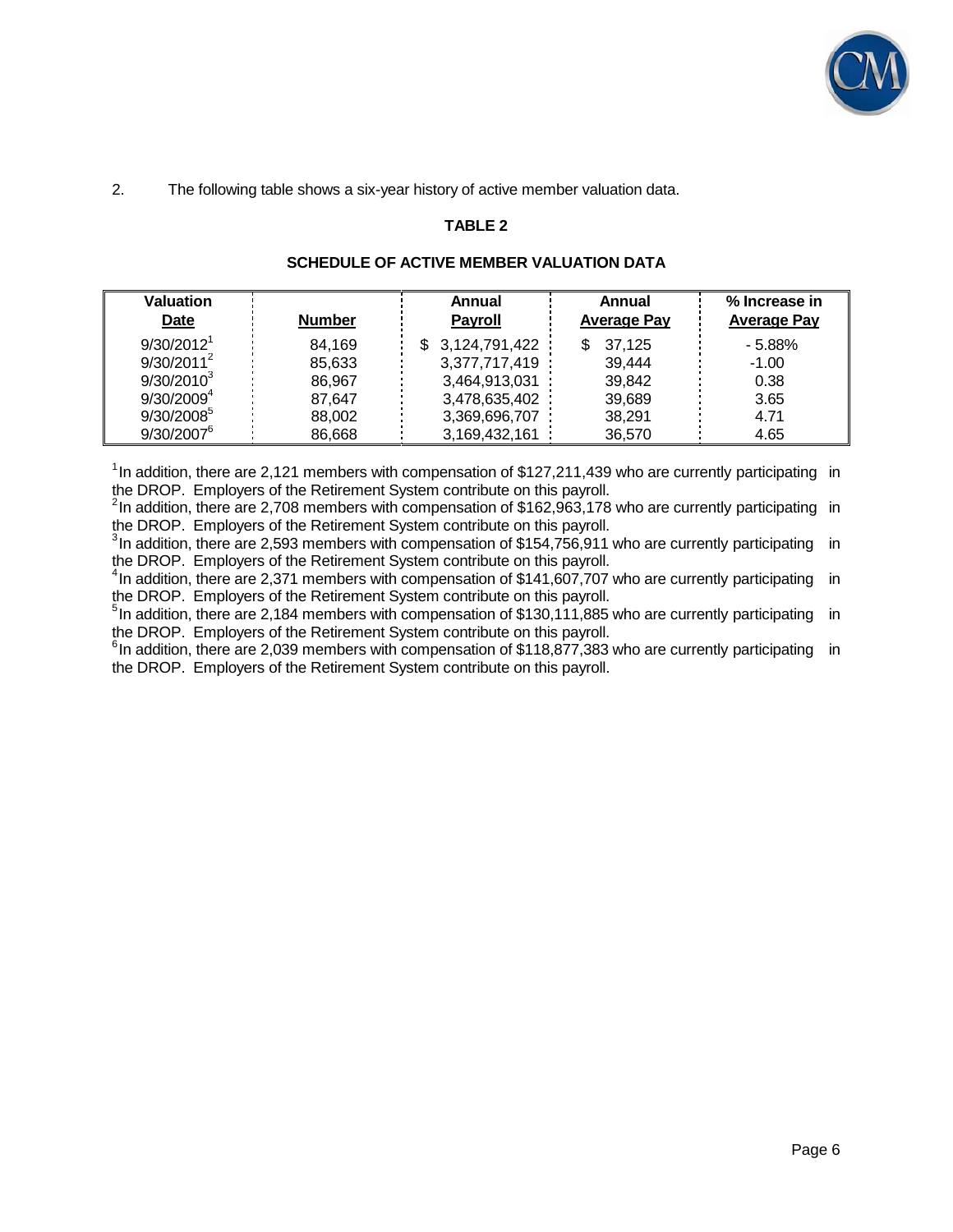

3. The following table shows the number and annual retirement allowances payable to retired members

and their beneficiaries on the roll of the Retirement System as of the valuation date.

#### **TABLE 3**

#### **THE NUMBER AND ANNUAL RETIREMENT ALLOWANCES OF RETIRED MEMBERS AND BENEFICIARIES OF DECEASED MEMBERS ON THE ROLL AS OF SEPTEMBER 30, 2012**

|                          | <b>GROUP</b>     |                  |                   |              |
|--------------------------|------------------|------------------|-------------------|--------------|
| <b>TYPE OF</b>           | <b>STATE</b>     | <b>STATE</b>     | <b>LOCAL</b>      | <b>TOTAL</b> |
| <b>RETIREMENT</b>        | <b>EMPLOYEES</b> | <b>POLICEMEN</b> | <b>EMPLOYEES*</b> |              |
| Service:                 | 17,024           | 700              | 15,928            | 33,652       |
| Number                   | \$               | 33,422,139       | 303,872,926       | \$           |
| <b>Annual Allowances</b> | 374,027,579      | \$               | \$                | 711,322,644  |
| Disability:              | 2,063            | 39               | 1,724             | 3,826        |
| Number                   | \$               | \$               | \$                | \$           |
| <b>Annual Allowances</b> | 27,020,694       | 1,104,309        | 21,151,682        | 49,276,685   |
| Beneficiaries:           | 1,531            | 100              | 1,867             | 3,498        |
| Number                   | \$               | \$               | \$                | \$           |
| <b>Annual Allowances</b> | 18,117,394       | 1,995,778        | 16,953,483        | 37,066,655   |
| DROP participants:       | 1,445            | 25               | 651               | 2,121        |
| Number                   | \$               | \$               | \$                | \$           |
| <b>Annual Allowances</b> | 45,986,004       | 1,533,318        | 19,773,054        | 67,292,376   |
| Total:                   | 22,063           | 864              | 20,170            | 43,097       |
| Number                   | \$               | \$               | 361,751,145       | \$           |
| <b>Annual Allowances</b> | 465,151,671      | 38,055,544       | \$                | 864,958,360  |

\* In addition, there are 43 terminated vested members with annual deferred allowances totaling \$225,651.

4. Tables in Schedule H show the distribution by age and service of the number and average annual compensation of active members included in the valuation. In addition, tables in Schedule H show the distribution by age and benefit type of the number, annual benefits, and average annual benefits of retired members included in the valuation.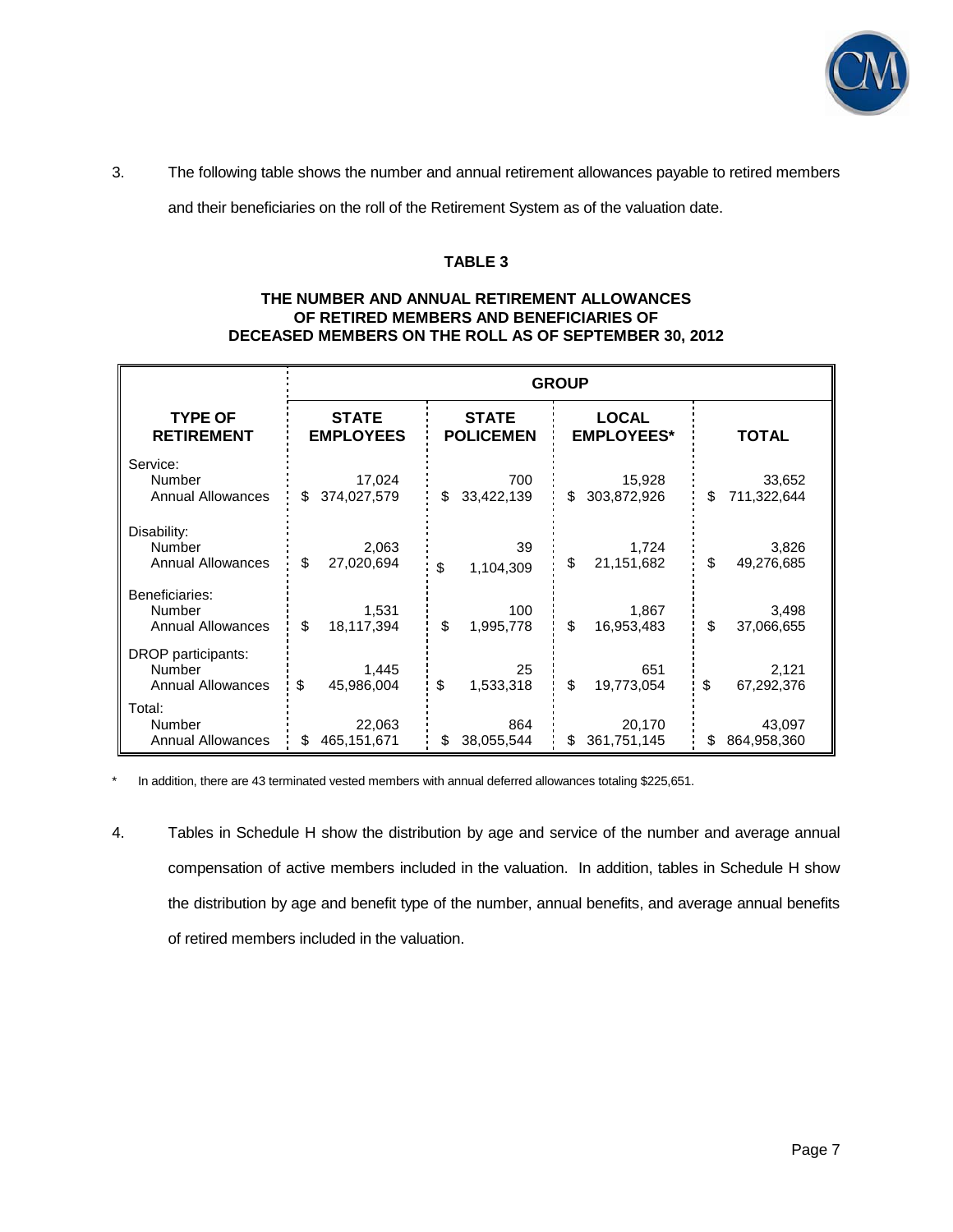

## **SECTION III - ASSETS**

1. The current retirement law provides for the maintenance of four funds for the purpose of recording

the fiscal transactions of the System, namely, the Annuity Savings Fund, the Pension Accumulation

Fund, the Pre-Retirement Death Benefit Fund, and the Deferred Retirement Option Plan Fund.

#### (a) Annuity Savings Fund

 The Annuity Savings Fund is the fund to which are credited all contributions made by members, except those contributions made by members who are participating in DROP, together with regular interest thereon. When a member retires or when a survivor allowance becomes payable or a member enters DROP, the amount of the member's accumulated contributions are transferred from the Annuity Savings Fund to the Pension Accumulation Fund. On September 30, 2012, the market value of assets credited to this Fund amounted to \$2,218,478,247 which represent the contributions of members to this date.

(b) Pension Accumulation Fund

 The Pension Accumulation Fund is the fund to which are credited all contributions made by the employers, except those contributions made to the Pre-Retirement Death Benefit Fund which was created October 1, 1983. When a member retires or when a survivor allowance becomes payable, the pension is paid from this fund. When a members enters DROP, the deferred pension is transferred from this fund to the DROP Fund. On September 30, 2012 the market value of assets credited to this fund amounted to \$6,562,010,247.

#### (c) DROP Fund

 The DROP Fund is the fund to which are credited deferred retirement benefits on behalf of members who elect to participate in the DROP, together with regular interest thereon. In addition, member contributions while participating in the DROP, together with regular interest therein, are credited to the Fund. At the end of the DROP deferral period, the member receives the amount of the deferred retirement benefits and contributions plus interest in the member's DROP account. On September 30, 2012, the market value of assets credited to this Fund amounted to \$336,062,811.

(d) Pre-Retirement Death Benefit Fund

 The Pre-Retirement Death Benefit Fund is the fund to which are credited contributions made by the employer for the special pre-retirement death benefit which became effective October 1, 1983. On September 30, 2012, the market value of assets credited to this fund amounted to \$22,025,479. These assets are not included in the valuation and the liabilities associated with these death benefits are not included in the valuation.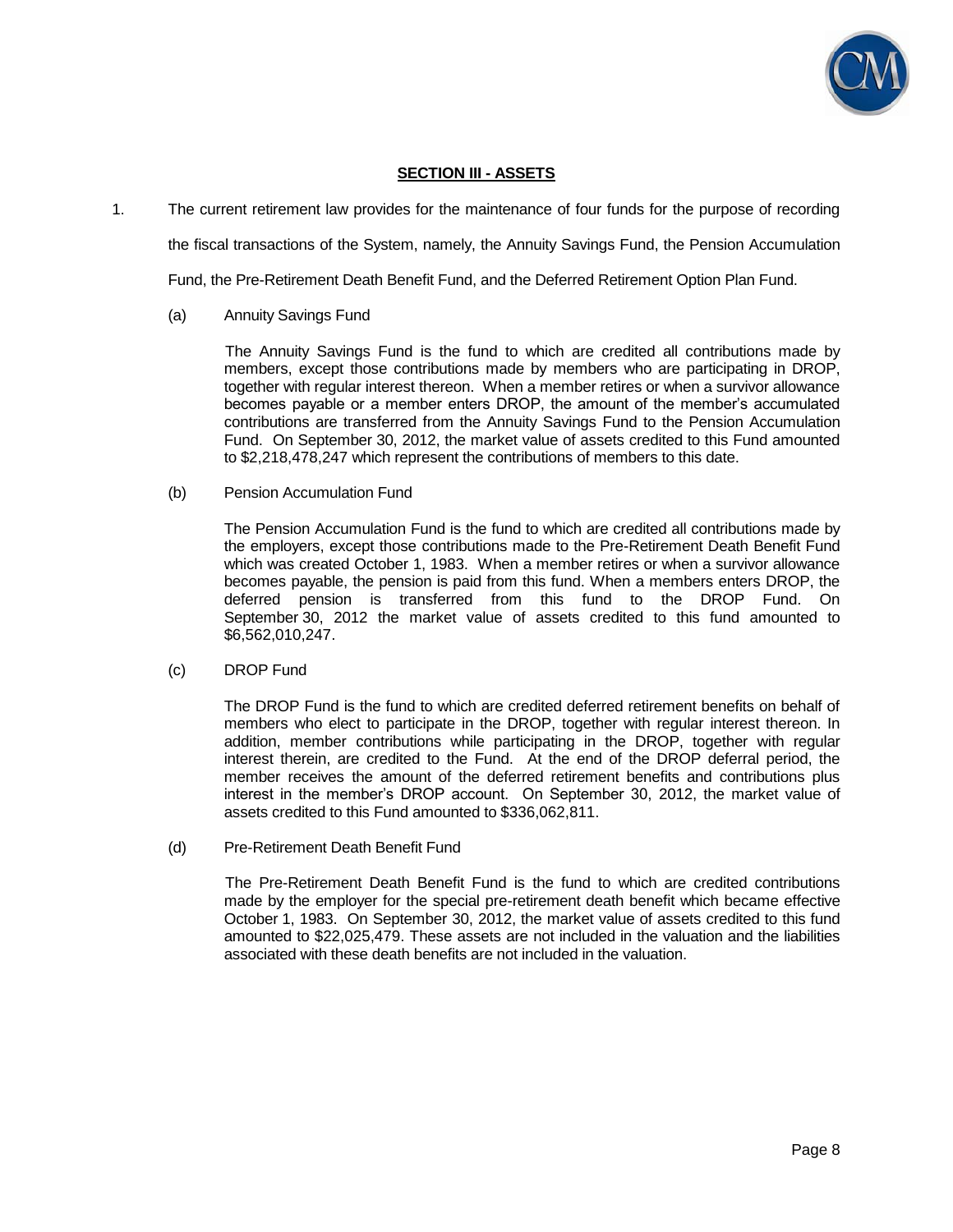

2. As of September 30, 2012 the total market value of assets exclusive of the Pre-Retirement Death

Benefit Fund amounted to \$9,116,551,305 as shown in the following table.

#### **TABLE 4**

## **MARKET VALUE OF ASSETS BY FUND AS OF SEPTEMBER 30, 2012**

| <b>FUND</b>                                                    | <b>MARKET VALUE OF ASSETS</b>                 |
|----------------------------------------------------------------|-----------------------------------------------|
| Annuity Savings Fund<br>Pension Accumulation Fund<br>DROP Fund | 2,218,478,247<br>6,562,010,247<br>336,062,811 |
| <b>Total Market Value of Assets</b>                            | 9,116,551,305                                 |

3. The five-year market related actuarial value of assets as of September 30, 2012 was \$9,019,163,982. However, the final actuarial value of the assets was set equal to the market value of assets as September 30, 2012 with smoothing to commence in future years. Schedule B shows the development of the actuarial value of assets as of September 30, 2012. The following table shows the actuarial value of assets used for the current valuation allocated among State employees, State policemen and local employees.

## **TABLE 5**

## **COMPARISON OF ACTUARIAL VALUE OF ASSETS AT SEPTEMBER 30, 2012 AND SEPTEMBER 30, 2011**

| <b>GROUP</b>                                                 | <b>SEPTEMBER 30, 2012</b><br><b>ACTUARIAL VALUE</b> | <b>SEPTEMBER 30, 2011</b><br><b>ACTUARIAL VALUE</b> |
|--------------------------------------------------------------|-----------------------------------------------------|-----------------------------------------------------|
| <b>State Employees</b><br>State Policemen<br>Local Employees | 4,152,166,843<br>293,604,464<br>4,670,779,998       | 4,428,511,476<br>317,968,498<br>4,709,678,034       |
| <b>Total Assets</b>                                          | 9,116,551,305                                       | 9,456,158,008                                       |

4. Schedule C shows the receipts and disbursements of the System for the year preceding the valuation date and a reconciliation of the fund balances at market value.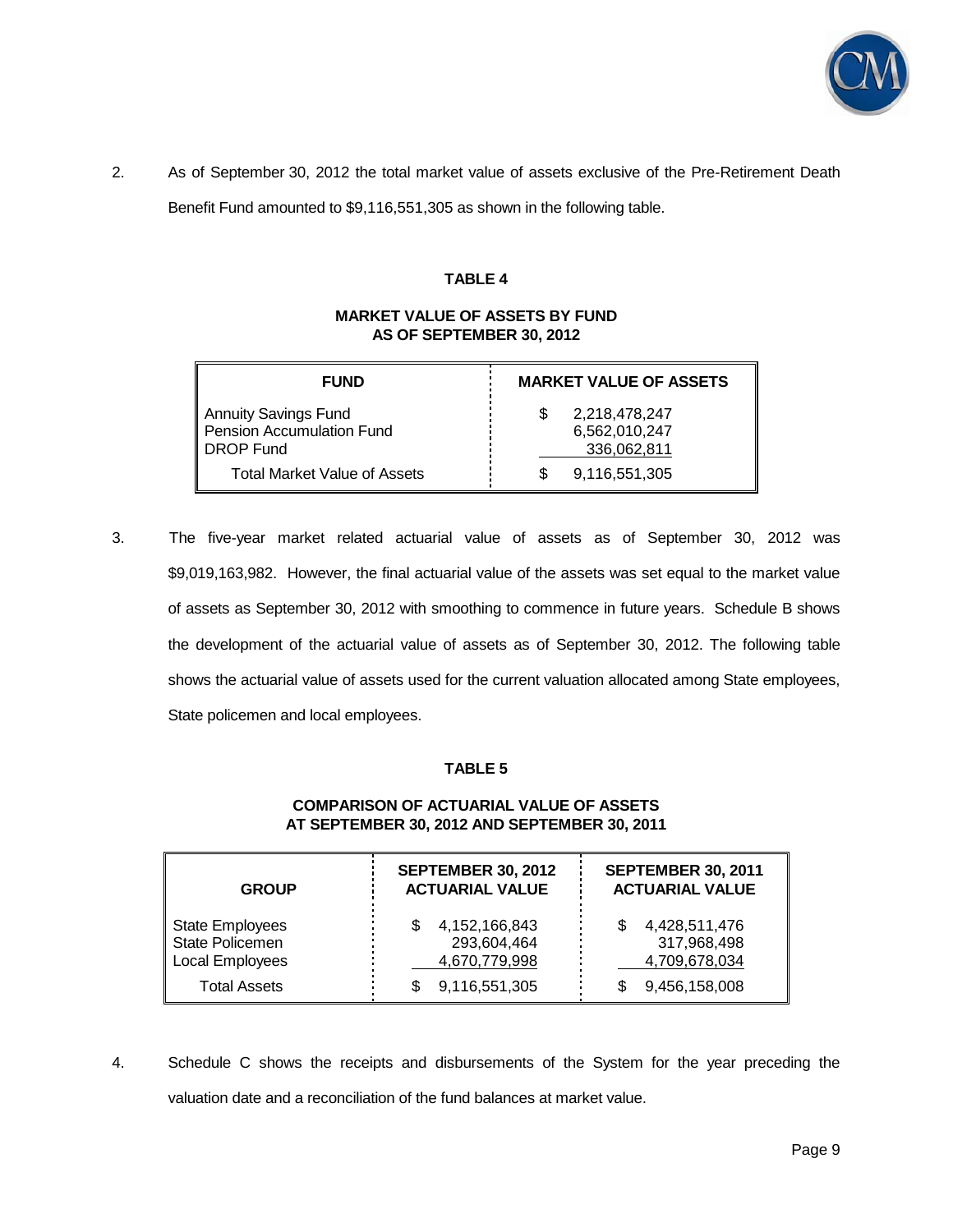

#### **SECTION IV - COMMENTS ON VALUATION**

- 1. Schedule A of this report contains the valuation balance sheets which show the present and prospective assets and liabilities of the System as of September 30, 2012. Separate balance sheets are shown for each employee group as well as in total for all groups.
- 2. The total valuation balance sheet shows that the System has total prospective liabilities of \$15,740,627,739. Of this amount, \$7,781,430,975 is for the prospective benefits payable on account of present retired members, beneficiaries of deceased members, and DROP participants, \$268,879,949 is for the prospective benefits payable on account of present inactive members and \$7,690,316,815 is for the prospective benefits payable on account of present active members. Against these liabilities the System has total actuarial value of assets of \$9,116,551,305 as of September 30, 2012. The difference of \$6,624,076,434 between the total liabilities and the total present market value of assets represents the present value of contributions to be made in the future. Of this amount, \$1,417,028,730 is the present value of future contributions expected to be made by members to the Annuity Savings Fund, and the balance of \$5,207,047,704 represents the present value of future contributions payable by the employers.
- 3. The employers' contributions to the System consist of normal contributions, accrued liability contributions and current disbursement cost-of-living benefit increase contributions. The valuation indicates that employer normal contributions at the rate of 0.62% of payroll for Tier I members and 0.48% of payroll for Tier II members are required to provide the benefits of the System for State employees. For State policemen, employer normal contributions at the rate of 8.44% of payroll for Tier I members and 2.52% of payroll for Tier II members are required. For local employees, varying rates of employer normal contributions are required.
- 4. Prospective employer normal contributions at the above rates have a present value of \$438,603,457. When this amount is subtracted from \$5,207,047,704, which is the present value of the total future contributions to be made by the employers, there remains \$4,768,444,247 as the amount of future cost-of-living and accrued liability contributions.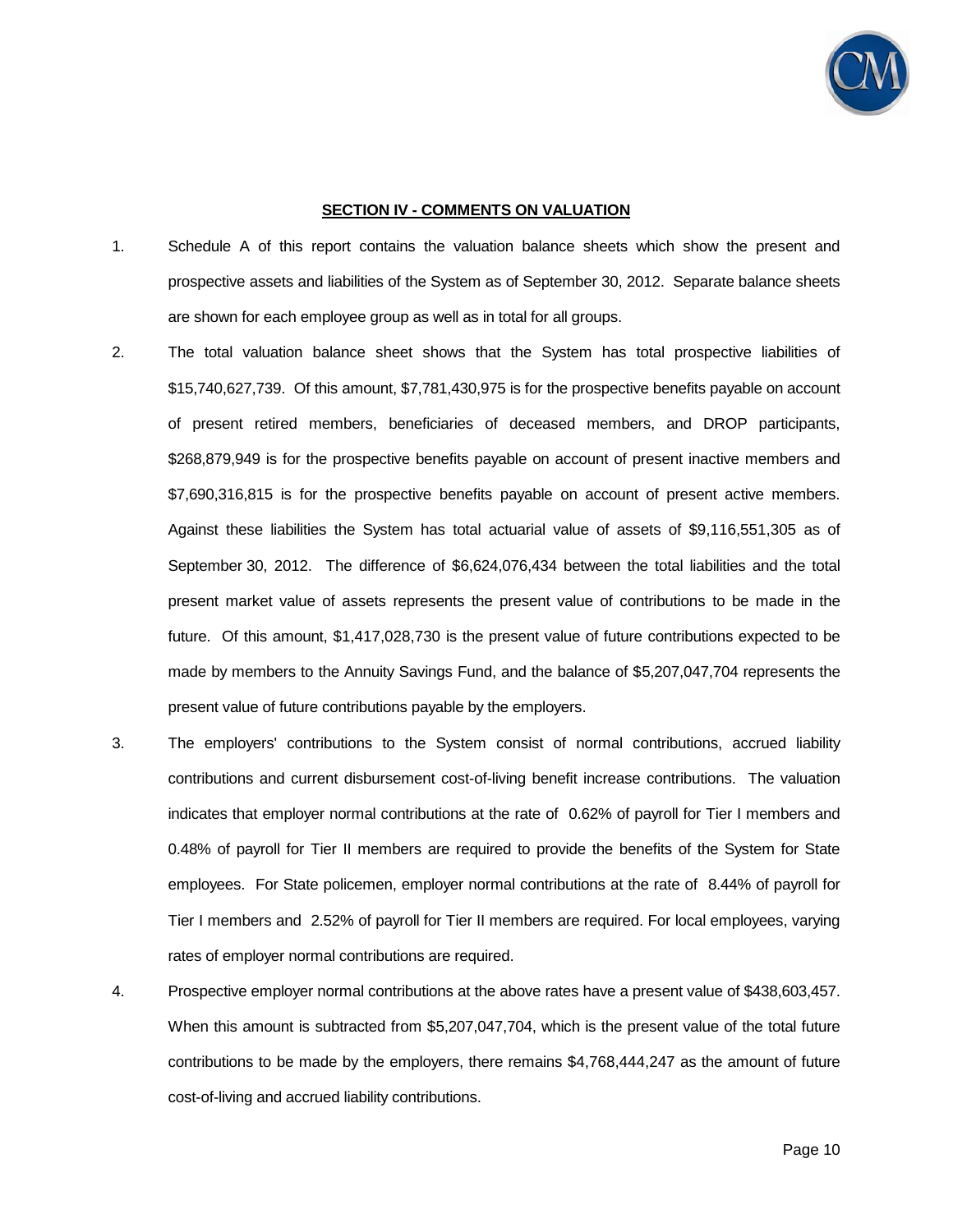

- 5. For all State employees, it is recommended that the accrued liability contribution rate payable by the State be set at 12.48% of payroll. For all State policemen, it is recommended that the accrued liability contribution rate payable by the State be set at 29.58% of payroll. These rates are sufficient to amortize the unfunded accrued liability of \$2,483,987,366 for State employees and \$223,751,421 for State policemen within 30 years on the assumption that the aggregate amount of accrued liability contribution will increase by 3.25% each year. However, if the amortization period continues to be set at 30 years each year, the unfunded accrued liability will never be fully amortized.
- 6. For all employers, an additional contribution of 0.14% of payroll will be required to meet the cost of the pre-retirement death benefit program established under Act No. 83-616. The assets and liabilities of the program are not included in the valuation.
- 7. For all employers, an additional contribution of 0.21% is required to cover the expenses of administering the System.

## **SECTION V - CONTRIBUTIONS PAYABLE BY EMPLOYERS**

- 1. The retirement act provides that the Board of Control shall certify to the chief fiscal officer of each employer the rates of contribution required to be paid by the employer.
- 2. On the basis of the actuarial valuation prepared as of September 30, 2012 it is recommended that the State make contributions at the following rates for the fiscal year beginning October 1, 2014:

## **TABLE 6**

## **RECOMMENDED CONTRIBUTION RATES**

|                          | PERCENTAGE OF MEMBERS' COMPENSATION<br><b>FOR FISCAL YEAR ENDING</b><br><b>SEPTEMBER 20, 2015</b> |                |               |         |  |  |
|--------------------------|---------------------------------------------------------------------------------------------------|----------------|---------------|---------|--|--|
| <b>CONTRIBUTION</b>      | <b>STATE EMPLOYEES</b><br><b>STATE POLICEMEN</b>                                                  |                |               |         |  |  |
|                          | Tier I                                                                                            | <b>Tier II</b> | <u>Tier I</u> | Tier II |  |  |
| Normal                   | 0.62%                                                                                             | 0.48%          | 8.44%         | 2.52%   |  |  |
| <b>Accrued liability</b> | 12.48                                                                                             | 12.48          | 29.58         | 29.58   |  |  |
| Death benefit            | 0.14                                                                                              | 0.14           | 0.14          | 0.14    |  |  |
| Administration           | 0.21                                                                                              | 0.21           | 0.21          | 0.21    |  |  |
| Total                    | 13.45%                                                                                            | 13.31%         | 38.37%        | 32.45%  |  |  |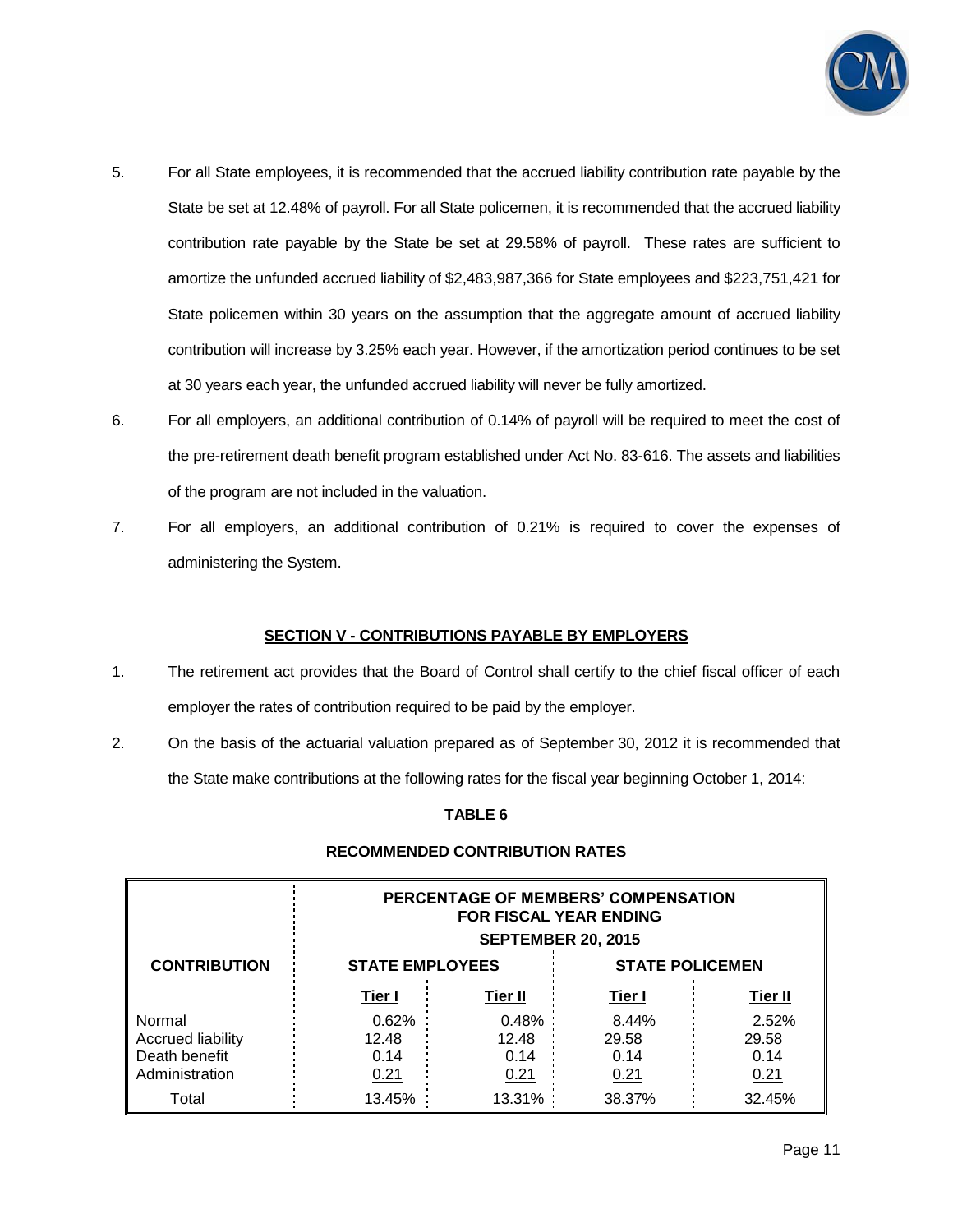

3. Contribution rates for Local Employers will be submitted in a separate report. The rates for the fiscal year beginning October 1, 2014 will be determined as of September 30, 2012, and will reflect any elections made pursuant to Act 2011-676 as of September 30, 2012.

#### **SECTION VI – ANALYSIS OF FINANCIAL EXPERIENCE**

The following table shows the estimated gain or loss from various factors that resulted in an increase or decrease in the unfunded accrued liability during the year ending September 30, 2012. For State employees, the unfunded accrued liability increased \$13,415,358; for State policemen, the unfunded accrued liability decreased \$1,975,318. Since the benefits, assumptions and accrued liability rates vary by location for the Local employees, we do not develop an analysis of financial experience for this group. The most significant item contributing to the \$13.4 million increase for State employees was a \$397.1 million loss due to less than expected investment return on the market value of assets. For State policemen the asset loss was \$29.1 million. This was offset by a gain of \$304.7 million for State employees and \$24.5 million for State Policemen due to the adoption of a valuation interest rate smoothing methodology. The results also show a significant gain of \$136.8 million for State employees and \$20.4 million for State Policemen due to salary increases that were less than expected.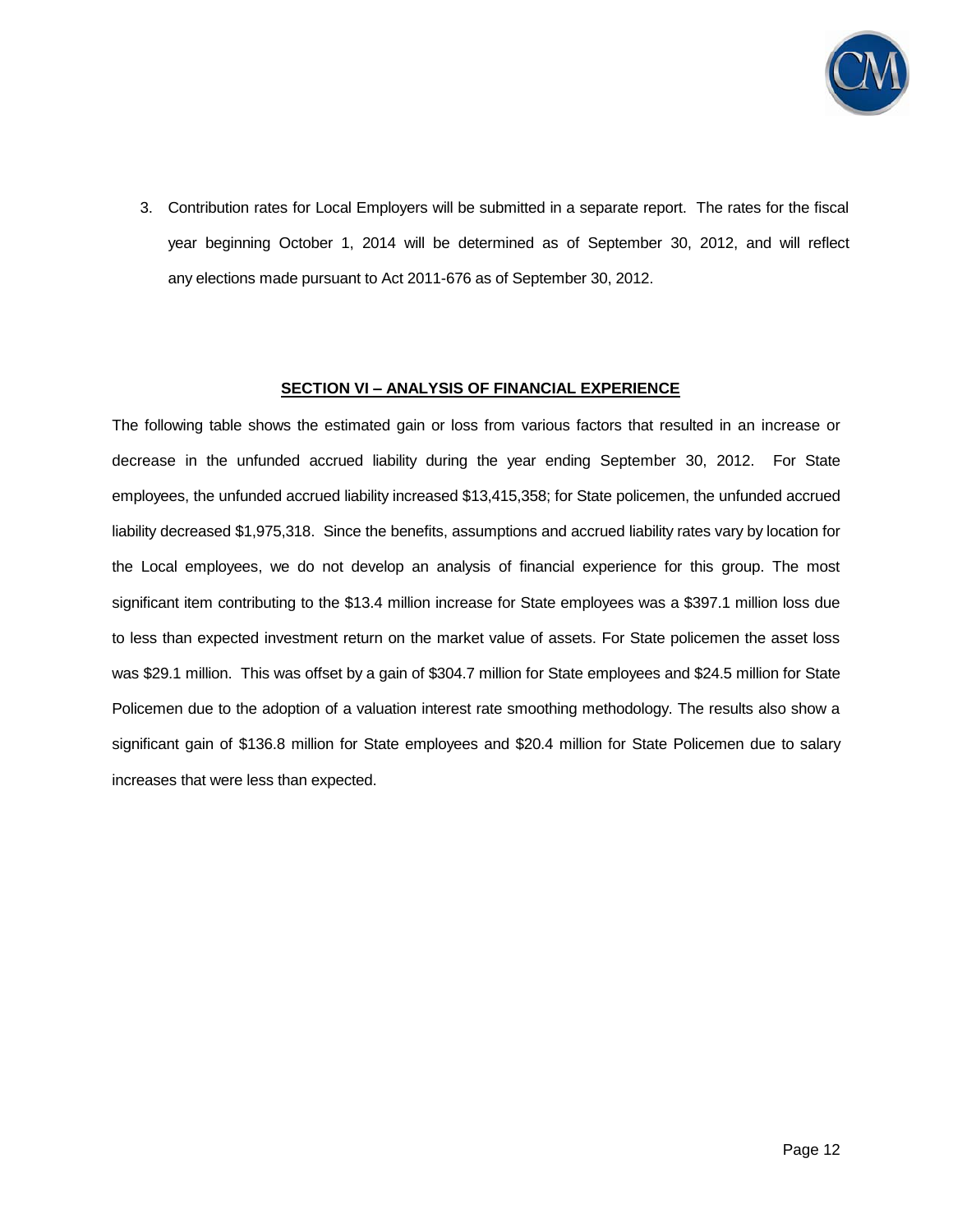

# **ANALYSIS OF FINANCIAL EXPERIENCE**

(in millions of dollars)

|                                                                                                                                                                                                              | AMOUNT OF INCREASE / (DECREASE)                                            |                                                                      |
|--------------------------------------------------------------------------------------------------------------------------------------------------------------------------------------------------------------|----------------------------------------------------------------------------|----------------------------------------------------------------------|
| <b>ITEM</b>                                                                                                                                                                                                  | <b>STATE EMPLOYEES</b>                                                     | <b>STATE POLICEMEN</b>                                               |
| Interest (8.00%) added to previous unfunded accrued liability                                                                                                                                                | \$<br>197.6                                                                | \$<br>18.1                                                           |
| Accrued liability contribution*                                                                                                                                                                              | (114.4)                                                                    | (7.8)                                                                |
| Experience:<br>Valuation asset growth<br>Pensioners' mortality<br>Turnover and retirements<br>New entrants<br>Salary increases<br>Method changes<br>Amendments<br><b>Interest Smoothing</b><br>Miscellaneous | 397.1<br>3.6<br>8.7<br>7.6<br>(136.8)<br>(40.4)<br>0.0<br>(304.7)<br>(4.9) | 29.1<br>0.3<br>2.5<br>2.2<br>(20.4)<br>(2.0)<br>0.0<br>(24.5)<br>0.5 |
| Total                                                                                                                                                                                                        | \$<br>13.4                                                                 | \$<br>(2.0)                                                          |

\* Equal to the total contribution made to the System less the normal cost for the year adjusted for interest to September 30, 2012.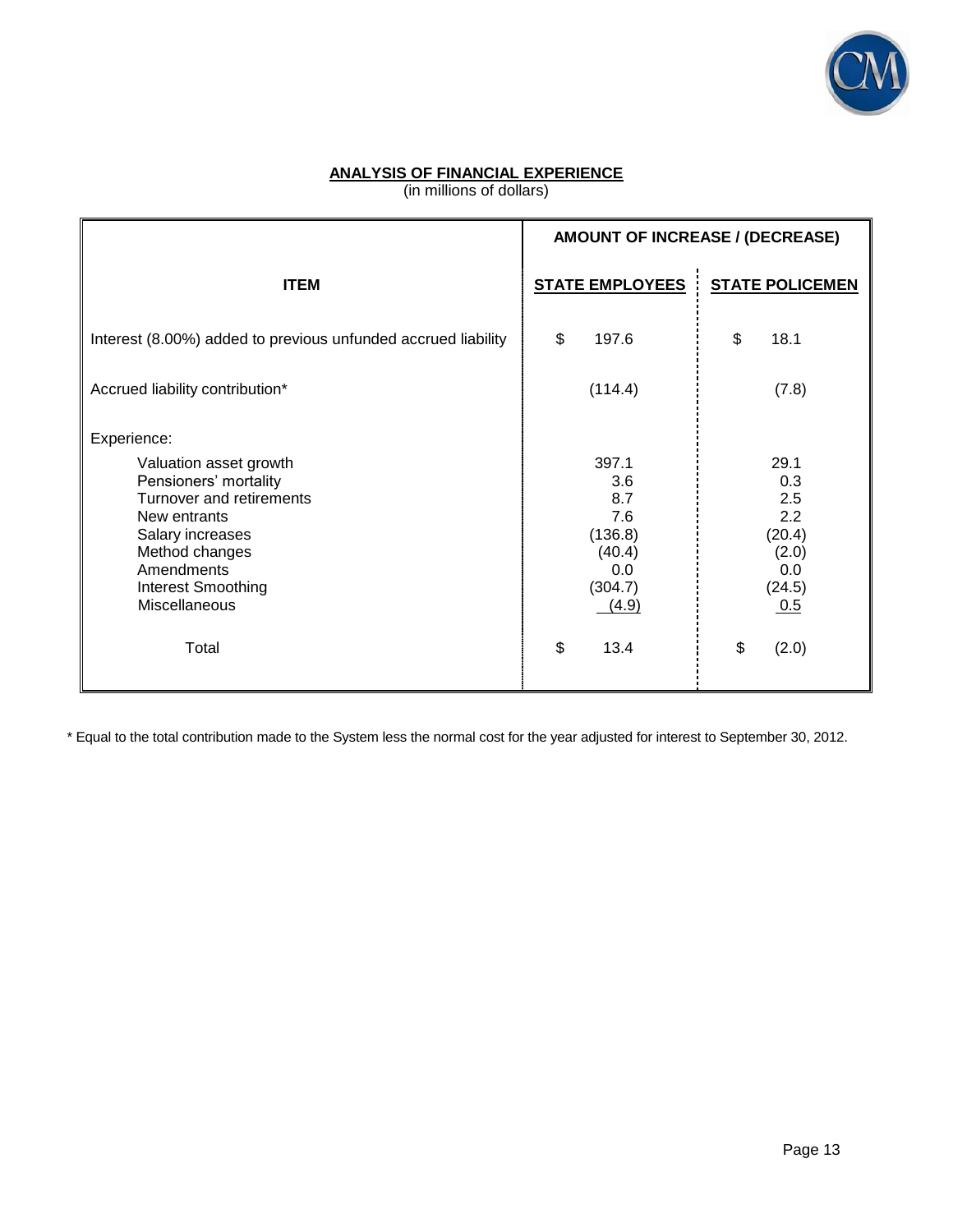

## **SECTION VII - ACCOUNTING INFORMATION**

1. Governmental Accounting Standards Board Statements 25 and 27 set forth certain items of required supplementary information to be disclosed in the financial statements of the System and the employer. One such item is a distribution of the number of employees by type of membership, as follows:

| <b>GROUP</b>                                                                | <b>NUMBER</b>      |                        |                    |         |  |
|-----------------------------------------------------------------------------|--------------------|------------------------|--------------------|---------|--|
|                                                                             | State<br>Employees | <b>State</b><br>Police | Local<br>Employees | Total   |  |
| Retirees and beneficiaries currently receiving<br>benefits                  | 20.618             | 839                    | 19,519             | 40.976  |  |
| <b>DROP</b> participants                                                    | 1,445              | 25                     | 651                | 2,121   |  |
| Terminated employees entitled to benefits but<br>not yet receiving benefits | 3,197              | 16                     | 7.341              | 10,554  |  |
| <b>Active Members</b>                                                       | 29,548             | 777                    | 53,844             | 84,169  |  |
| Total                                                                       | 54,808             | 1,657                  | 81,355             | 137,820 |  |

## **NUMBER OF ACTIVE AND RETIRED MEMBERS AS OF SEPTEMBER 30, 2012**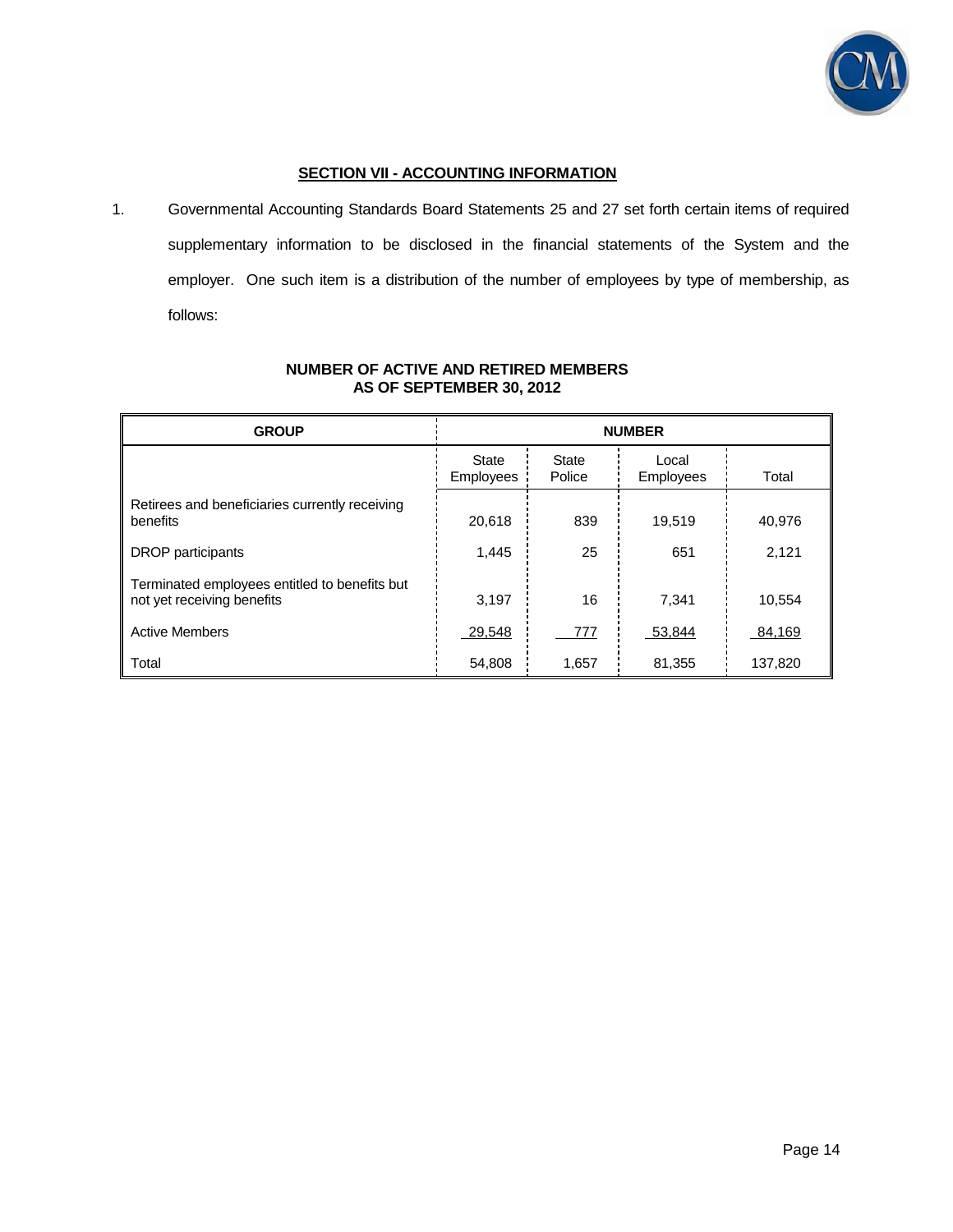

## 2. Another such item is the schedule of funding progress as shown below.

# **SCHEDULE OF FUNDING PROGRESS**

(Dollar amounts in thousands)

| Actuarial<br>Valuation<br>Date                                             | Actuarial<br>Value of<br>Plan<br>Assets<br>(a)                               | Actuarial<br>Accrued<br>Liability (AAL)<br>Entry Age<br>(b)                        | Unfunded<br>AAL<br>(UAAL)<br>$(b-a)$                                         | Funded<br>Ratio<br>(a/b)                      | Covered<br>Payroll<br>(c)                                                        | UAAL as a<br>Percentage of<br><b>Covered Payroll</b><br>$((b-a)/c)$ |
|----------------------------------------------------------------------------|------------------------------------------------------------------------------|------------------------------------------------------------------------------------|------------------------------------------------------------------------------|-----------------------------------------------|----------------------------------------------------------------------------------|---------------------------------------------------------------------|
|                                                                            |                                                                              |                                                                                    | <b>TOTAL ALL GROUPS</b>                                                      |                                               |                                                                                  |                                                                     |
| 9/30/2007<br>9/30/2008<br>9/30/2009<br>9/30/2010<br>9/30/2011<br>9/30/2012 | \$9,770,897<br>9,905,766<br>9,928,104<br>9,739,331<br>9,456,158<br>9,116,551 | \$12,370,342<br>13,078,687<br>13,756,176<br>14,284,119<br>14,366,796<br>13,884,995 | \$2,599,445<br>3,172,921<br>3,828,072<br>4,544,788<br>4,910,638<br>4,768,444 | 79.0%<br>75.7<br>72.2<br>68.2<br>65.8<br>65.7 | \$3,389,156<br>3,553,330<br>3,620,243<br>3,619,670<br>3,540,681<br>3,252,003     | 76.7%<br>89.3<br>105.7<br>125.6<br>138.7<br>146.6                   |
|                                                                            |                                                                              |                                                                                    | <b>STATE EMPLOYEES</b>                                                       |                                               |                                                                                  |                                                                     |
| 9/30/2007<br>9/30/2008<br>9/30/2009<br>9/30/2010<br>9/30/2011<br>9/30/2012 | \$4,922,133<br>4,912,248<br>4,817,987<br>4,649,567<br>4,428,511<br>4,152,167 | \$6,377,127<br>6,613,798<br>6,795,389<br>6,935,473<br>6,899,083<br>6,636,154       | \$1,454,994<br>1,701,550<br>1,977,402<br>2,285,906<br>2,470,572<br>2,483,987 | 77.2%<br>74.3<br>70.9<br>67.0<br>64.2<br>62.6 | $$1,490,522^1$<br>1,531,2171<br>1,510,157<br>1,494,440<br>1,411,725<br>1,267,133 | 97.6%<br>111.1<br>130.9<br>153.0<br>175.0<br>196.0                  |
|                                                                            |                                                                              |                                                                                    | <b>STATE POLICEMEN</b>                                                       |                                               |                                                                                  |                                                                     |
| 9/30/2007<br>9/30/2008<br>9/30/2009<br>9/30/2010<br>9/30/2011<br>9/30/2012 | \$350,437<br>350,686<br>345,246<br>334,178<br>317,968<br>293,604             | \$475,409<br>489,058<br>502,065<br>533,209<br>543,695<br>517,355                   | \$124,972<br>138,372<br>156,819<br>199,031<br>225,727<br>223,751             | 73.7%<br>71.7<br>68.8<br>62.7<br>58.5<br>56.8 | \$50,9871<br>$51,495$ <sup>1</sup><br>53,705<br>57,266<br>52,987<br>45,963       | 245.1%<br>268.7<br>292.0<br>347.6<br>426.0<br>486.8                 |
|                                                                            |                                                                              |                                                                                    | <b>LOCAL EMPLOYEES</b>                                                       |                                               |                                                                                  |                                                                     |
| 9/30/2007<br>9/30/2008<br>9/30/2009<br>9/30/2010<br>9/30/2011<br>9/30/2012 | \$4,498,327<br>4,642,832<br>4,764,871<br>4,755,586<br>4,709,678<br>4,670,780 | \$5,517,806<br>5,975,831<br>6,458,721<br>6,815,437<br>6,924,017<br>6,731,485       | \$1,019,479<br>1,332,999<br>1,693,850<br>2,059,851<br>2,214,339<br>2,060,705 | 81.5%<br>77.7<br>73.8<br>69.8<br>68.0<br>69.4 | \$1,847,647<br>1,970,618<br>2,056,381<br>2,067,964<br>2,075,968<br>1,938,906     | 55.2%<br>67.6<br>82.4<br>99.6<br>106.7<br>106.3                     |

1 Includes pay increases granted under Act 2007-297.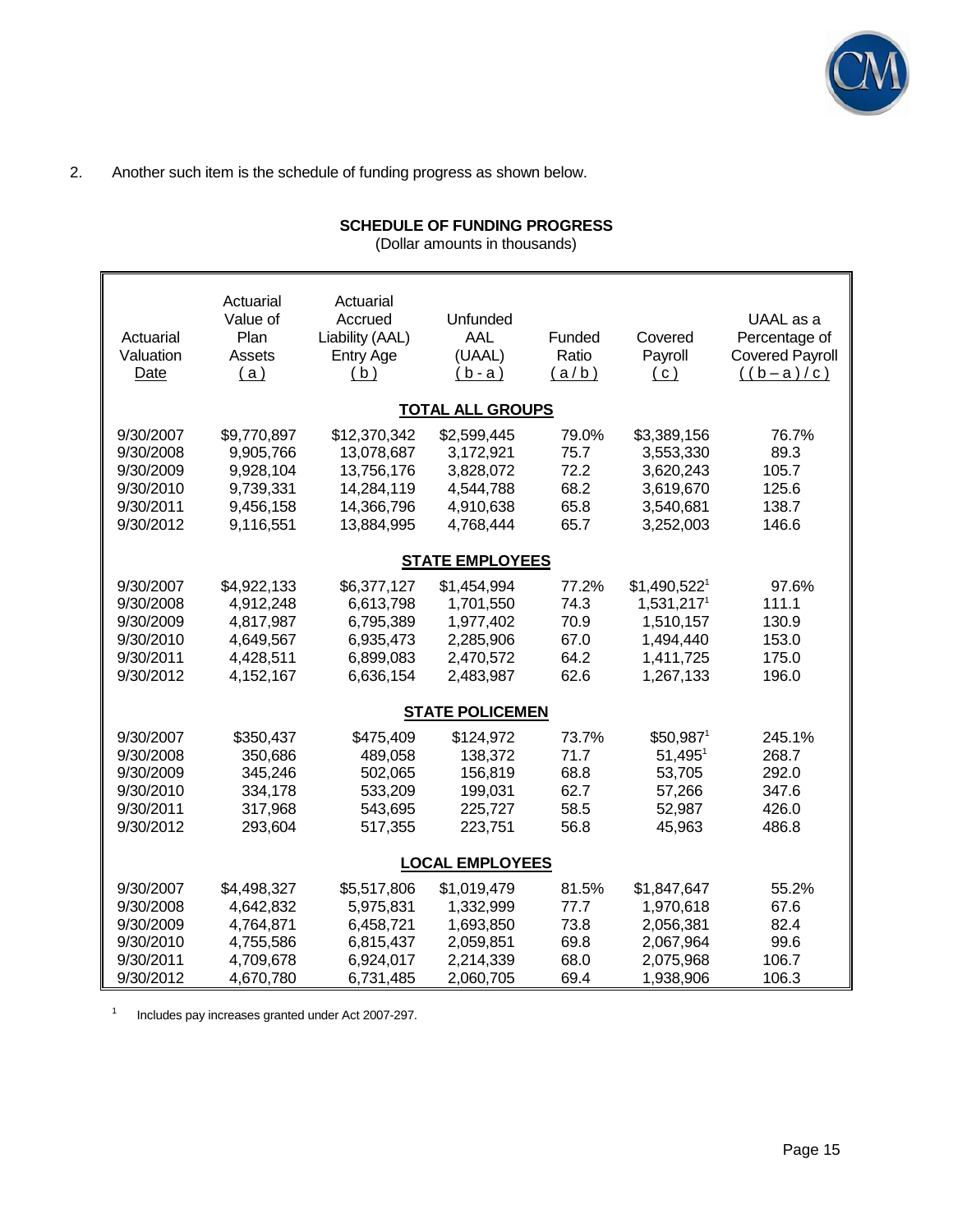

# 3. The information presented in the required supplementary schedules was determined as part of the actuarial

valuation at September 30, 2012. Additional information as of the latest actuarial valuation follows.

|                                                               | <b>State</b><br><b>Employees</b>   | <b>State</b><br>Policemen          | Local<br><b>Employees</b>               |
|---------------------------------------------------------------|------------------------------------|------------------------------------|-----------------------------------------|
| Valuation date                                                | 9/30/2012                          | 9/30/2012                          | 9/30/2012                               |
| Actuarial cost method                                         | Entry age                          | Entry age                          | Entry age                               |
| Amortization method                                           | Level percent<br>Open              | Level percent<br>Open              | Level percent<br>Open                   |
| Remaining amortization period                                 | 30 years                           | 30 years                           | Within 30 years -<br>Varies by employer |
| Asset valuation method                                        | Five-year market<br>related value* | Five-year market<br>related value* | Five-year market<br>related value*      |
| Actuarial assumptions:                                        |                                    |                                    |                                         |
| Investment rate<br>Ultimate<br>0ľ<br>return (discount rate)** | 8.00%                              | 8.00%                              | 8.00%                                   |
| Projected salary increases**                                  | $3.75 - 7.25%$                     | 5.00%                              | $3.75 - 7.25%$                          |
| Cost-of-living adjustment                                     | None                               | <b>None</b>                        | None                                    |
| **Includes inflation at                                       | 3.00%                              | 3.00%                              | 3.00%                                   |

 \* Actuarial value of assets was set equal to the market value of assets on September 30, 2012. Smoothing will commence again in future years.

## **TREND INFORMATION**

|                        | Annual              | <b>Percent</b>         | <b>Net</b>                |  |  |  |
|------------------------|---------------------|------------------------|---------------------------|--|--|--|
| Year                   | <b>Pension Cost</b> | Of APC                 | <b>Pension Obligation</b> |  |  |  |
| <b>Ending</b>          | (APC)               | <b>Contributed</b>     | (NPO)                     |  |  |  |
|                        |                     |                        |                           |  |  |  |
|                        |                     | <b>State Employees</b> |                           |  |  |  |
| 9/30/2010              | \$162,718,309       | 100%                   | \$0                       |  |  |  |
| 9/30/2011              | 162,923,038         | 100                    |                           |  |  |  |
| 9/30/2012              | 120,128,454         | 100                    | 0                         |  |  |  |
|                        |                     |                        |                           |  |  |  |
|                        |                     | <b>State Policemen</b> |                           |  |  |  |
| 9/30/2010              | \$17,281,367        | 100%                   | \$0                       |  |  |  |
| 9/30/2011              | 16,723,246          | 100                    |                           |  |  |  |
| 9/30/2012              | 13,067,496          | 100                    | ი                         |  |  |  |
|                        |                     |                        |                           |  |  |  |
| <b>Local Employees</b> |                     |                        |                           |  |  |  |
| 9/30/2010              | Varies              | Varies                 | Varies                    |  |  |  |
| 9/30/2011              | Varies              | Varies                 | Varies                    |  |  |  |
| 9/30/2012              | Varies              | Varies                 | Varies                    |  |  |  |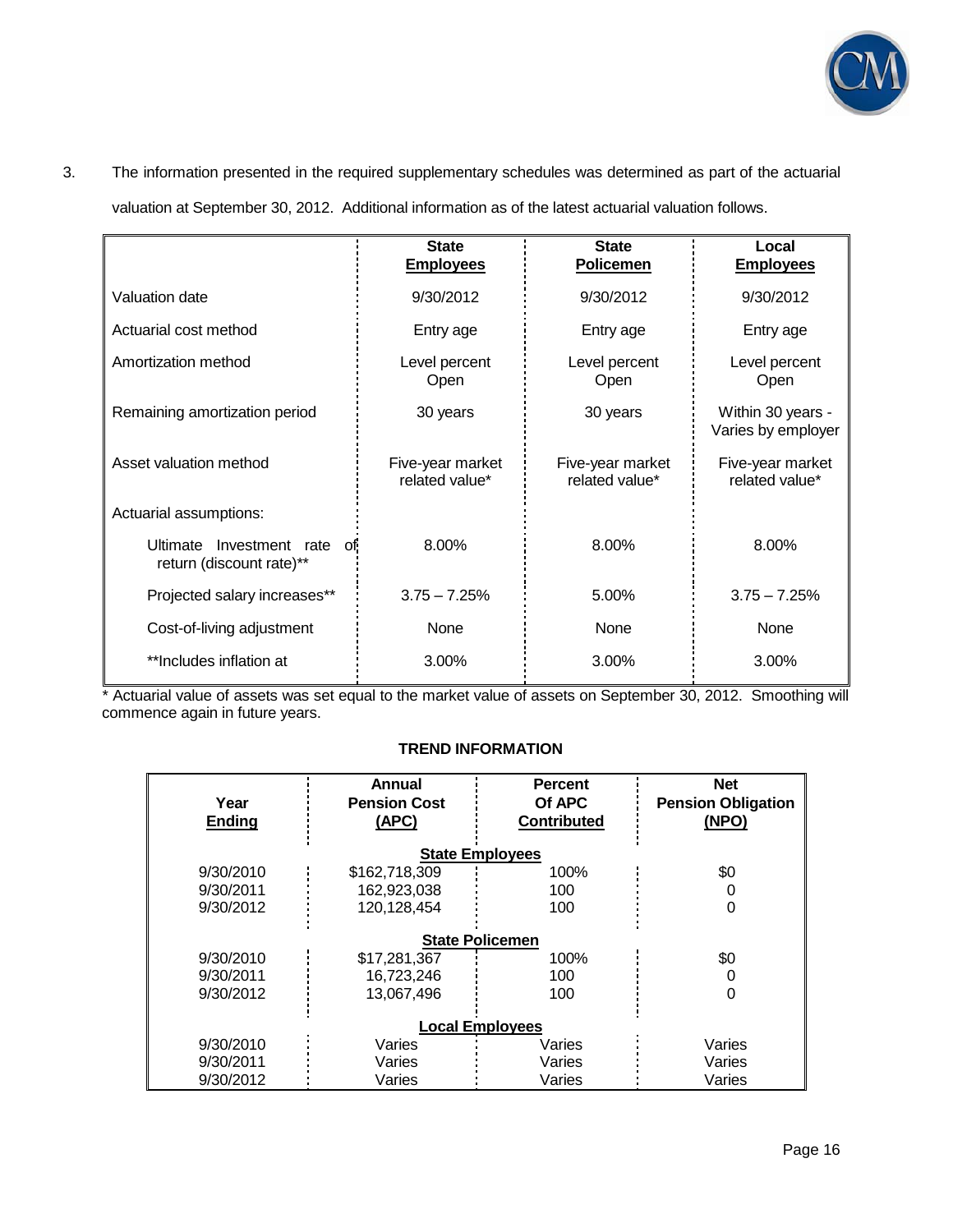

# **SCHEDULE A**

## **VALUATION BALANCE SHEET SHOWING THE PRESENT AND PROSPECTIVE ASSETS AND LIABILITIES OF THE EMPLOYEES' RETIREMENT SYSTEM OF ALABAMA**

## **STATE EMPLOYEES**

|                                                                                                                                                                                                                                                                                                       | <b>SEPTEMBER 30, 2012</b> |                                                                             |  |
|-------------------------------------------------------------------------------------------------------------------------------------------------------------------------------------------------------------------------------------------------------------------------------------------------------|---------------------------|-----------------------------------------------------------------------------|--|
| ASSETS                                                                                                                                                                                                                                                                                                |                           |                                                                             |  |
| <b>Actuarial Value of Assets</b>                                                                                                                                                                                                                                                                      | \$                        | 4,152,166,843                                                               |  |
| Present value of future members' contributions to<br>the Annuity Savings Fund                                                                                                                                                                                                                         | \$                        | 618,594,583                                                                 |  |
| Present value of future employer contributions to<br>the Pension Accumulation Fund                                                                                                                                                                                                                    |                           |                                                                             |  |
| Normal contributions<br>Unfunded accrued liability contributions                                                                                                                                                                                                                                      | \$                        | 55,080,345<br>2,483,987,366                                                 |  |
| Total prospective employer contributions                                                                                                                                                                                                                                                              | \$                        | 2,539,067,711                                                               |  |
| <b>Total Assets</b>                                                                                                                                                                                                                                                                                   | \$                        | 7,309,829,137                                                               |  |
| <b>LIABILITIES</b>                                                                                                                                                                                                                                                                                    |                           |                                                                             |  |
| Present value of benefits payable on account of<br>retired members and beneficiaries of deceased<br>members now drawing retirement allowances<br><b>Service Retirements</b><br><b>Disability Retirements</b><br><b>Beneficiaries of Deceased Members</b><br><b>DROP Participant Accounts</b><br>Total | \$<br>\$                  | 3,618,636,901<br>213,751,446<br>128,799,854<br>241,614,893<br>4,202,803,094 |  |
| <b>Inactive Members</b>                                                                                                                                                                                                                                                                               | \$                        | 105,855,386                                                                 |  |
| Present value of prospective benefits payable on<br>account of present active members:<br>Service retirement allowances<br>Disability retirement allowances<br><b>Death Benefits</b><br><b>Termination Benefits</b><br>Total                                                                          | \$<br>\$                  | 2,591,800,058<br>130,206,275<br>33,330,356<br>245,833,968<br>3,001,170,657  |  |
| <b>Total Liabilities</b>                                                                                                                                                                                                                                                                              | \$                        | 7,309,829,137                                                               |  |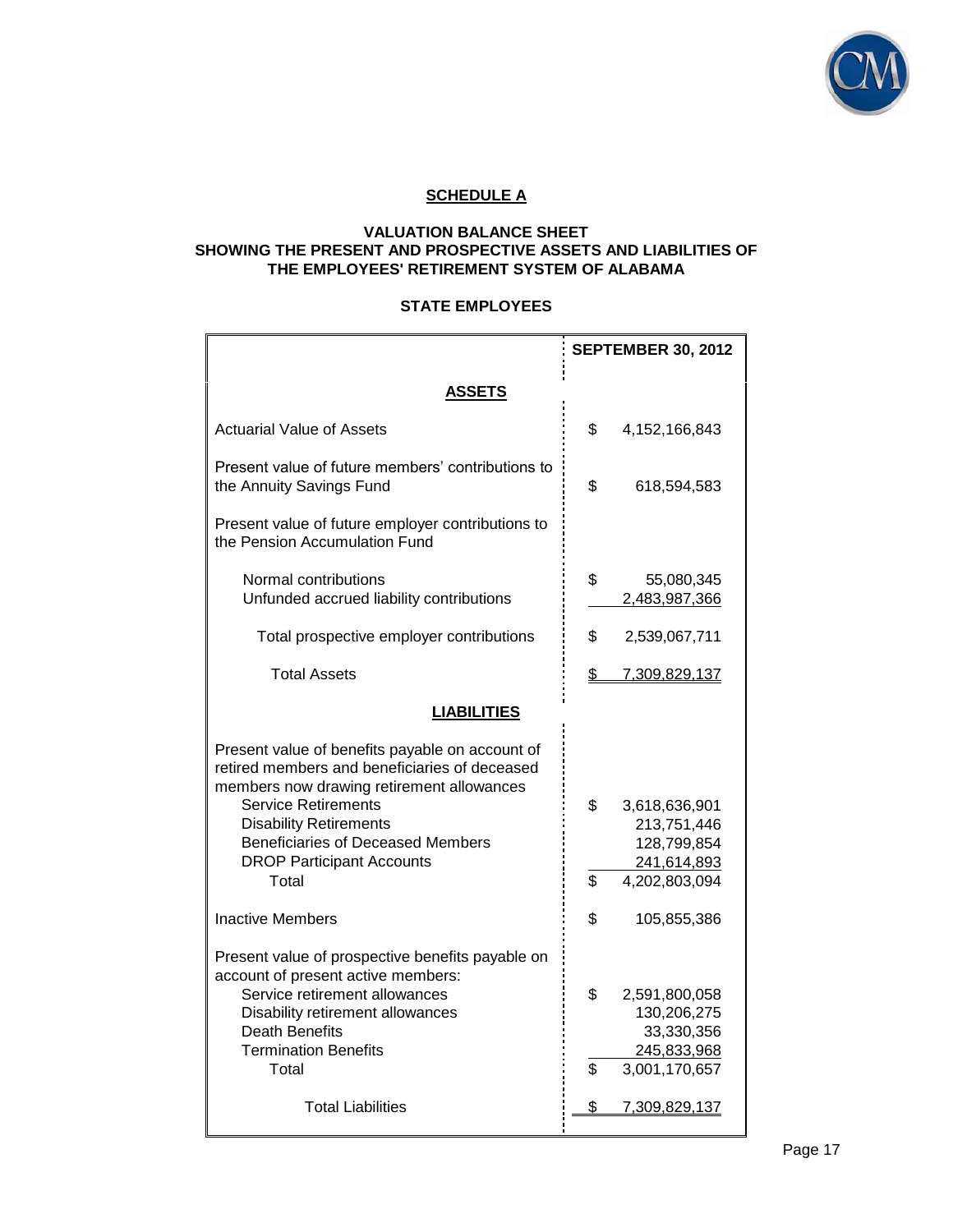

## **VALUATION BALANCE SHEET SHOWING THE PRESENT AND PROSPECTIVE ASSETS AND LIABILITIES OF THE EMPLOYEES' RETIREMENT SYSTEM OF ALABAMA**

#### **STATE POLICEMEN**

|                                                                                                                                                                                                                                                                                              | <b>SEPTEMBER 30, 2012</b> |                                                                   |  |  |  |
|----------------------------------------------------------------------------------------------------------------------------------------------------------------------------------------------------------------------------------------------------------------------------------------------|---------------------------|-------------------------------------------------------------------|--|--|--|
| <b>ASSETS</b>                                                                                                                                                                                                                                                                                |                           |                                                                   |  |  |  |
| <b>Actuarial Value of Assets</b>                                                                                                                                                                                                                                                             | \$                        | 293,604,464                                                       |  |  |  |
| Present value of future members' contributions to<br>the Annuity Savings Fund                                                                                                                                                                                                                | \$                        | 36,474,065                                                        |  |  |  |
| Present value of future employer contributions to<br>the Pension Accumulation Fund                                                                                                                                                                                                           |                           |                                                                   |  |  |  |
| Normal contributions<br>Unfunded accrued liability contributions                                                                                                                                                                                                                             | \$                        | 31,810,873<br>223,751,421                                         |  |  |  |
| Total prospective employer contributions                                                                                                                                                                                                                                                     | \$                        | 255,562,294                                                       |  |  |  |
| <b>Total Assets</b>                                                                                                                                                                                                                                                                          | \$                        | 585,640,823                                                       |  |  |  |
| <b>LIABILITIES</b>                                                                                                                                                                                                                                                                           |                           |                                                                   |  |  |  |
| Present value of benefits payable on account of<br>retired members and beneficiaries of deceased<br>members now drawing retirement allowances<br><b>Service Retirements</b><br><b>Disability Retirements</b><br><b>Beneficiaries of Deceased Members</b><br><b>DROP Participant Accounts</b> | \$                        | 312,644,047<br>7,688,974<br>14,390,578<br>6,327,891               |  |  |  |
| Total                                                                                                                                                                                                                                                                                        | \$                        | 341,051,490                                                       |  |  |  |
| <b>Inactive Members</b>                                                                                                                                                                                                                                                                      | \$                        | 3,014,404                                                         |  |  |  |
| Present value of prospective benefits payable on<br>account of present active members:<br>Service retirement allowances<br>Disability retirement allowances<br><b>Death Benefits</b><br><b>Termination Benefits</b><br>Total                                                                 | \$<br>\$                  | 229,431,386<br>4,913,661<br>1,436,265<br>5,793,617<br>241,574,929 |  |  |  |
| <b>Total Liabilities</b>                                                                                                                                                                                                                                                                     | \$                        | 585,640,823                                                       |  |  |  |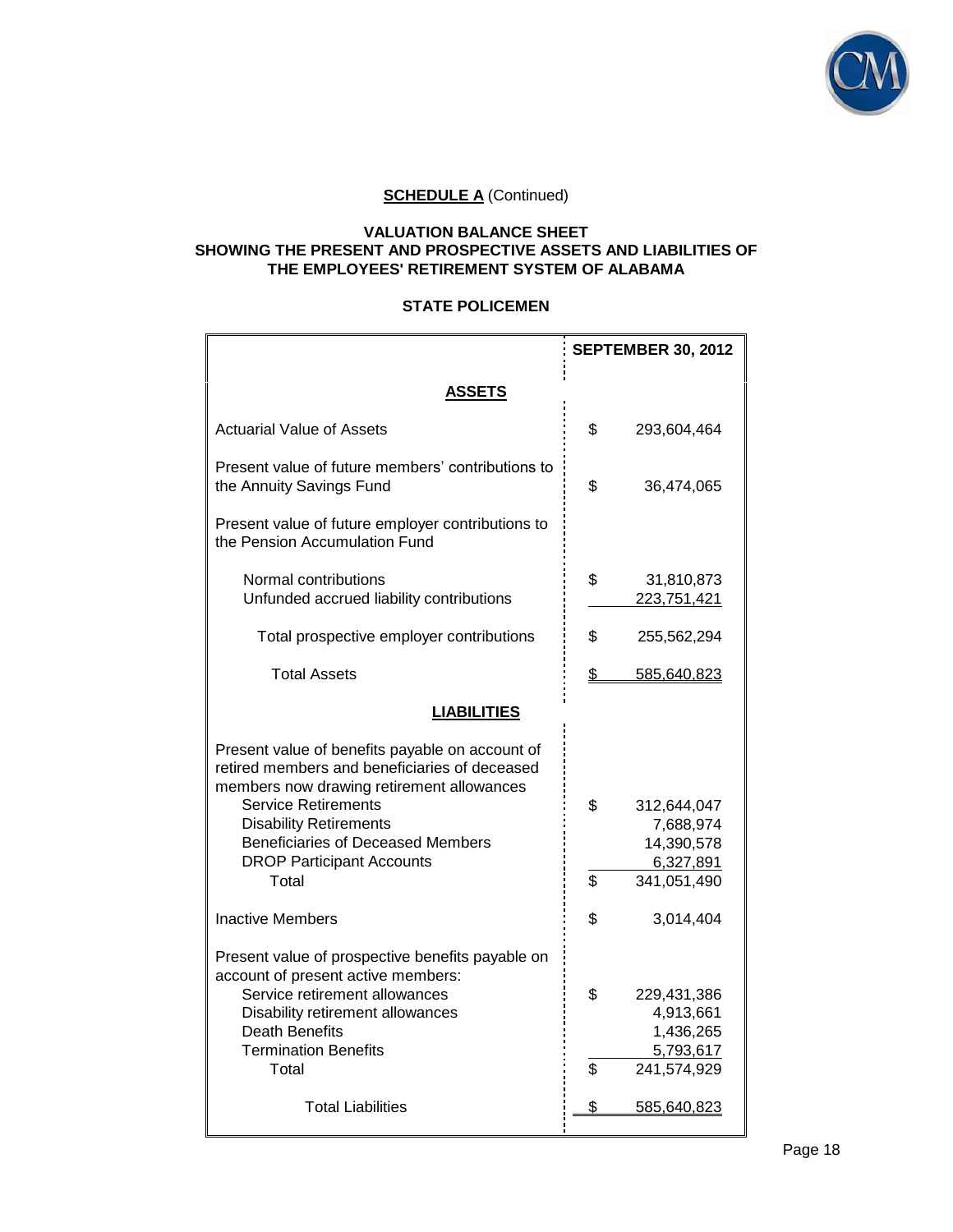

### **VALUATION BALANCE SHEET SHOWING THE PRESENT AND PROSPECTIVE ASSETS AND LIABILITIES OF THE EMPLOYEES' RETIREMENT SYSTEM OF ALABAMA**

## **LOCAL EMPLOYEES**

|                                                                                                                                                                                                                                                                                                       | <b>SEPTEMBER 30, 2012</b> |                                                                            |  |
|-------------------------------------------------------------------------------------------------------------------------------------------------------------------------------------------------------------------------------------------------------------------------------------------------------|---------------------------|----------------------------------------------------------------------------|--|
| <b>ASSETS</b>                                                                                                                                                                                                                                                                                         |                           |                                                                            |  |
| <b>Actuarial Value of Assets</b>                                                                                                                                                                                                                                                                      | \$                        | 4,670,779,998                                                              |  |
| Present value of future members' contributions<br>to the Annuity Savings Fund                                                                                                                                                                                                                         | \$                        | 761,960,082                                                                |  |
| Present value of future employer contributions to<br>the Pension Accumulation Fund                                                                                                                                                                                                                    |                           |                                                                            |  |
| Normal contributions<br>Unfunded accrued liability contributions                                                                                                                                                                                                                                      | \$                        | 351,712,239<br>2,060,705,460                                               |  |
| Total prospective employer contributions                                                                                                                                                                                                                                                              | \$                        | 2,412,417,699                                                              |  |
| <b>Total Assets</b>                                                                                                                                                                                                                                                                                   | $\mathfrak{S}$            | 7,845,157,779                                                              |  |
| <b>LIABILITIES</b>                                                                                                                                                                                                                                                                                    |                           |                                                                            |  |
| Present value of benefits payable on account of<br>retired members and beneficiaries of deceased<br>members now drawing retirement allowances<br><b>Service Retirements</b><br><b>Disability Retirements</b><br><b>Beneficiaries of Deceased Members</b><br><b>DROP Participant Accounts</b><br>Total | \$<br>\$                  | 2,853,616,562<br>168,152,803<br>127,686,999<br>88,120,027<br>3,237,576,391 |  |
| <b>Inactive Members</b>                                                                                                                                                                                                                                                                               | \$                        | 160,010,159                                                                |  |
| Present value of prospective benefits payable on<br>account of present active members:<br>Service retirement allowances<br>Disability retirement allowances<br>Death Benefits<br><b>Termination Benefits</b><br>Total                                                                                 | \$<br>\$                  | 3,840,906,328<br>192,958,598<br>49,393,770<br>364,312,533<br>4,447,571,229 |  |
| <b>Total Liabilities</b>                                                                                                                                                                                                                                                                              | \$                        | 7,845,157,779                                                              |  |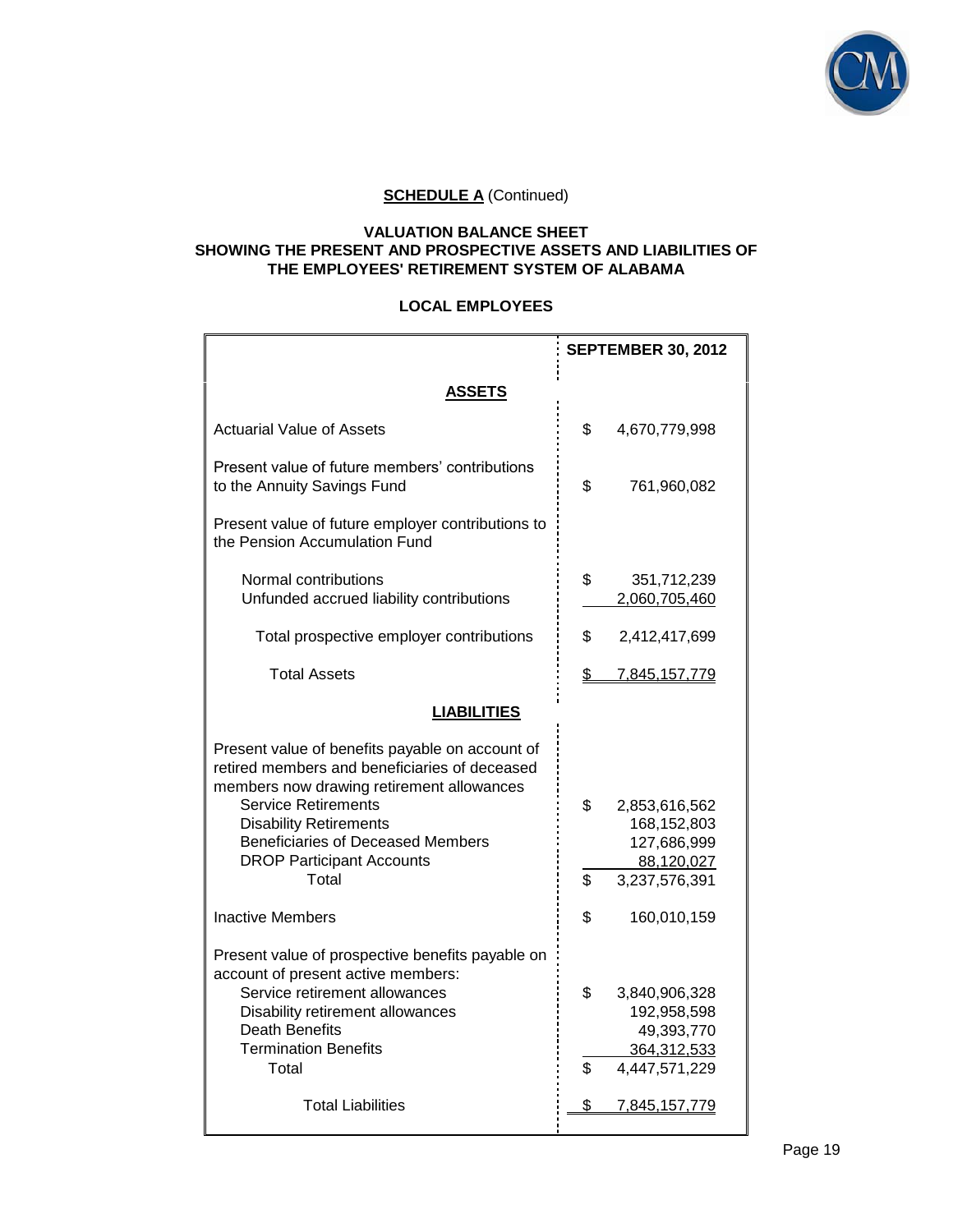

## **VALUATION BALANCE SHEET SHOWING THE PRESENT AND PROSPECTIVE ASSETS AND LIABILITIES OF THE EMPLOYEES' RETIREMENT SYSTEM OF ALABAMA**

## **TOTAL - ALL GROUPS**

|                                                                                                                                                                                                                                                                                                                           | <b>SEPTEMBER 30, 2012</b> |                                                                             |  |
|---------------------------------------------------------------------------------------------------------------------------------------------------------------------------------------------------------------------------------------------------------------------------------------------------------------------------|---------------------------|-----------------------------------------------------------------------------|--|
| <b>ASSETS</b>                                                                                                                                                                                                                                                                                                             |                           |                                                                             |  |
| <b>Actuarial Value of Assets</b>                                                                                                                                                                                                                                                                                          | \$                        | 9,116,551,305                                                               |  |
| Present value of future members' contributions to the<br><b>Annuity Savings Fund</b>                                                                                                                                                                                                                                      | \$                        | 1,417,028,730                                                               |  |
| Present value of future employer contributions to the<br><b>Pension Accumulation Fund</b>                                                                                                                                                                                                                                 |                           |                                                                             |  |
| Normal contributions<br>Unfunded accrued liability contributions                                                                                                                                                                                                                                                          | \$                        | 438,603,457<br>4,768,444,247                                                |  |
| Total prospective employer contributions                                                                                                                                                                                                                                                                                  | \$                        | 5,207,047,704                                                               |  |
| <b>Total Assets</b>                                                                                                                                                                                                                                                                                                       | \$                        | 15,740,627,739                                                              |  |
| <b>LIABILITIES</b>                                                                                                                                                                                                                                                                                                        |                           |                                                                             |  |
| Present value of benefits payable on account of retired<br>members, beneficiaries of deceased members now<br>drawing retirement allowances, and DROP participants<br><b>Service Retirements</b><br><b>Disability Retirements</b><br><b>Beneficiaries of Deceased Members</b><br><b>DROP Participant Accounts</b><br>Total | \$<br>\$                  | 6,784,897,510<br>389,593,223<br>270,877,431<br>336,062,811<br>7,781,430,975 |  |
| <b>Inactive Members</b>                                                                                                                                                                                                                                                                                                   | \$                        | 268,879,949                                                                 |  |
| Present value of prospective benefits payable on<br>account of present active members:<br>Service retirement allowances<br>Disability retirement allowances<br>Death Benefits<br><b>Termination Benefits</b><br>Total                                                                                                     | \$<br>\$                  | 6,662,137,772<br>328,078,534<br>84,160,391<br>615,940,118<br>7,690,316,815  |  |
| <b>Total Liabilities</b>                                                                                                                                                                                                                                                                                                  | \$                        | 15,740,627,739                                                              |  |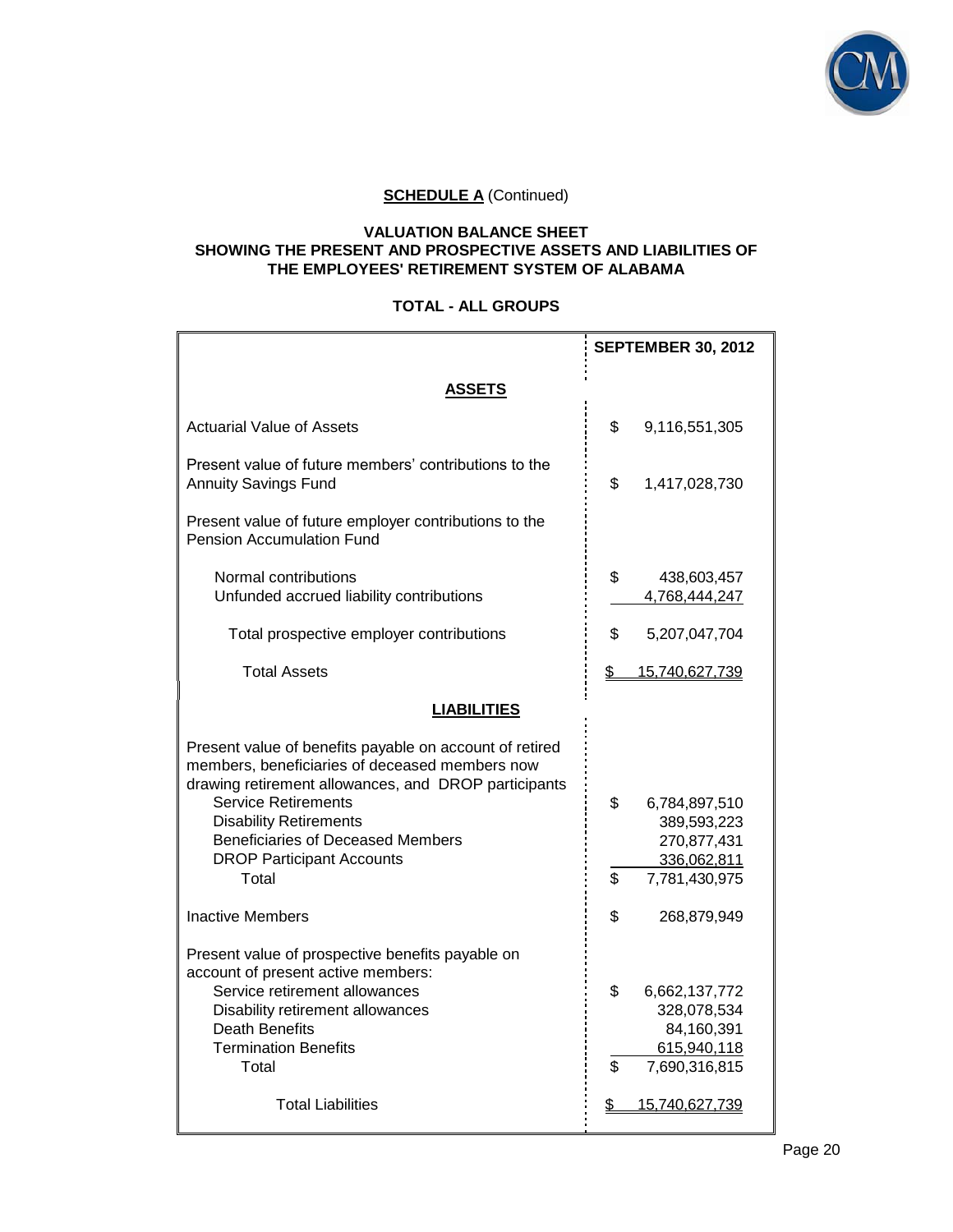

## **SOLVENCY TEST (\$1000's)**

|                                                                                                                       |                                                                              | <b>Aggregate Accrued Liabilities For</b>                                     |                                                                              |                                                                              |                                         | <b>Portion of Accrued</b><br>Liabilities<br><b>Covered by Reported Asset</b> |                                            |
|-----------------------------------------------------------------------------------------------------------------------|------------------------------------------------------------------------------|------------------------------------------------------------------------------|------------------------------------------------------------------------------|------------------------------------------------------------------------------|-----------------------------------------|------------------------------------------------------------------------------|--------------------------------------------|
| Valuation<br>Date                                                                                                     | (1)<br><b>Active</b><br><b>Member</b><br><b>Contributions</b>                | (2)<br><b>Retirants</b><br>and<br><b>Beneficiaries</b>                       | (3)<br><b>Active Members</b><br>(Employer<br><b>Financed Portion)</b>        | <b>Reported</b><br><b>Assets</b>                                             | (1)                                     | (2)                                                                          | (3)                                        |
| 9/30/2012 <sup>1</sup><br>$9/30/2011^2$<br>9/30/2010<br>9/30/2009<br>9/30/2008 <sup>3</sup><br>9/30/2007 <sup>3</sup> | \$2,218,478<br>2.112.356<br>2.050.051<br>1.973.511<br>1.860.095<br>1.777.331 | \$7.781.431<br>7.722.942<br>7.130.938<br>6.707.240<br>6.275.136<br>5.911.861 | \$3,885,086<br>4.531.498<br>4.535.113<br>5,075,425<br>4.943.455<br>4.681.149 | \$9.116.551<br>9.456.158<br>9.739.331<br>9.928.104<br>9.905.766<br>9.770.897 | 100%<br>100<br>100<br>100<br>100<br>100 | 89%<br>95<br>100<br>100<br>100<br>100                                        | $0\%$<br>0<br>12.3<br>24.6<br>35.8<br>44.5 |

 $1$  Reflects changes in methods.

 $2^2$  Reflects changes in actuarial assumptions.

 $3$  Reflects pay increases payable under Act 2007-297.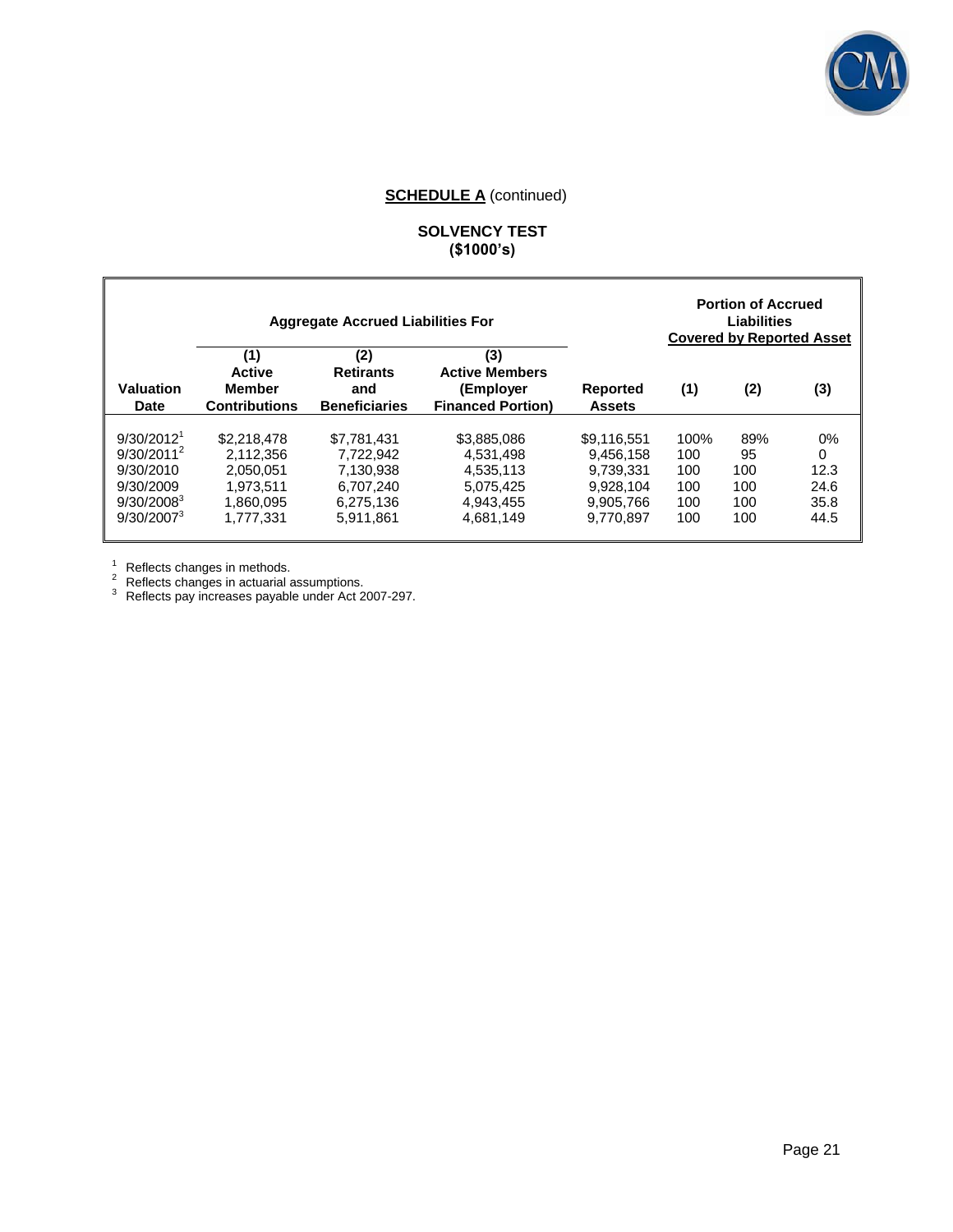

## **SCHEDULE B**

## **DEVELOPMENT OF THE ACTUARIAL VALUE OF ASSETS AS OF SEPTEMBER 30, 2012**

#### **STATE EMPLOYEES**

| (1) | Actuarial Value Beginning of Year<br>Actuarial Value Beginning of Year<br>a.<br>Adjustment<br>b.<br>Adjusted Actuarial Value Beginning of Year<br>C.                                                                                                             | \$<br>\$            | 4,428,511,476<br>2,004,744<br>4,430,516,220                                                       |
|-----|------------------------------------------------------------------------------------------------------------------------------------------------------------------------------------------------------------------------------------------------------------------|---------------------|---------------------------------------------------------------------------------------------------|
| (2) | Market Value End of Year                                                                                                                                                                                                                                         | \$                  | 4,152,166,843                                                                                     |
| (3) | Market Value Beginning of Year<br>Market Value Beginning of Year<br>a.<br>Adjustment<br>b.<br>Adjusted Market Value Beginning of Year<br>c.                                                                                                                      | \$<br>$\mathsf{\$}$ | 3,750,991,726<br>(55, 394)<br>3,750,936,332                                                       |
| (4) | Cash Flow<br>Contributions<br>a.<br><b>Benefit Payments</b><br>b.<br><b>Investment Expenses</b><br>c.<br>d.<br><b>Net</b>                                                                                                                                        | \$<br>\$            | 220,860,485<br>(479, 617, 602)<br>(6,470,070)<br>(265, 227, 187)                                  |
| (5) | Investment Income<br>Market total: $(2) - (3)c - (4)d$<br>a.<br><b>Assumed Rate</b><br>b.<br>Amount for Immediate Recognition<br>C.<br>$[(3)c \times (5)b] + [[(4)a + (4)b] * (5)b * 0.5] - (4)c$<br>Amount for Phased-in Recognition (5)a - (5)c<br>d.          | \$<br>\$<br>\$      | 666,457,698<br>8.00%<br>296,194,692<br>370,263,006                                                |
| (6) | Phased-In Recognition of Investment Income<br>Current Year: 0.20*(5)d<br>a.<br><b>First Prior Year</b><br>b.<br>Second Prior Year<br>$\mathbf{C}$ .<br><b>Third Prior Year</b><br>d.<br>Fourth Prior Year<br>e.<br>f.<br><b>Total Recognized Investment Gain</b> | \$<br>\$            | 74,052,601<br>(41,890,242)<br>10,025,383<br>(152, 153, 596)<br>(239, 770, 134)<br>(349, 735, 988) |
| (7) | Actuarial Value End of Year:<br>$(1)c + (4)d + (5)c + (6)f$                                                                                                                                                                                                      | \$                  | 4,111,747,737                                                                                     |
| (8) | Final Actuarial Value End of Year *:                                                                                                                                                                                                                             | \$                  | 4,152,166,843                                                                                     |

\*Actuarial value of assets was set equal to market value on September 30, 2012. Smoothing will commence again in future years.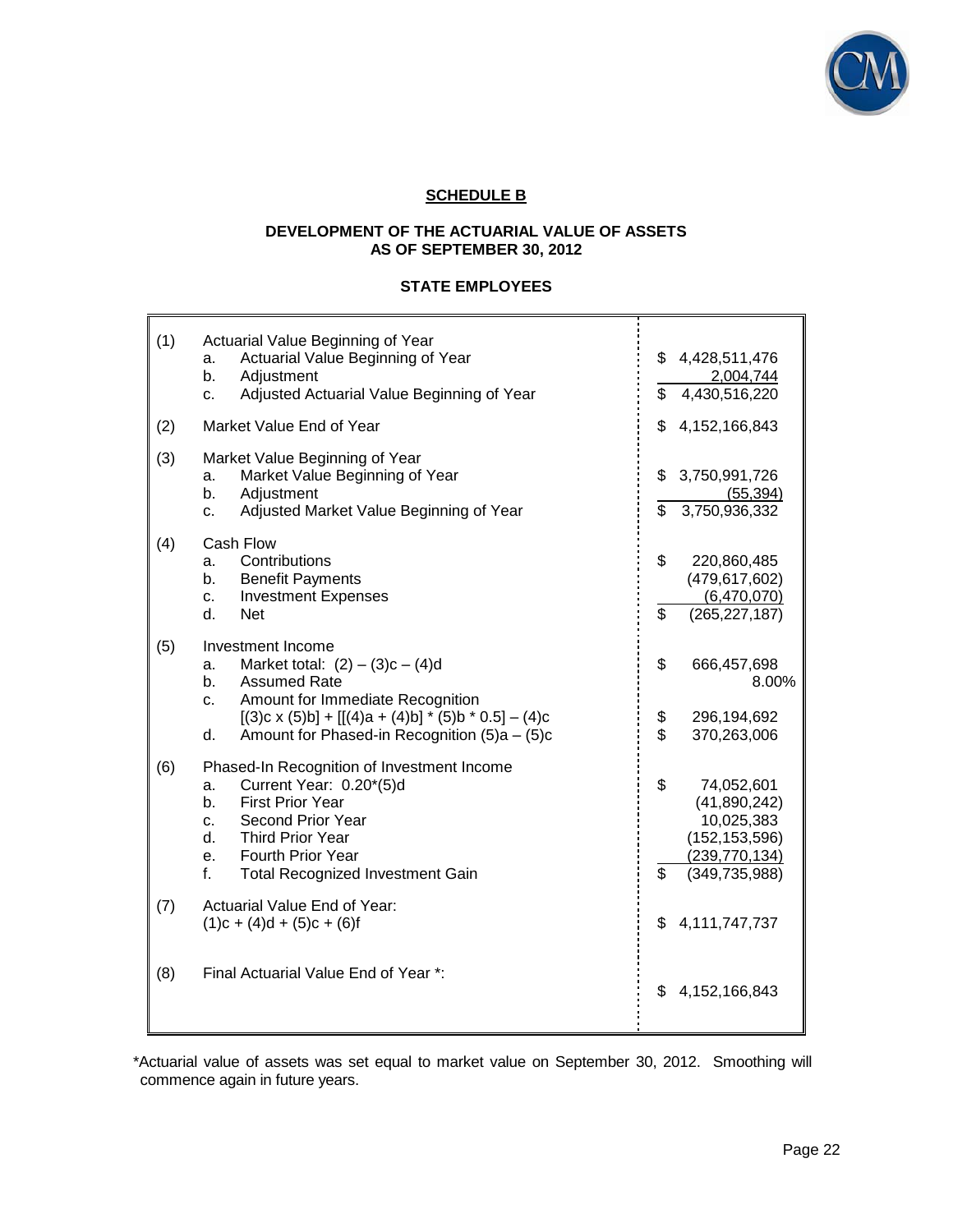

#### **DEVELOPMENT OF THE ACTUARIAL VALUE OF ASSETS AS OF SEPTEMBER 30, 2012**

## **STATE POLICEMEN**

| (1) | Actuarial Value Beginning of Year                                                                                                                                                                                                                           | \$       | 317,968,498                                                                           |
|-----|-------------------------------------------------------------------------------------------------------------------------------------------------------------------------------------------------------------------------------------------------------------|----------|---------------------------------------------------------------------------------------|
| (2) | Market Value End of Year                                                                                                                                                                                                                                    | \$       | 293,604,464                                                                           |
| (3) | Market Value Beginning of Year                                                                                                                                                                                                                              | \$       | 268,969,968                                                                           |
| (4) | Cash Flow<br>Contributions<br>a.<br><b>Benefit Payments</b><br>b.<br><b>Net</b><br>$C_{-}$                                                                                                                                                                  | \$<br>\$ | 17,588,006<br>(39, 404, 611)<br>(21, 816, 605)                                        |
| (5) | Investment Income<br>Market total: $(2) - (3) - (4)c$<br>a.<br><b>Assumed Rate</b><br>b.<br>Amount of Immediate Recognition<br>C.<br>$[(3) \times (5) \text{b}] + [(4) \text{c} * (5) \text{b} * 0.5]$                                                      | \$       | 46,451,101<br>8.00%<br>20,644,933                                                     |
|     | Amount for Phased-in Recognition (5)a - (5)c<br>d.                                                                                                                                                                                                          | \$<br>\$ | 25,806,168                                                                            |
| (6) | Phased-In Recognition of Investment Income<br>Current Year: 0.20*(5)d<br>a.<br><b>First Prior Year</b><br>b.<br>Second Prior Year<br>C.<br>d.<br><b>Third Prior Year</b><br><b>Fourth Prior Year</b><br>e.<br>f.<br><b>Total Recognized Investment Gain</b> | \$<br>\$ | 5,161,234<br>(2,961,555)<br>644,494<br>(11,068,040)<br>(16,949,719)<br>(25, 173, 586) |
| (7) | Actuarial Value End of Year:<br>$(1) + (4)c + (5)c + (6)f$                                                                                                                                                                                                  | \$       | 291,623,240                                                                           |
| (8) | Final Actuarial Value End of Year *:                                                                                                                                                                                                                        | \$       | 293,604,464                                                                           |

\*Actuarial value of assets was set equal to market value on September 30, 2012. Smoothing will commence again in future years.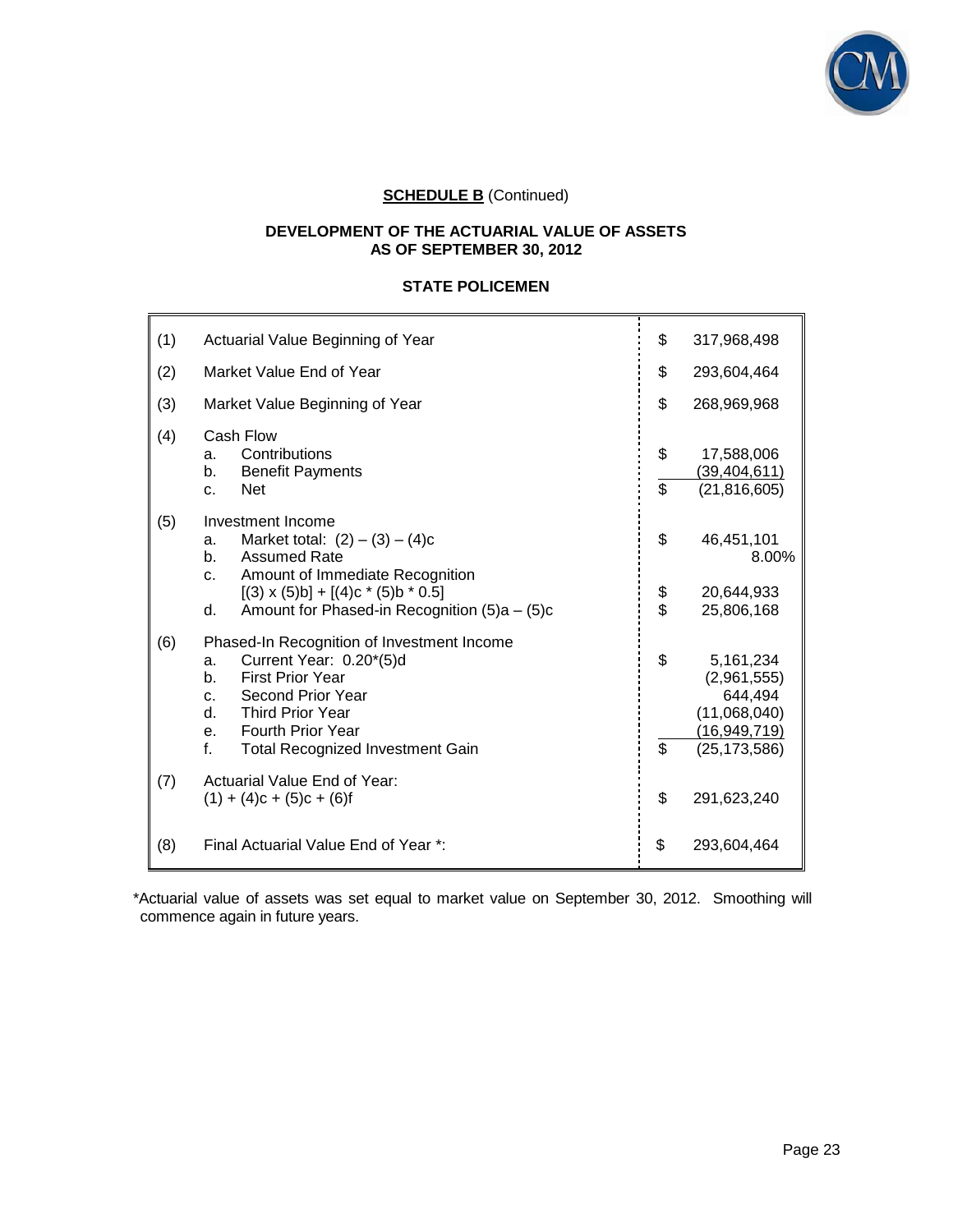

#### **DEVELOPMENT OF THE ACTUARIAL VALUE OF ASSETS AS OF SEPTEMBER 30, 2012**

## **LOCAL EMPLOYEES**

| (1) | Actuarial Value Beginning of Year<br>Actuarial Value Beginning of Year<br>a.<br>b.<br>Adjustment<br>Adjusted Actuarial Value Beginning of Year<br>c.                                                                                                                                                                                                                   | \$             | \$4,709,678,034<br>(2,004,744)<br>4,707,673,290                                                   |
|-----|------------------------------------------------------------------------------------------------------------------------------------------------------------------------------------------------------------------------------------------------------------------------------------------------------------------------------------------------------------------------|----------------|---------------------------------------------------------------------------------------------------|
| (2) | Market Value End of Year                                                                                                                                                                                                                                                                                                                                               | \$             | 4,670,779,998                                                                                     |
| (3) | Market Value Beginning of Year<br>Market Value Beginning of Year<br>a.<br>b.<br>Adjustment<br>Adjusted Market Value Beginning of Year<br>c.                                                                                                                                                                                                                            | \$<br>\$       | 4,037,279,609<br>55,394<br>4,037,335,003                                                          |
| (4) | Cash Flow<br>Contributions<br>a.<br>b.<br><b>Benefit Payments</b><br><b>Net</b><br>c.                                                                                                                                                                                                                                                                                  | \$<br>\$       | 284,858,117<br>(370, 434, 621)<br>(85, 576, 504)                                                  |
| (5) | Investment Income<br>Market total: $(2) - (3)c - (4)c$<br>a.<br>b.<br><b>Assumed Rate</b><br>Amount of Immediate Recognition<br>C <sub>1</sub><br>$[(3)c \times (5)b] + [(4)c \cdot (5)b \cdot 0.5]$<br>Adjustment for Employer Lump Sums<br>d.<br>Adjusted Amount for Immediate Recognition (5)c + (5)d<br>е.<br>f.<br>Amount for Phased-In Recognition $(5)a - (5)e$ | \$<br>\$\$\$\$ | 719,021,499<br>$8.00\%$<br>319,563,740<br>1,419<br>319,565,159<br>399,456,340                     |
| (6) | Phased-In Recognition of Investment Income<br>Current Year: 0.20*(5)f<br>a.<br><b>First Prior Year</b><br>b.<br>Second Prior Year<br>C.<br>d.<br><b>Third Prior Year</b><br><b>Fourth Prior Year</b><br>е.<br>f.<br><b>Total Recognized Investment Gain</b>                                                                                                            | \$<br>\$       | 79,891,268<br>(45, 557, 389)<br>11,798,547<br>(150, 627, 609)<br>(221, 373, 757)<br>(325,868,941) |
| (7) | Actuarial Value End of Year:<br>$(1)c + (4)c + (5)e + (6)f$                                                                                                                                                                                                                                                                                                            | \$             | 4,615,793,004                                                                                     |
| (8) | Final Actuarial Value End of Year *:                                                                                                                                                                                                                                                                                                                                   | \$             | 4,670,779,998                                                                                     |

 \*Actuarial value of assets was set equal to market value on September 30, 2012. Smoothing will commence again in future years.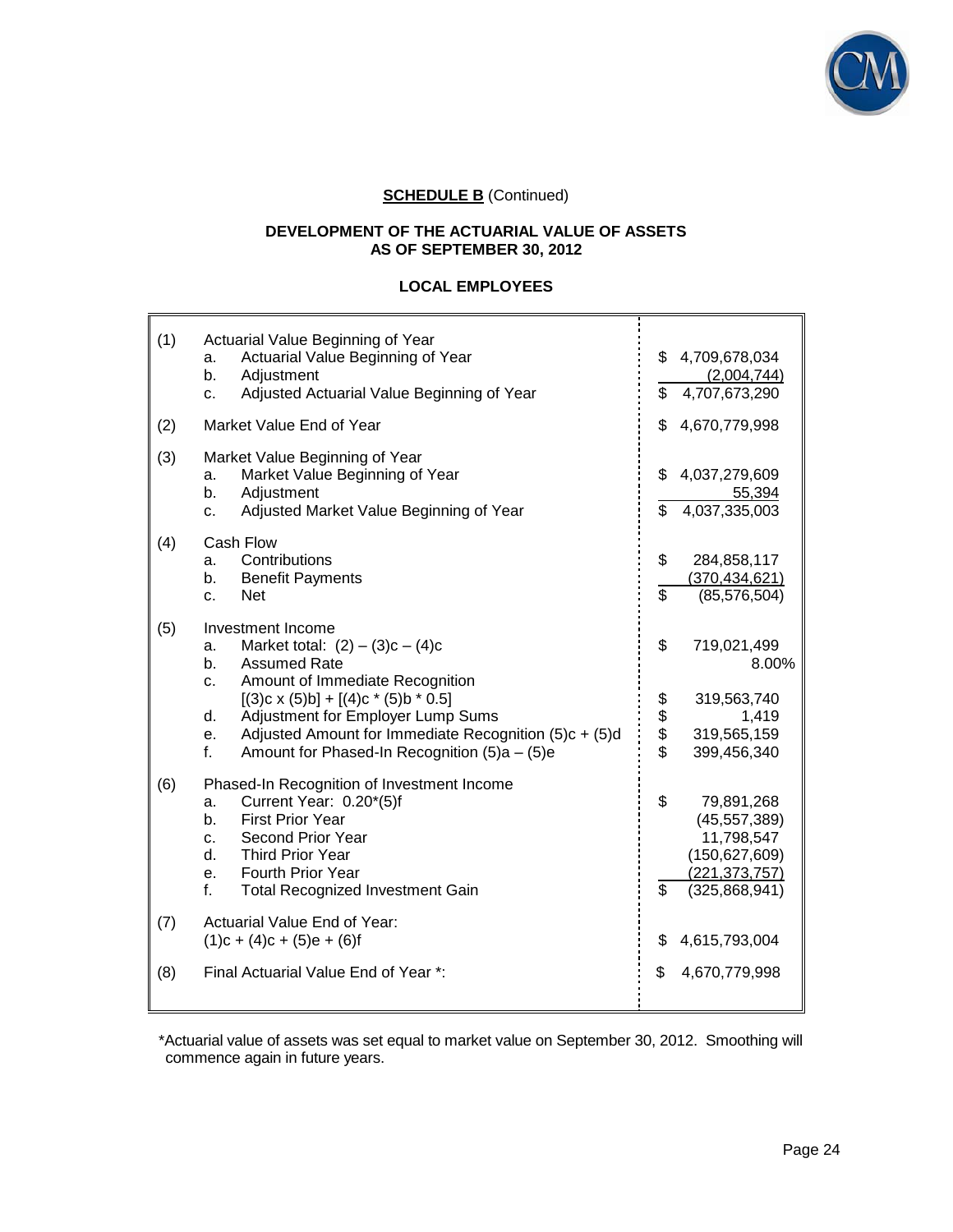

#### **SEPTEMBER 30, 2012 DEVELOPMENT OF THE ACTUARIAL VALUE OF ASSETS**

## **TOTAL - ALL GROUPS**

| (1) | Actuarial Value Beginning of Year                                                                                                                                                                                                                           | \$                    | 9,456,158,008                                                                                      |
|-----|-------------------------------------------------------------------------------------------------------------------------------------------------------------------------------------------------------------------------------------------------------------|-----------------------|----------------------------------------------------------------------------------------------------|
| (2) | Market Value End of Year                                                                                                                                                                                                                                    | \$                    | 9,116,551,305                                                                                      |
| (3) | Market Value Beginning of Year                                                                                                                                                                                                                              | \$                    | 8,057,241,303                                                                                      |
| (4) | Cash Flow<br>Contributions<br>a.<br>Benefit Payments and Administrative Expenses<br>b.<br><b>Investment Expenses</b><br>c.<br>d.<br><b>Net</b>                                                                                                              | \$<br>$\overline{\$}$ | 523,306,608<br>(889, 456, 834)<br>(6,470,070)<br>(372, 620, 296)                                   |
| (5) | Investment Income<br>Market total: $(2) - (3) - (4)d$<br>a.<br><b>Assumed Rate</b><br>b.<br>Amount for Immediate Recognition<br>c.                                                                                                                          | \$                    | 1,431,930,298<br>8.00%                                                                             |
|     | $[(3) \times (5)b] + [[(4)a + (4)b] * (5)b * 0.5] - (4)c$<br>Adjusted for Employer Lump Sums<br>d.<br>Adjusted Amount for Immediate Recognition $(5)c + (5)d$<br>е.<br>f.<br>Amount for Phased-In Recognition $(5)a - (5)e$                                 | \$\$\$\$              | 636,403,365<br>1,419<br>636,404,784<br>795,525,514                                                 |
| (6) | Phased-In Recognition of Investment Income<br>Current Year: 0.20*(5)f<br>a.<br><b>First Prior Year</b><br>b.<br>Second Prior Year<br>C.<br><b>Third Prior Year</b><br>d.<br><b>Fourth Prior Year</b><br>е.<br>f.<br><b>Total Recognized Investment Gain</b> | \$<br>\$              | 159,105,103<br>(90, 409, 186)<br>22,468,424<br>(313, 849, 245)<br>(478,093,610)<br>(700, 778, 515) |
| (7) | Actuarial Value End of Year:<br>$(1) + (4)d + (5)e + (6)f$                                                                                                                                                                                                  | \$                    | 9,019,163,982                                                                                      |
| (8) | Final Actuarial Value End of Year*:                                                                                                                                                                                                                         | \$                    | 9,116,551,305                                                                                      |

\*Actuarial value of assets was set equal to market value on September 30, 2012. Smoothing will commence again in future years.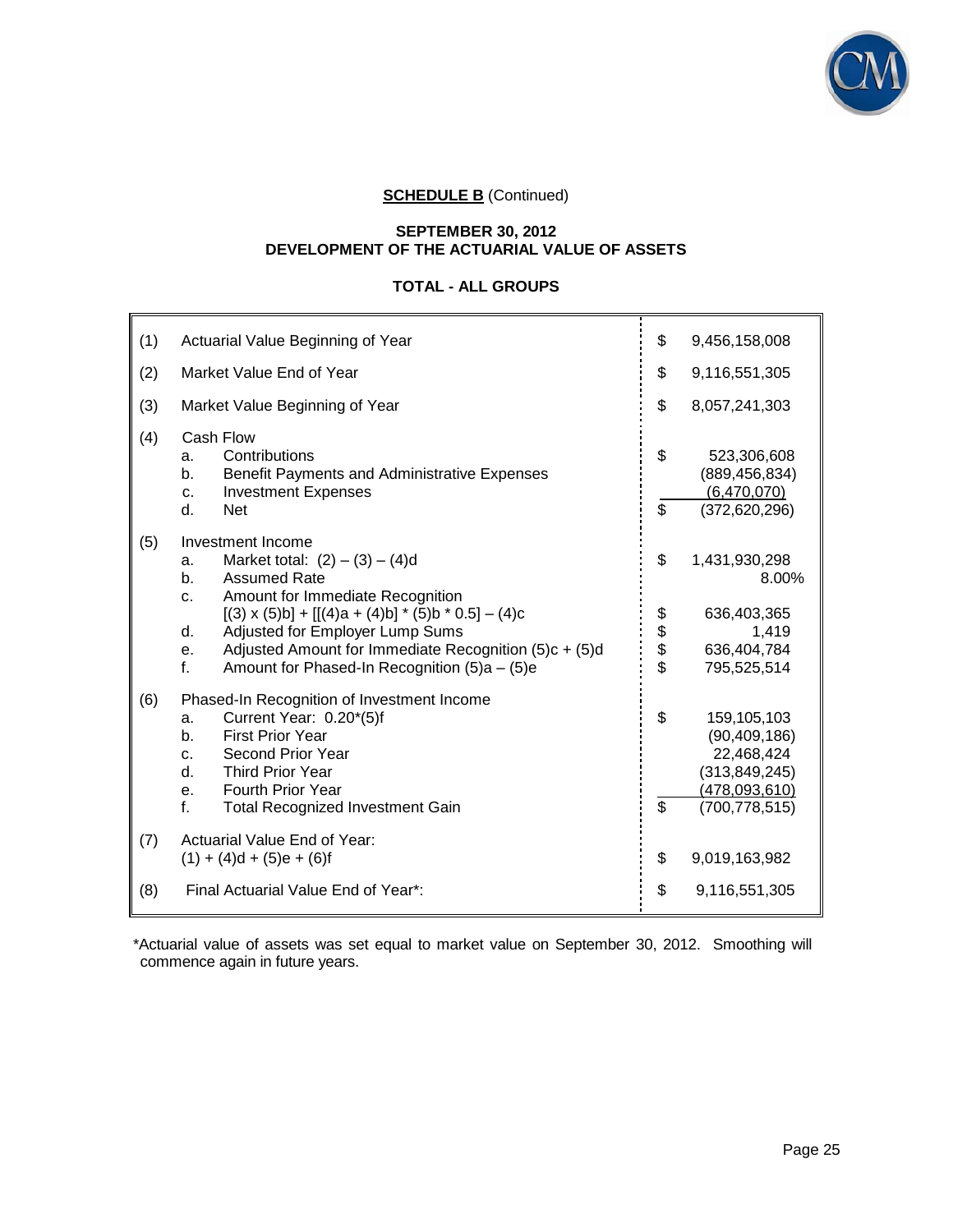

## **SEPTEMBER 30, 2012 DEVELOPMENT OF THE ACTUARIAL VALUE OF ASSETS**

| Date                                                          | Investment                                                                              | Amount                                                                                 | <b>Remaining Balance</b> |
|---------------------------------------------------------------|-----------------------------------------------------------------------------------------|----------------------------------------------------------------------------------------|--------------------------|
|                                                               | Gain/(Loss)                                                                             | Recognized                                                                             | as of 9/30/2012*         |
| 9/30/2012<br>9/30/2011<br>9/30/2010<br>9/30/2009<br>9/30/2008 | 795,525,514<br>S<br>(441, 588, 558)<br>98,981,351<br>(1,569,593,406)<br>(2,389,556,662) | 159,105,103<br>S<br>(88, 317, 712)<br>19,796,270<br>(313, 918, 681)<br>(477, 911, 332) | \$                       |

\*Actuarial value of assets was set equal to market value on September 30, 2012. Smoothing will commence again in future years.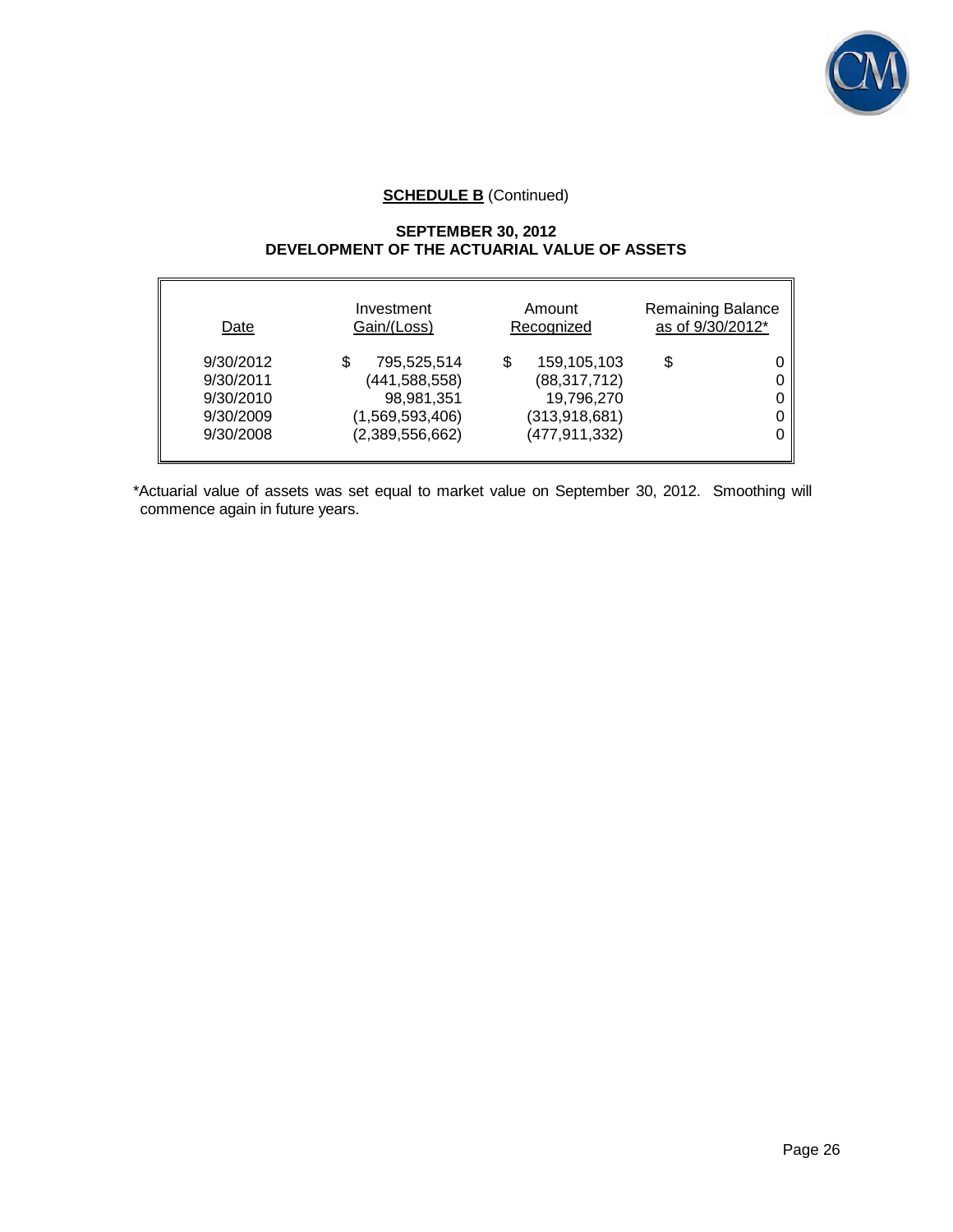

# **SCHEDULE C**

## **SUMMARY OF RECEIPTS AND DISBURSEMENTS FOR THE YEAR ENDING SEPTEMBER 30, 2012** \_\_\_\_\_\_\_\_\_\_\_\_\_\_\_\_\_\_\_\_\_\_\_\_\_\_\_\_\_\_\_\_\_\_\_\_\_\_\_\_\_\_\_\_\_\_\_\_\_\_\_\_\_\_\_\_\_\_\_\_\_\_\_\_\_\_\_\_\_\_\_\_\_\_\_\_\_\_\_\_\_\_\_\_

| <b>Receipts for the Year</b>                                                                                                                                                                                                                                        |                                                          |                                                                      |
|---------------------------------------------------------------------------------------------------------------------------------------------------------------------------------------------------------------------------------------------------------------------|----------------------------------------------------------|----------------------------------------------------------------------|
| Contributions:<br><b>Members</b><br>Employers                                                                                                                                                                                                                       | \$216,870,614<br>306,435,994                             |                                                                      |
| Total                                                                                                                                                                                                                                                               |                                                          | \$<br>523,306,608                                                    |
| Net Investment Income*                                                                                                                                                                                                                                              |                                                          | 1,430,114,298                                                        |
| <b>TOTAL</b>                                                                                                                                                                                                                                                        |                                                          | \$<br>1,953,420,906                                                  |
| Disbursements for the Year                                                                                                                                                                                                                                          |                                                          |                                                                      |
| <b>Benefit Payments</b><br><b>Refunds to Members</b><br><b>DROP Distributions</b><br>Miscellaneous:<br><b>Transfers to TRS/JRF</b><br><b>Transfers to Plant Fund</b><br>Transfers to Expense Fund<br>Transfers to Pre-retirement Death Benefit Fund<br><b>TOTAL</b> | \$ (2,179,732)<br>(88, 925)<br>(6,975,392)<br>(434, 945) | \$<br>(766, 673, 767)<br>(35,767,986)<br>(81,990,157)<br>(9,678,994) |
|                                                                                                                                                                                                                                                                     |                                                          |                                                                      |
| <b>TOTAL</b>                                                                                                                                                                                                                                                        |                                                          | (894, 110, 904)<br>\$                                                |
| <b>Excess of Receipts Over Disbursements</b>                                                                                                                                                                                                                        |                                                          | \$1,059,310,002                                                      |
| <b>Reconciliation of Asset Balances</b>                                                                                                                                                                                                                             |                                                          |                                                                      |
| Market Value of Assets as of September 30, 2011                                                                                                                                                                                                                     |                                                          | \$8,057,241,303                                                      |
| <b>Excess of Receipts Over Disbursements</b>                                                                                                                                                                                                                        |                                                          | 1,059,310,002                                                        |
| Market Value of Assets as of September 30, 2012                                                                                                                                                                                                                     |                                                          | \$9,116,551,305                                                      |

\*Net of \$1,816,000 in investment expenses.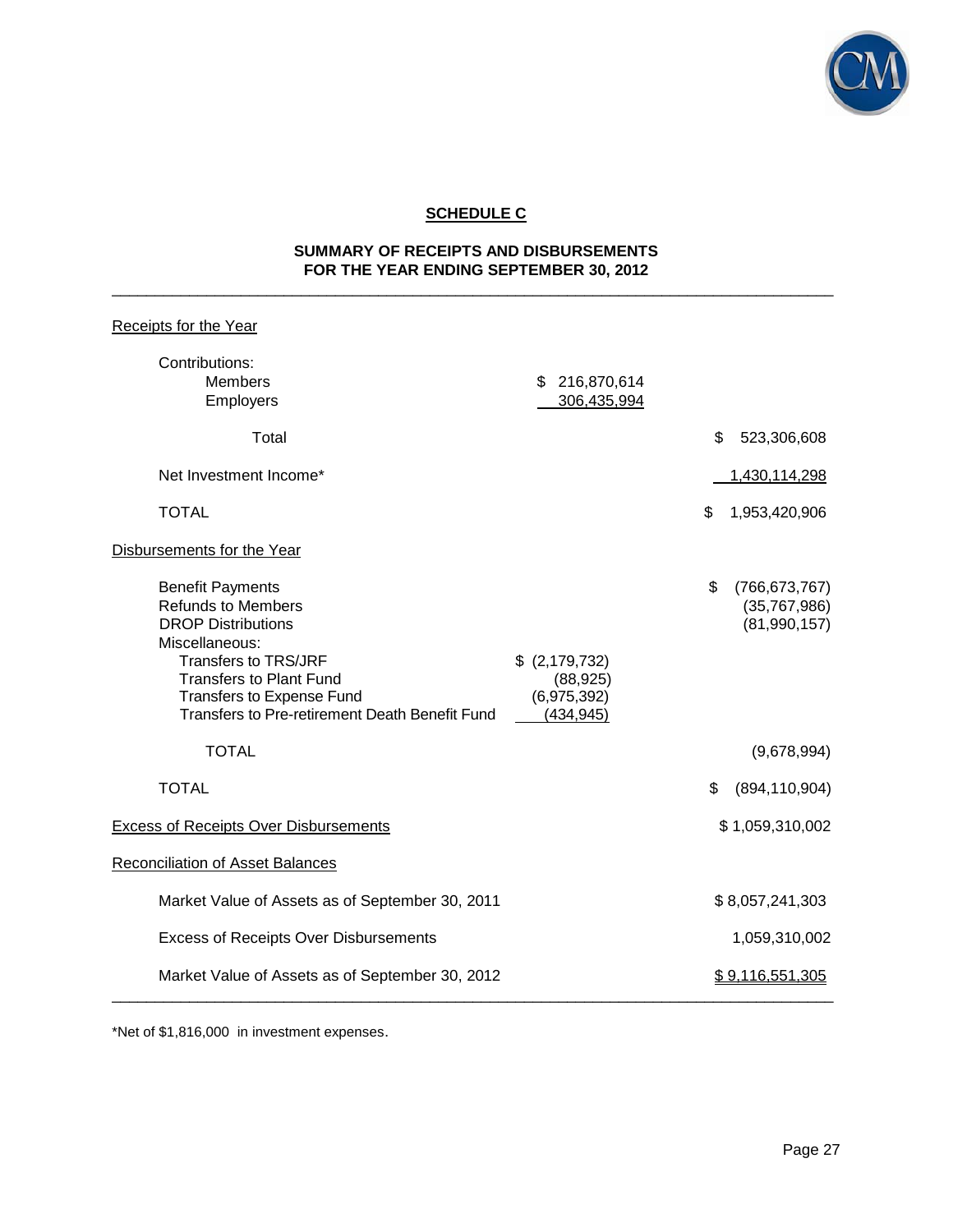

## **SCHEDULE D**

#### **SMOOTHED INTEREST RATE**

#### **Actual Rate of Return for 5 Year Look Back Period**

| Fiscal Year<br>Ending 9/30 | <b>Actual Rate of</b><br><b>Return for</b><br><b>Fiscal Year</b> |  |  |
|----------------------------|------------------------------------------------------------------|--|--|
| 2008                       | $-15.21%$                                                        |  |  |
| 2009                       | $-10.03$                                                         |  |  |
| 2010                       | 8.47                                                             |  |  |
| 2011                       | 2.21                                                             |  |  |
| 2012                       | 18.01                                                            |  |  |

SMOOTHED INTEREST RATE: The assumed rate of return during the 25 year look forward period beginning on the valuation date. This is the investment rate of return expected to be earned during this period based on the actual rates earned during the five year look back period shown above such that the average rate of return over the combined 30 year period is equivalent to the ultimate investment rate of return (currently 8.00%). On this basis, for the September 30, 2012 valuation, the smoothed interest rate during the 25 year look forward period has been determined to be 9.68%.

ULTIMATE INVESTMENT RATE OF RETURN: The assumed investment rate of return used in determining the smoothed interest rate described above. This is also the assumed investment rate of return after the 25 year look forward period and is currently 8.00%.

CORRIDOR AROUND LONG-TERM INVESTMENT RATE OF RETURN: A corridor of 0.50% around the ultimate investment rate of return is applied in determining the smoothed interest rate.

LIMITED SMOOTHED INTEREST RATE: The assumed rate of return during the 25 year look forward period as limited based on the application of the corridor above and used for valuation purposes. Since the smoothed interest rate above is 9.68%, the assumed rate for the first 25 years after the valuation date is limited to 8.50%.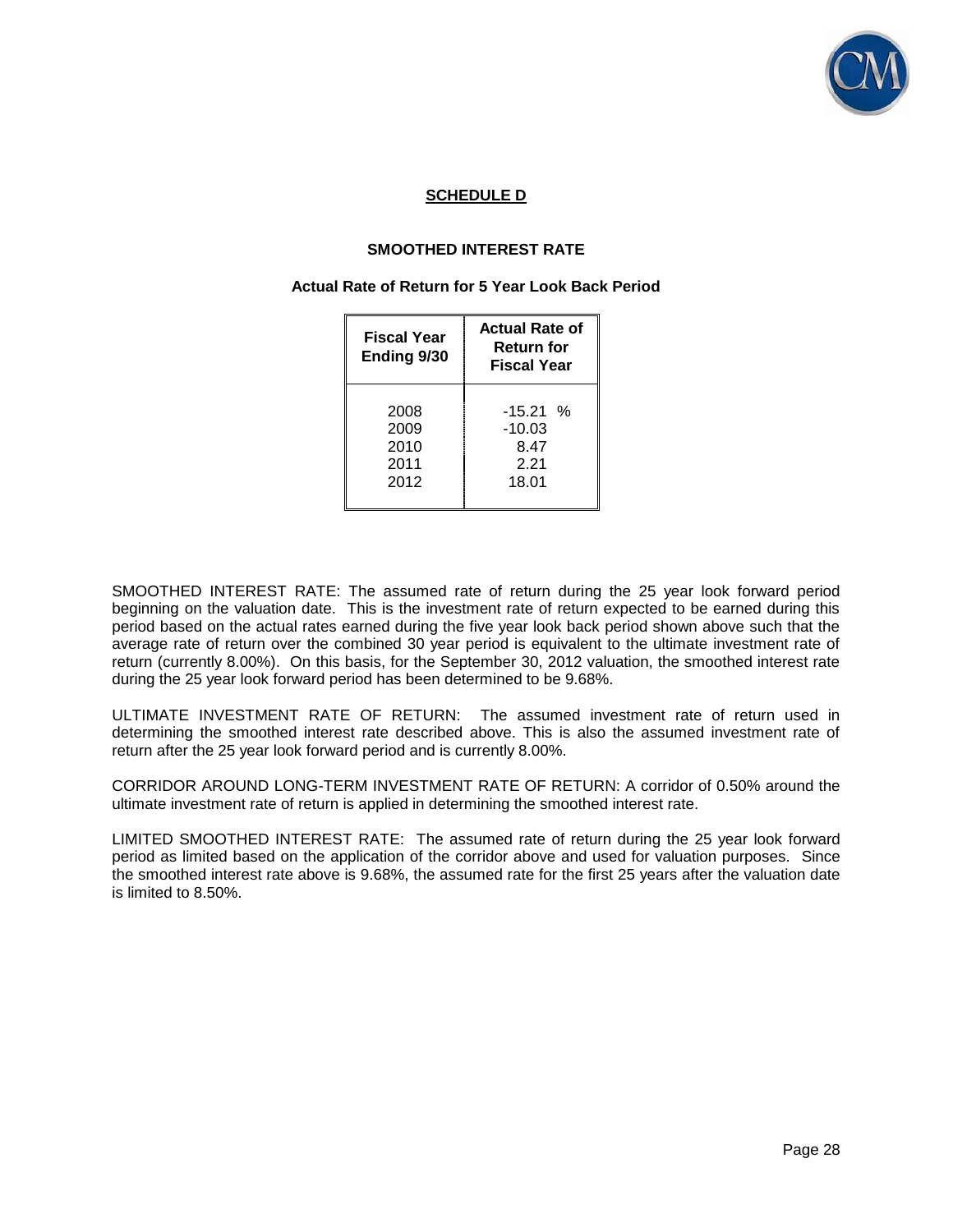

## **SCHEDULE E**

## **OUTLINE OF ACTUARIAL ASSUMPTIONS AND METHODS**

**The assumptions and methods used in the valuation were selected based on the actuarial experience study prepared as of September 30, 2010, submitted to and adopted by the Board on January 27, 2012.** 

ULTIMATE INVESTMENT RATE OF RETURN: 8.00% per annum, compounded annually, including price inflation at 3.00%.

SALARY INCREASES: Representative values of the assumed annual rates of future salary increases are as follows and include wage inflation at 3.25% per annum:

#### **STATE AND LOCAL EMPLOYEES**

| <b>Service</b> | <b>Annual Rate</b> | <b>Service</b> | <b>Annual Rate</b> |
|----------------|--------------------|----------------|--------------------|
|                | 7.25%              |                | $\%$<br>5.00       |
|                | 7.25               |                | 5.00               |
| 2              | 6.00               | 9 to 13        | 4.75               |
| 3              | 5.50               | 14 to 16       | 4.50               |
|                | 5.25               | 17             | 4.00               |
| 5              | 5.25               | 18 & Over      | 3.75               |
| 6              | 5.25               |                |                    |

#### **STATE POLICEMEN**

5% per year for all years of service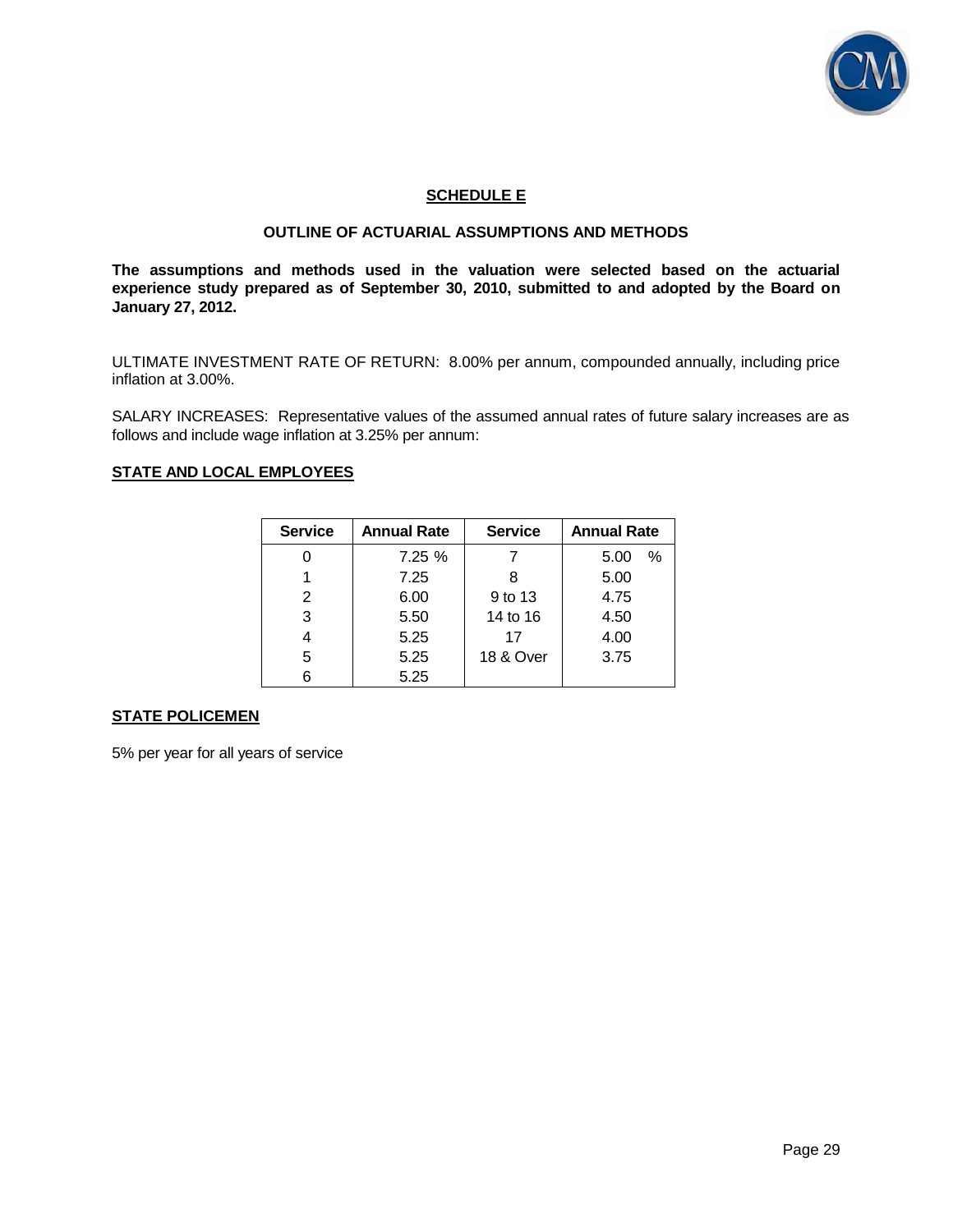

SEPARATIONS BEFORE SERVICE RETIREMENT: Representative values of the assumed annual rates of death, disability and withdrawal are shown in the following tables:

## **STATE AND LOCAL EMPLOYEES**

|                                                          |                                                                               | Annual Rate of                                                        |                               |                                                                                         |                                                                        |                                               |                               |
|----------------------------------------------------------|-------------------------------------------------------------------------------|-----------------------------------------------------------------------|-------------------------------|-----------------------------------------------------------------------------------------|------------------------------------------------------------------------|-----------------------------------------------|-------------------------------|
| Age                                                      | Death*                                                                        | Disability                                                            |                               |                                                                                         | Withdrawal                                                             |                                               |                               |
|                                                          |                                                                               | <b>Years of Service</b>                                               |                               |                                                                                         | <b>Years of Service</b>                                                |                                               |                               |
|                                                          |                                                                               | $0 - 24$                                                              | $25+$                         | $0-4$                                                                                   | $5 - 9$                                                                | 10-20                                         | $20+$                         |
|                                                          |                                                                               |                                                                       | <b>Male</b>                   |                                                                                         |                                                                        |                                               |                               |
| 20<br>25<br>30<br>35<br>40<br>45<br>50<br>55<br>60<br>65 | 0.03%<br>0.03<br>0.05<br>0.08<br>0.10<br>0.14<br>0.20<br>0.36<br>0.71<br>1.30 | 0.04%<br>0.06<br>0.08<br>0.10<br>0.27<br>0.42<br>0.77<br>1.53<br>2.50 | 0.25%<br>0.25<br>0.25<br>0.25 | 28.00%<br>19.50<br>17.50<br>16.00<br>15.50<br>14.00<br>13.00<br>12.00<br>12.00<br>16.00 | 10.00%<br>7.00<br>6.00<br>4.50<br>4.00<br>4.00<br>3.75<br>4.25<br>7.00 | 5.00%<br>4.75<br>3.50<br>3.00<br>2.75<br>2.75 | 2.50%<br>2.25<br>2.00<br>2.00 |
| 69                                                       | 1.99                                                                          |                                                                       |                               | 17.00                                                                                   | 7.00                                                                   |                                               |                               |

|     |        | Annual Rate of          |               |         |                         |       |       |
|-----|--------|-------------------------|---------------|---------|-------------------------|-------|-------|
| Age | Death* | <b>Disability</b>       |               |         | Withdrawal              |       |       |
|     |        | <b>Years of Service</b> |               |         | <b>Years of Service</b> |       |       |
|     |        | $0 - 24$                | $25+$         | $0 - 4$ | $5-9$                   | 10-20 | $20+$ |
|     |        |                         | <b>Female</b> |         |                         |       |       |
| 20  | 0.01%  | 0.04%                   |               | 34.00%  |                         |       |       |
| 25  | 0.01   | 0.06                    |               | 24.00   | 12.00%                  |       |       |
| 30  | 0.02   | 0.08                    |               | 20.00   | 8.25                    | 6.50% |       |
| 35  | 0.03   | 0.14                    |               | 18.00   | 7.25                    | 6.00  |       |
| 40  | 0.04   | 0.29                    |               | 16.00   | 6.00                    | 4.00  | 3.00% |
| 45  | 0.07   | 0.43                    | 0.25%         | 14.75   | 5.25                    | 3.75  | 2.50  |
| 50  | 0.10   | 0.69                    | 0.25          | 14.00   | 4.50                    | 3.50  | 2.50  |
| 55  | 0.19   | 1.24                    | 0.25          | 14.00   | 4.00                    | 3.00  | 2.50  |
| 60  | 0.38   | 0.25                    | 0.25          | 14.00   | 4.00                    |       |       |
| 65  | 0.71   |                         |               | 14.00   | 8.50                    |       |       |
| 69  | 1.09   |                         |               | 14.00   | 8.50                    |       |       |

\* Rates of pre-retirement mortality are according to the sex distinct RP-2000 Combined Mortality Table Projected with Scale AA to 2015 set forward three years for males and set forward one year for females with an adjustment factor of 0.90% for males and 0.70% for females.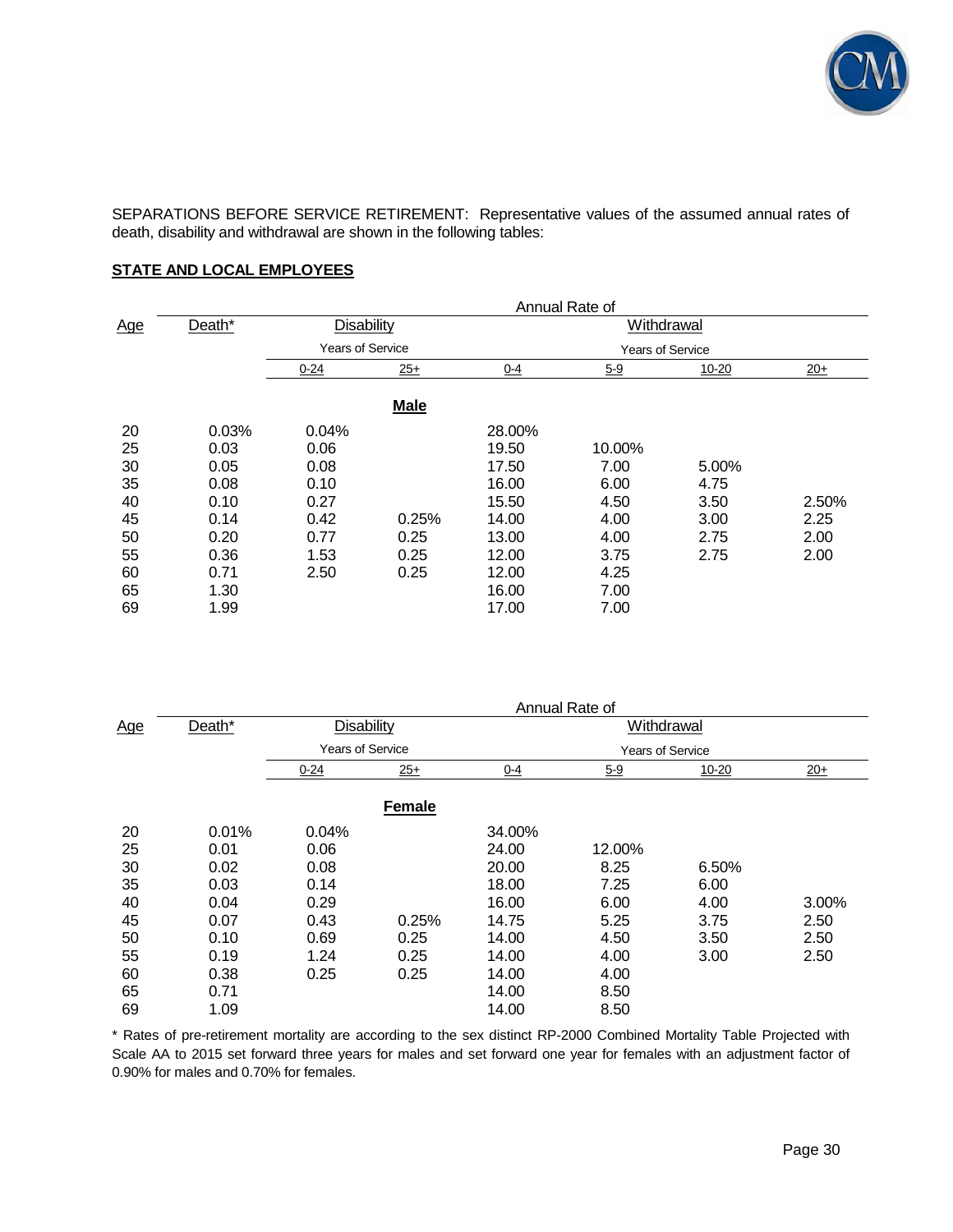

SERVICE RETIREMENT: The assumed annual rates of service retirement for Tier I members are as follows:

|            | <b>Annual Rate</b>                               |                     |                                                                         |        |  |
|------------|--------------------------------------------------|---------------------|-------------------------------------------------------------------------|--------|--|
|            | Under age 65 with 25 or more<br>years of service |                     | Under age 65 with less than<br>25 years of service<br>& All over age 65 |        |  |
| <u>Age</u> | Male <sup>1</sup>                                | Female <sup>2</sup> | Male                                                                    | Female |  |
| 47 & Under | 16.00%                                           | 13.00%              |                                                                         |        |  |
| 48 to 51   | 11.00                                            | 11.00               |                                                                         |        |  |
| 52 to 54   | 10.00                                            | 10.00               |                                                                         |        |  |
| 55 to 59   | 16.00                                            | 16.00               |                                                                         |        |  |
| 60         | 16.00                                            | 25.00               | 12.00%                                                                  | 16.00% |  |
| 61         | 20.00                                            | 16.00               | 11.00                                                                   | 13.00  |  |
| 62         | 42.00                                            | 32.00               | 28.00                                                                   | 26.00  |  |
| 63         | 35.00                                            | 28.00               | 23.00                                                                   | 20.00  |  |
| 64         | 30.00                                            | 25.00               | 18.00                                                                   | 15.00  |  |
| 65         |                                                  |                     | 30.00                                                                   | 28.00  |  |
| 66         |                                                  |                     | 30.00                                                                   | 28.00  |  |
| 67         |                                                  |                     | 25.00                                                                   | 23.00  |  |
| 68 to 74   |                                                  |                     | 23.00                                                                   | 23.00  |  |
| 75 & Above |                                                  |                     | 100.00                                                                  | 100.00 |  |

<sup>1</sup>Rates are increased by 10% in year when member attains 25 years of service at or before age 60.  $2$ Rates are increased by 7% in year when member attains 25 years of service at or before age 60.

The assumed annual rates of service retirement for Tier II members are as follows:

|            | <b>Annual Rate</b> |                               |      |                             |  |  |
|------------|--------------------|-------------------------------|------|-----------------------------|--|--|
|            |                    | Less than 25 years of service |      | 25 or more years of service |  |  |
| <u>Age</u> | Male               | Female                        | Male | Female                      |  |  |
| 62         | 40%                | 45%                           | 55%  | 60%                         |  |  |
| 63         | 23                 | 20                            | 35   | 28                          |  |  |
| 64         | 18                 | 15                            | 30   | 25                          |  |  |
| 65         | 30                 | 28                            | 30   | 28                          |  |  |
| 66         | 30                 | 28                            | 30   | 28                          |  |  |
| 67         | 25                 | 28                            | 25   | 28                          |  |  |
| 68 to 74   | 23                 | 23                            | 23   | 23                          |  |  |
| 75 & Above | 100                | 100                           | 100  | 100                         |  |  |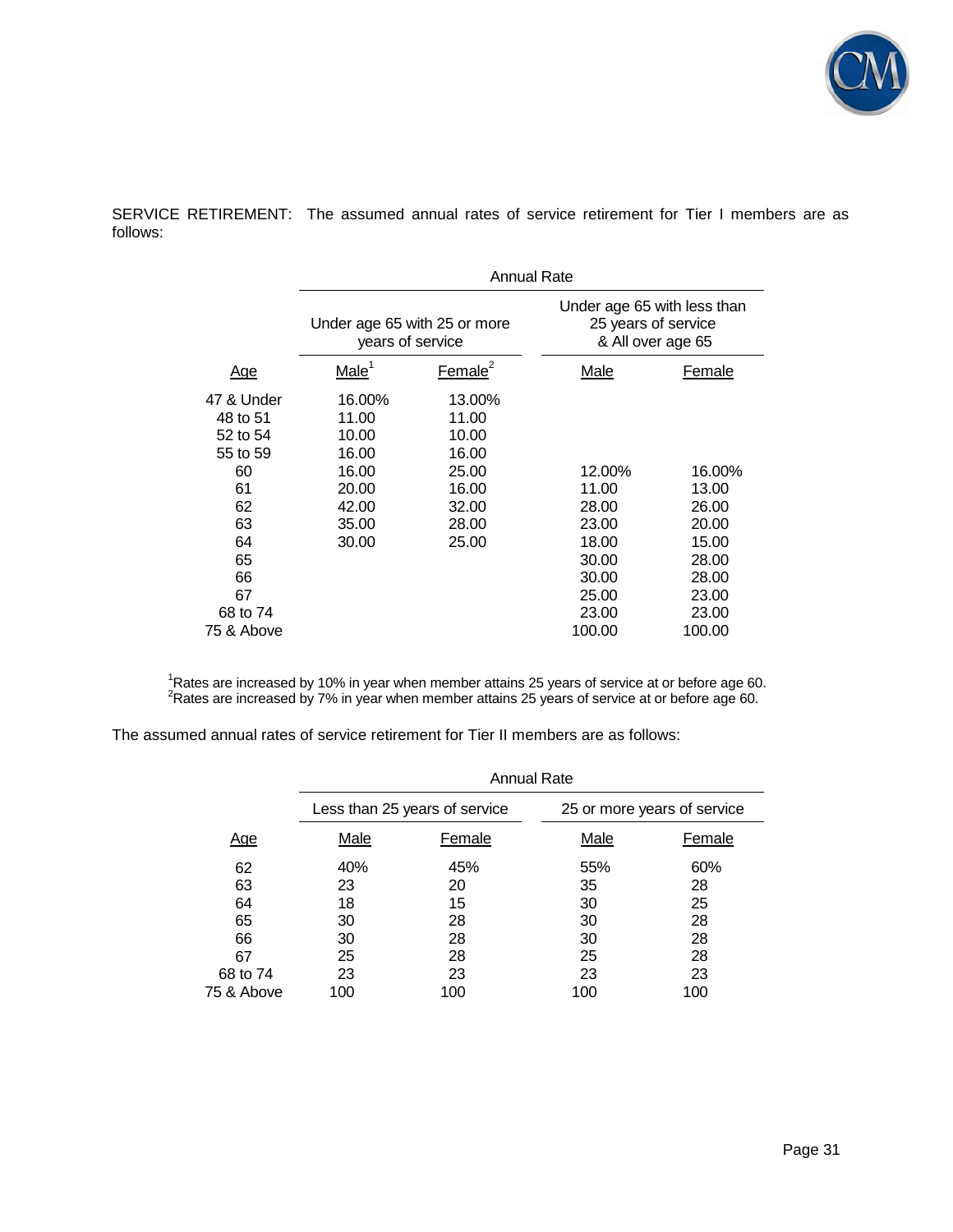

## **STATE POLICEMEN**

#### Annual Rate of

| <u>Age</u> | Death <sup>1</sup> |        | <b>Disability</b> | Withdrawal <sup>2</sup> |
|------------|--------------------|--------|-------------------|-------------------------|
|            | Male               | Female |                   |                         |
| 20         | 0.03%              | 0.01%  | 0.08%             | 3.00%                   |
| 25         | 0.03               | 0.01   | 0.10              | 3.00                    |
| 30         | 0.05               | 0.02   | 0.14              | 2.50                    |
| 35         | 0.08               | 0.03   | 0.22              | 1.75                    |
| 40         | 0.10               | 0.04   | 0.34              | 1.75                    |
| 45         | 0.14               | 0.07   | 0.46              | 1.75                    |
| 50         | 0.20               | 0.10   | 0.60              |                         |
| 55         | 0.36               | 0.19   |                   |                         |
| 60         | 0.71               | 0.38   |                   |                         |
| 62         | 0.91               | 0.50   |                   |                         |
| 65         | 1.30               | 0.71   |                   |                         |

1 Rates of pre-retirement mortality are according to the sex distinct RP-2000 Combined Mortality Table Projected with Scale AA to 2015 set forward three years for males and set forward one year for females with an adjustment factor of 0.90% for males and 0.70% for females.

2 A rate of 4.00% is assumed during the first four years of employment.

| Age  | Under Age 60 with <20 years<br>of service and all over age 60 | Under Age 60 with between<br>20 and 24 years of service | Under Age 60 with<br>25 or more years of service |
|------|---------------------------------------------------------------|---------------------------------------------------------|--------------------------------------------------|
| < 52 |                                                               |                                                         | 25.00%                                           |
| 52   | 10.00%                                                        | 25.00%                                                  | 25.00                                            |
| 53   | 10.00                                                         | 25.00                                                   | 25.00                                            |
| 54   | 10.00                                                         | 25.00                                                   | 25.00                                            |
| 55   | 10.00                                                         | 15.00                                                   | 25.00                                            |
| 56   | 10.00                                                         | 15.00                                                   | 25.00                                            |
| 57   | 10.00                                                         | 15.00                                                   | 25.00                                            |
| 58   | 10.00                                                         | 15.00                                                   | 25.00                                            |
| 59   | 10.00                                                         | 15.00                                                   | 25.00                                            |
| 60   | 40.00                                                         |                                                         |                                                  |
| 62   | 40.00                                                         |                                                         |                                                  |
| 65   | 100.00                                                        |                                                         |                                                  |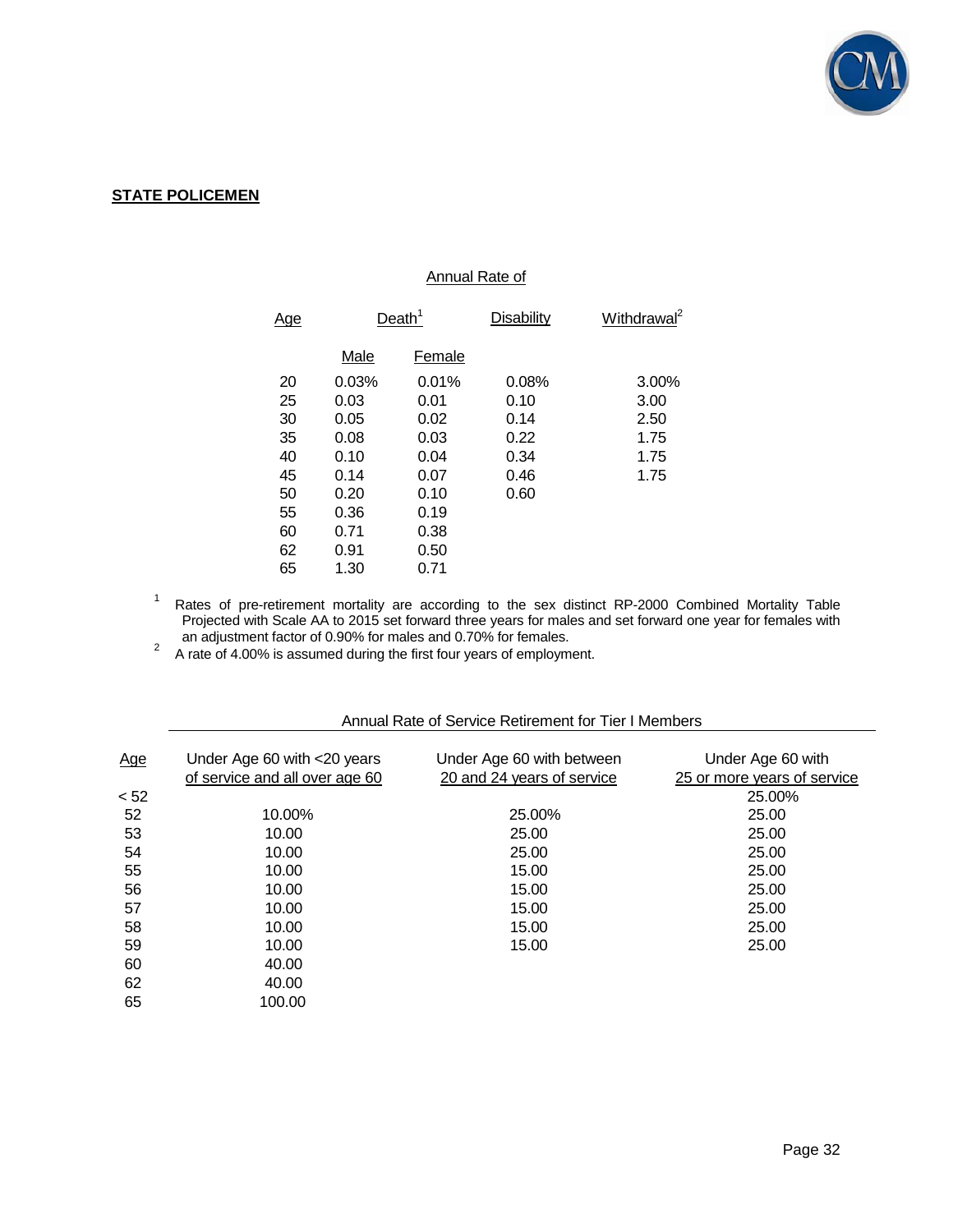

| Annual Rate of Service Retirement for Tier II Members |
|-------------------------------------------------------|
|-------------------------------------------------------|

| <u>Age</u> | Under Age 60 with <20 years<br>of service and all over age 60 | Under Age 60 with between<br>20 and 24 years of service | Under Age 60 with<br>25 or more years of service |
|------------|---------------------------------------------------------------|---------------------------------------------------------|--------------------------------------------------|
| 55         |                                                               |                                                         |                                                  |
| 56         | 40.00%                                                        | 60.00%                                                  | 75.00%                                           |
| 57         | 10.00                                                         | 15.00                                                   | 25.00                                            |
| 58         | 10.00                                                         | 15.00                                                   | 25.00                                            |
| 59         | 10.00                                                         | 15.00                                                   | 25.00                                            |
| 60         | 40.00                                                         |                                                         |                                                  |
| 62         | 40.00                                                         |                                                         |                                                  |
| 65         | 100.00                                                        |                                                         |                                                  |

DEATH AFTER RETIREMENT: The rates of mortality for the period after service retirement are according to the sex distinct RP-2000 Combined Mortality Table Projected with Scale AA to 2015 set forward three years for males and two years for females. The rates of mortality for the period after disability retirement are according to the sex distinct RP-2000 Disabled Mortality Table.

DEATH IN ACTIVE SERVICE BENEFIT: For those eligible for service retirement who die in active service, it is assumed that 75% of beneficiaries will elect the lump sum death benefit and 25% will elect the Option 3 allowance.

BENEFITS PAYABLE UPON SEPARATION FROM SERVICE: For active members who separate from service prior to eligibility for a service retirement allowance, the liability is assumed to be the greater of the value of the refund of contributions and the value of the deferred annuity.

UNUSED SICK LEAVE: 2.25% load on service retirement liabilities for active members (No load for Tier II members).

PERCENT MARRIED: 100% of employees are assumed to be married, with the wife 3 years younger than the husband.

ACTUARIAL METHOD: Individual entry age normal cost method. Actuarial gains and losses are reflected in the unfunded actuarial accrued liability.

ASSET METHOD: Actuarial value, as developed in Schedule B. The actuarial value of assets recognizes a portion of the difference between the market value of assets and the expected value of assets, based on the assumed valuation rate of return. The amount recognized each year is 20% of the difference between market value and expected value. The actuarial value of assets was set equal to the market value on September 30, 2012. Smoothing will commence in future years.

LIABILITY FOR CURRENT INACTIVE MEMBERS: Member Contribution Balance is multiplied by a factor of 2.5 for State Employees, and 3.0 for Local Employees and State Policemen.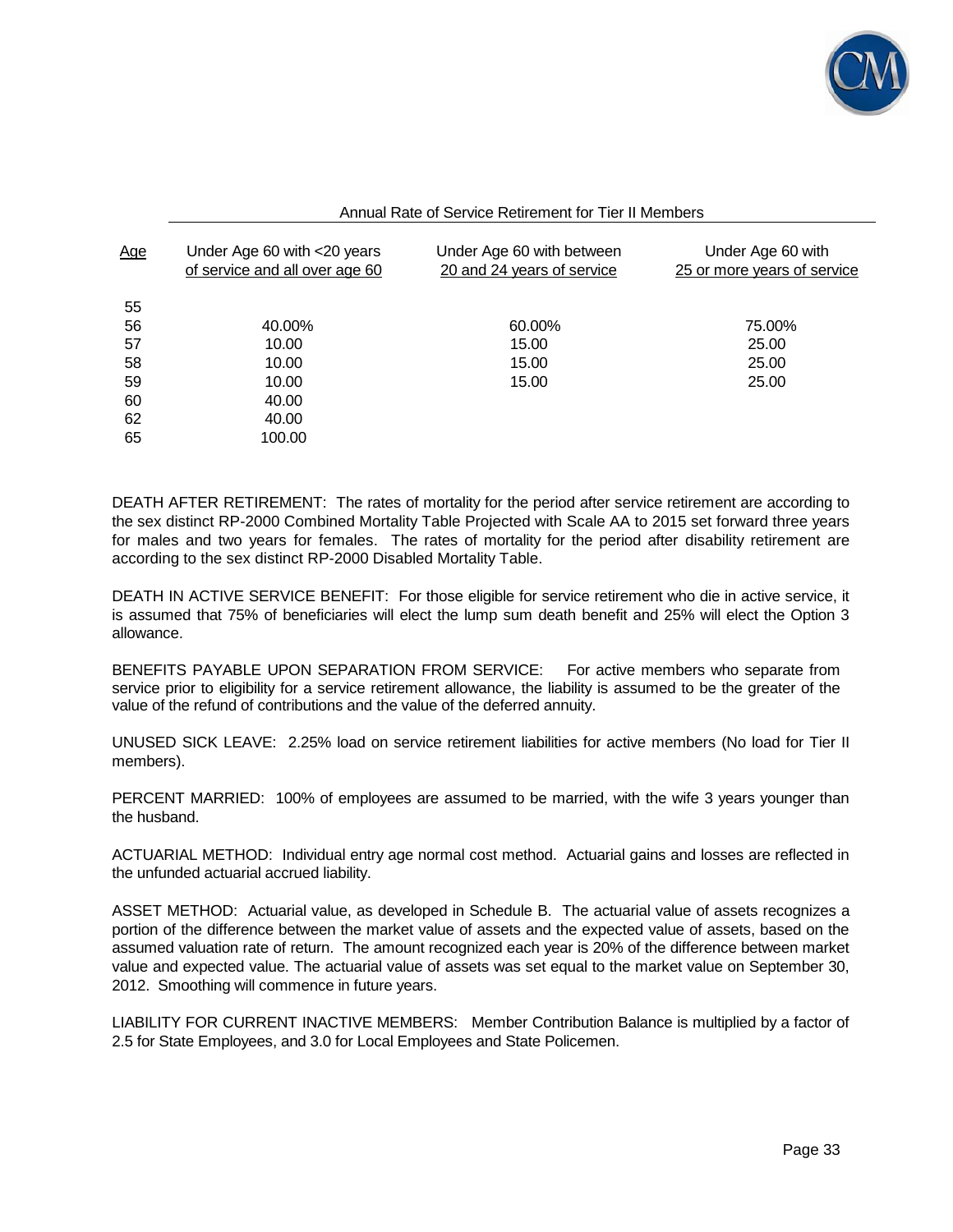

VALUATION INTEREST RATE SMOOTHING: The valuation liabilities are calculated using a smoothed interest rate method. The interest rate assumed during the look forward period (currently 25 years from the valuation date) is the investment rate of return expected to be earned during the look forward period based on the actual rate of return earned during the look back period (currently 5 years) such that the average assumed rate of return over the combined 30 year period is equivalent to the assumed ultimate investment rate of return (currently 8.00%). The interest rate after the 25 year look forward period is the ultimate investment rate of return of 8.00%.

CORRIDOR LIMIT ON INTEREST SMOOTHING: The smoothed interest rate used during the 25 year look forward period is limited to a corridor of 0.50% around the ultimate investment rate of return.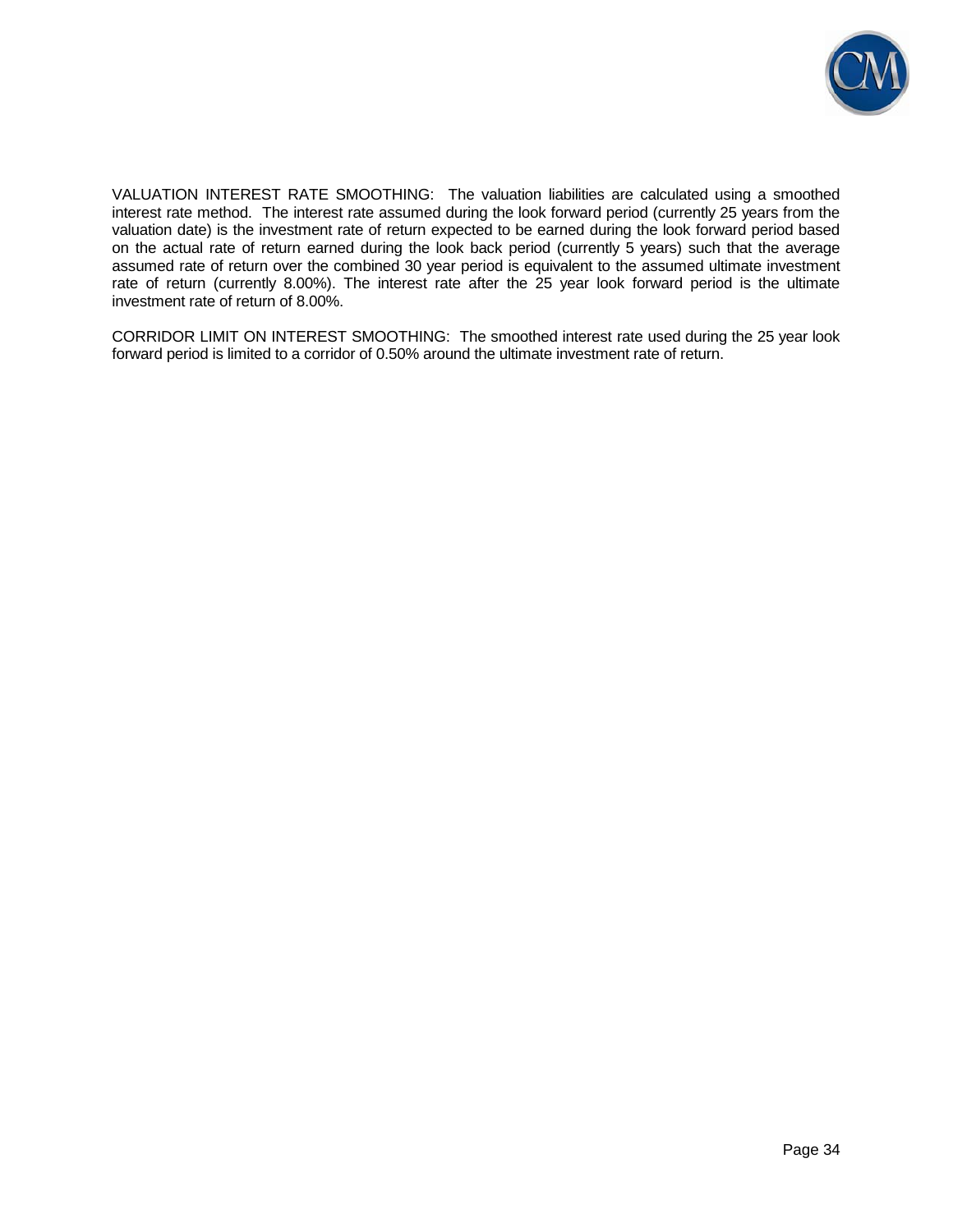

#### **SCHEDULE F**

#### **ACTUARIAL COST METHOD**

- 1. The valuation is prepared on the projected benefit basis, which is used to determine the present value of each member's expected benefit payable at retirement or death. The calculations are based on the member's age, years of service, sex, compensation, expected future salary increases, and an assumed future interest earnings rate (See Schedules D and E for a description of the interest rate used). The calculations consider the probability of a member's death or termination of employment prior to becoming eligible for a benefit and the probability of the member terminating with a service, disability, or survivor's benefit. The present value of the expected benefits payable to active members is added to the present value of the expected future payments to retired members and beneficiaries to obtain the present value of all expected benefits payable to the present group of members and beneficiaries.
- 2. The employer contributions required to support the benefits of the System are determined following a level funding approach, and consist of a normal contribution and an accrued liability contribution.
- 3. The normal contribution is determined using the "individual entry age normal" method. Under this method, a calculation is made to determine the uniform and constant percentage rate of employer contribution which, if applied to the compensation of each new member during the entire period of his anticipated covered service, would be required in addition to the contributions of the member to meet the cost of all benefits payable on his behalf.
- 4. The unfunded accrued liability is determined by subtracting the current assets and the present value of prospective employer normal contributions and member contributions from the present value of expected benefits to be paid from the System. The accrued liability contribution amortizes the balance of the unfunded accrued liability over a period of years from the valuation date.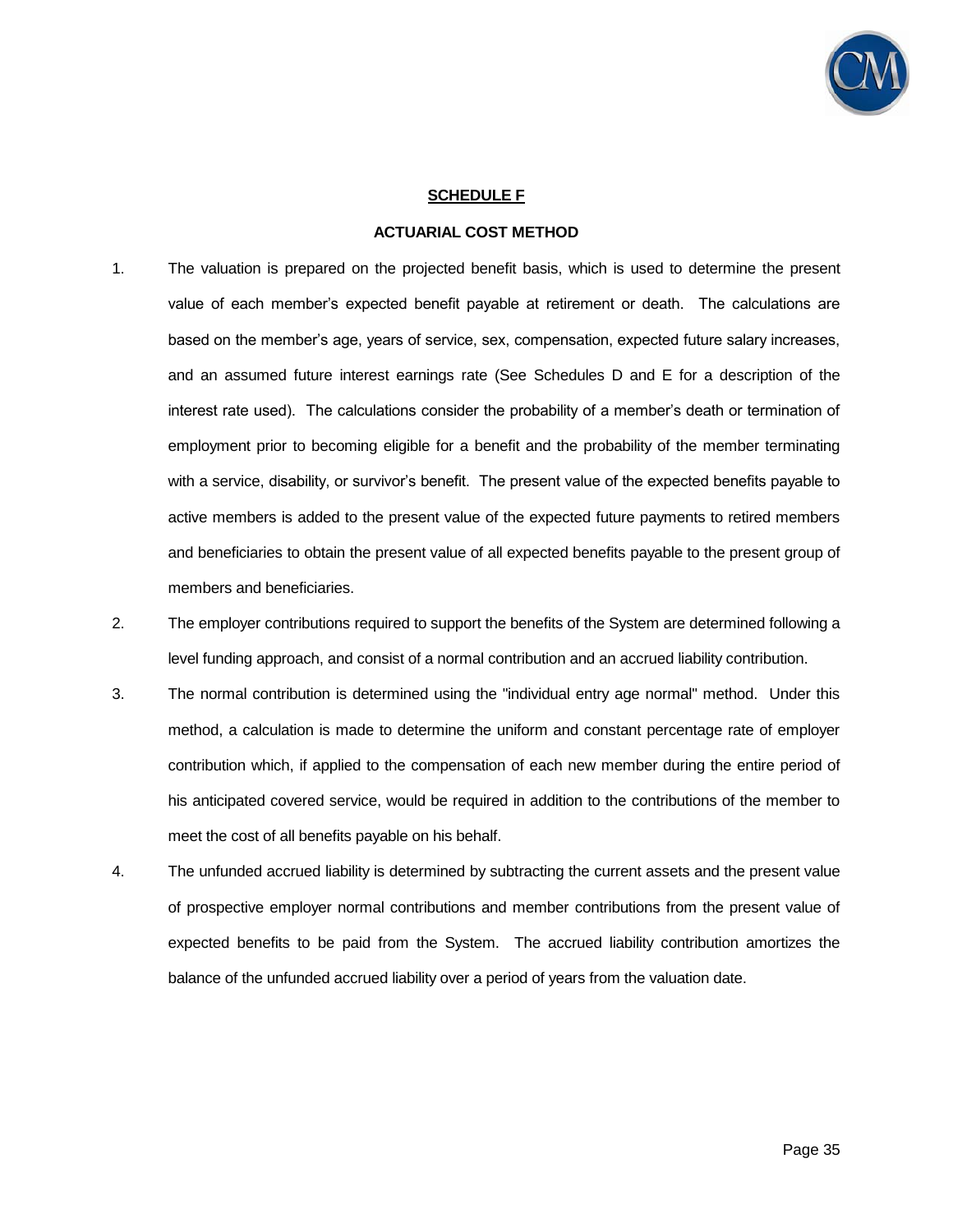

## **SCHEDULE G**

#### **SUMMARY OF MAIN SYSTEM PROVISIONS AS INTERPRETED FOR VALUATION PURPOSES**

The Employees' Retirement System of Alabama was established on October 1, 1945. The valuation took into account amendments to the System effective through the valuation date. The following summary describes the main benefit and contribution provisions of the System as interpreted for the valuation.

#### 1 – DEFINITIONS

Average Final Compensation - the average compensation of a member for the 3 highest years in the last 10 years of creditable service (5 highest years in the last 10 years for Tier II members).

Membership Service – all service rendered while a member of the Retirement System and for which contributions are made.

Creditable Service – the sum of membership service, prior service, and any other previous service established as creditable in accordance with the provisions of the retirement law.

Annuity – payments for life derived from accumulated contributions of a member.

Pension – payments for life derived from the accumulated contributions of an employer.

Retirement Allowance – the sum of the annuity and pension payments.

#### 2 - BENEFITS

#### MEMBERS CLASSIFIED OTHER THAN STATE POLICEMEN

#### Service Retirement Allowance

Condition for Allowance

Tier I **A** retirement allowance is payable upon the request of any member who has completed 25 years of creditable service, (except for employees of local employers who did not elect 25-year retirement), or who has attained age 60 and completed at least 10 years of creditable service.

Tier II **A** retirement allowance is payable upon the request of any member who has attained age 62 and completed at least 10 years of creditable service (age 56 with 10 years of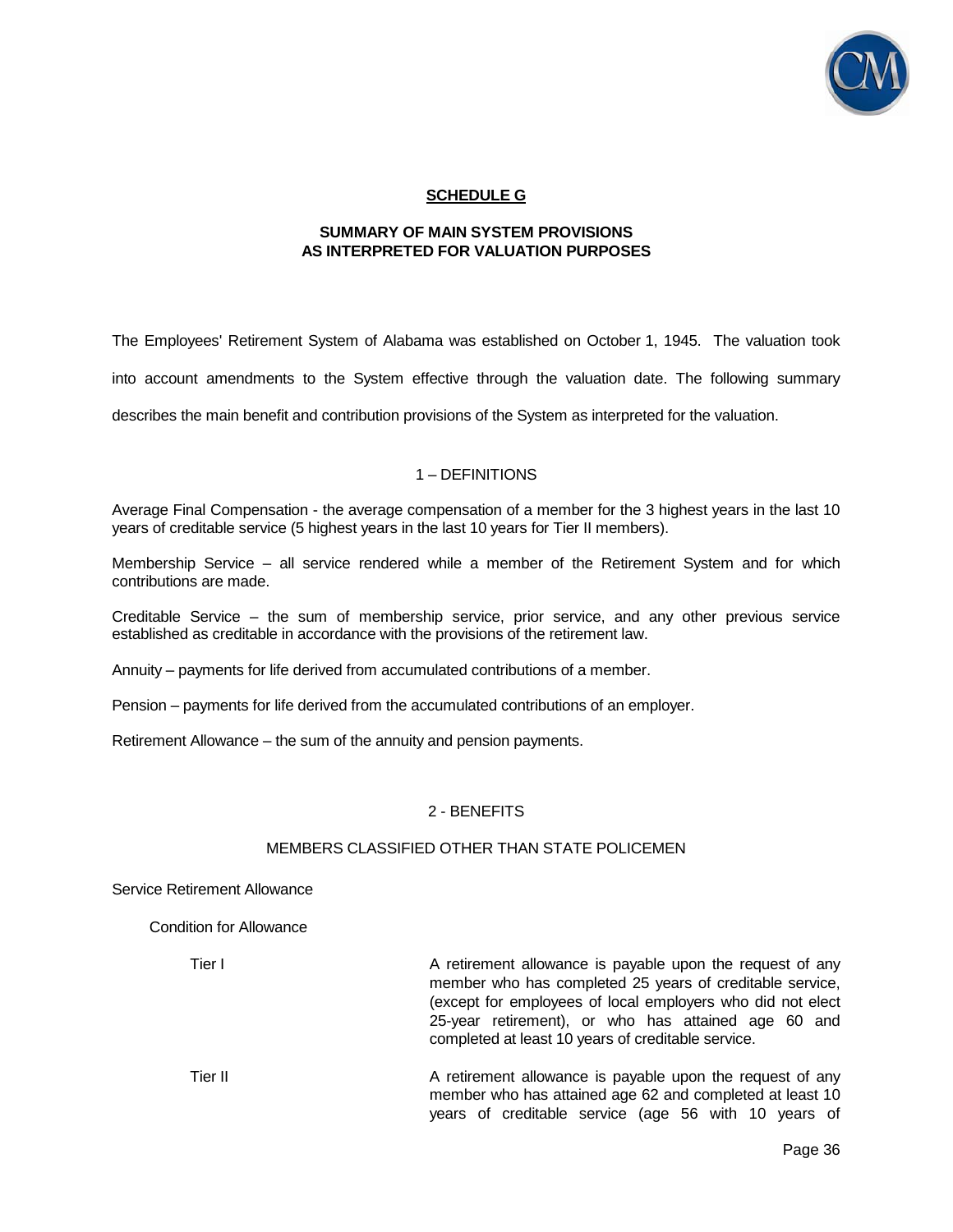

creditable service for a full-time certified firefighter, police officer or correctional officer).

#### Amount of Allowance

| Upon service retirement a member receives a retirement<br>allowance equal to 2.0125% of the member's average final<br>compensation multiplied by the number of years of his<br>creditable service. At retirement, a member receives one<br>additional year of creditable service in determining the<br>retirement allowance for each five years of service as a full-<br>time certified firefighter, police officer or correctional officer.         |
|------------------------------------------------------------------------------------------------------------------------------------------------------------------------------------------------------------------------------------------------------------------------------------------------------------------------------------------------------------------------------------------------------------------------------------------------------|
| Upon service retirement a member receives a retirement<br>allowance equal to 1.65% of the member's average final<br>compensation multiplied by the number of years of<br>creditable service. The benefit is capped at 80% of the<br>member's average final compensation.                                                                                                                                                                             |
|                                                                                                                                                                                                                                                                                                                                                                                                                                                      |
| A disability retirement allowance may be granted to a<br>member who has 10 or more years of creditable service and<br>becomes permanently incapacitated for duty before reaching<br>eligibility for service retirement.                                                                                                                                                                                                                              |
|                                                                                                                                                                                                                                                                                                                                                                                                                                                      |
| Upon retirement for disability, a member receives a<br>retirement allowance equal to 2.0125% of the member's<br>average final compensation multiplied by the number of years<br>of his creditable service. At retirement, a member receives<br>one additional year of creditable service in determining the<br>retirement allowance for each five years of service as a full-<br>time certified firefighter, police officer or correctional officer. |
| Upon service retirement a member receives a retirement<br>allowance equal to 1.65% of the member's average final<br>compensation multiplied by the number of years of<br>creditable service. The benefit is capped at 80% of the<br>member's average final compensation.                                                                                                                                                                             |
|                                                                                                                                                                                                                                                                                                                                                                                                                                                      |

Benefits Payable on<br>Separation from Service

Page 37 Any member who withdraws from service is entitled to receive a return of member contributions with allowable interest. A member who has completed 10 years of creditable service may, after separation from service,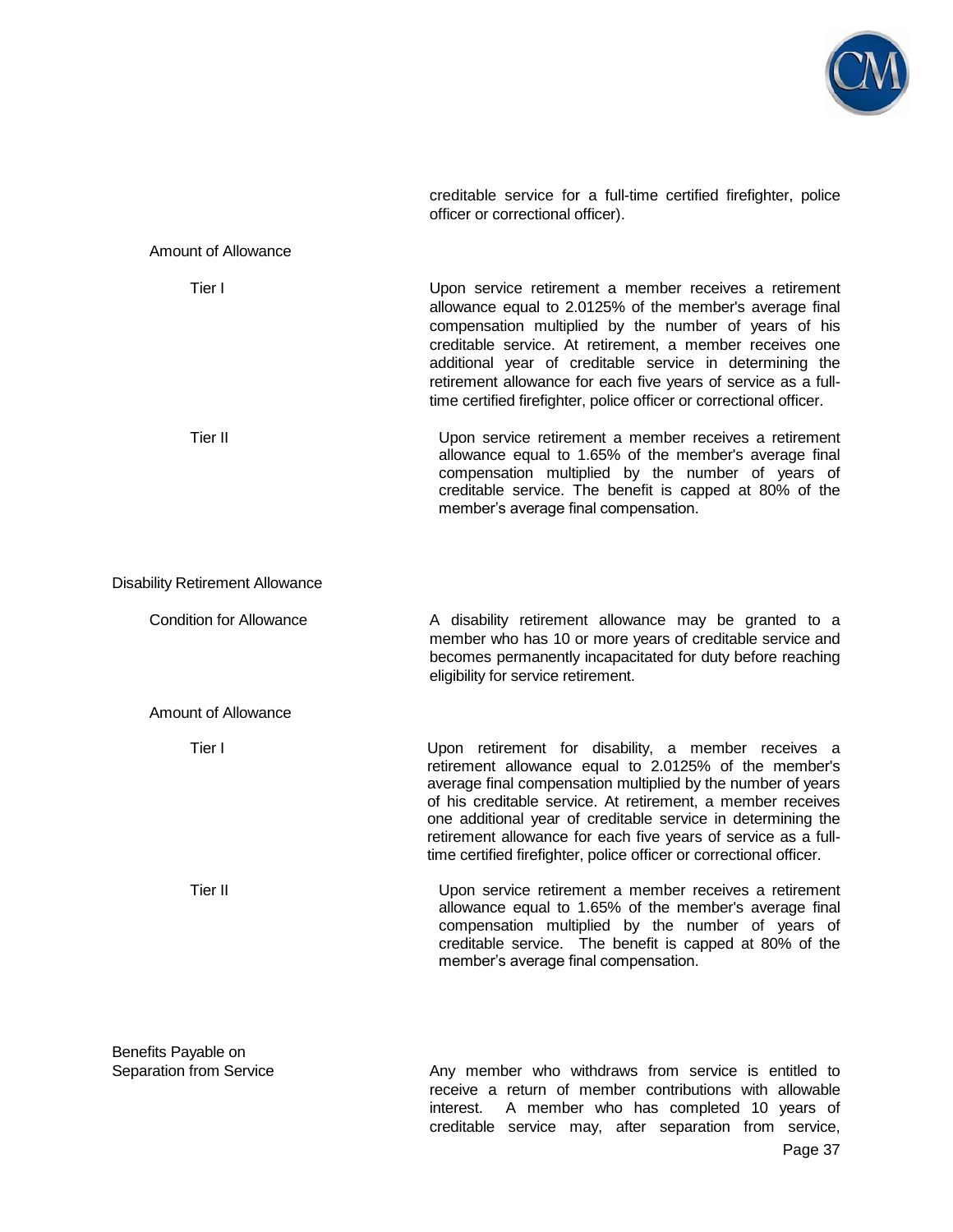

continue in the membership of the System and file for service retirement after reaching age 60 (age 62 for Tier II members).

Death in Active Service **In the event of the death of a member eligible for service** retirement, the designated beneficiary may elect: (1) to exercise option 3 as defined below under "Special Privileges at Retirement – All Employees" or (2) to receive a return of member contributions and total interest earned plus a death benefit payable from the pre-retirement death benefit fund equal to the salary on which the member made retirement contributions for the previous fiscal year (October 1 – September 30).\*

> In the event of the death of a member with more than one year of service who is not eligible for retirement, the designated beneficiary shall receive a return of member contributions and total interest earned. Also, the designated beneficiary shall receive an additional death benefit payable from the pre-retirement death benefit fund equal to the salary on which their retirement contributions were made for the previous fiscal year (October 1 – September 30).\*

> In the event of a job-related death of a member at any age with less than 1 year of service, the designated beneficiary shall receive the return of member contributions and total earned interest plus a death benefit payable from the preretirement death benefit fund equal to the annual earnable compensation of the member at the time death occurs.\*

> In the event of a non job-related death of a member with less than 1 year of service, the beneficiary shall receive the return of member contributions and total interest earned plus a matching death benefit which is limited to a maximum of \$5,000.

> However, if the death occurred more than 180 calendar days after the member's last day in pay status, or if the deceased had applied for a refund of contributions or terminated employment, the lump sum will be the same as if the member had less than one year of service and the death was not job-related.

Page 38 (DROP) A member may elect to participate in the Deferred Retirement Option Plan (DROP) upon completion of at least 25 years of service (at least 30 years for employers that did not elect 25 year retirement) of creditable service (excluding

Benefits Payable upon

Deferred Retirement Option Plan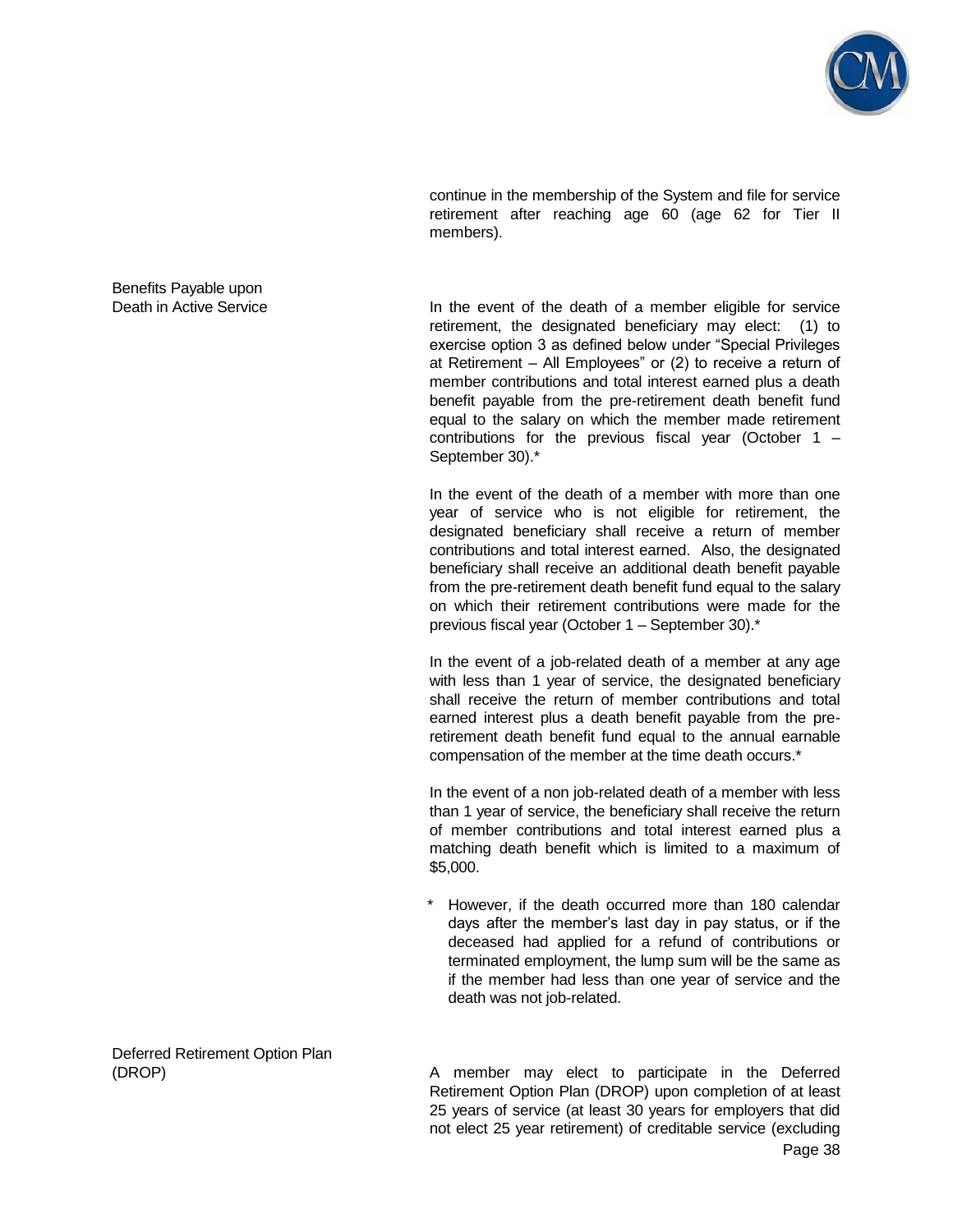

sick leave) and attainment of at least 55 years of age. Under the DROP, the member may defer receipt of a retirement allowance and continue employment for a period not to exceed five years, nor to be less than three years. At the end of this period, the member may withdraw from active service and receive the retirement benefit based on his or her years of service credit at the time of enrollment in the DROP, and also receive a payment for the deferred retirement benefits, employee contributions while participating in the DROP, and interest earned on DROP deposits.

 The effect of Act 2011-27 is that no new participants will be allowed to enter DROP with an effective participation date after June 1, 2011.

| <b>Member Contributions</b> |                                                                                                                                                                                                                                                                                                                                                           |
|-----------------------------|-----------------------------------------------------------------------------------------------------------------------------------------------------------------------------------------------------------------------------------------------------------------------------------------------------------------------------------------------------------|
| Tier I                      | Prior to October 1, 2011, regular members contributed 5.0%<br>of salary. Full-time certified police officers, firefighters and<br>correctional officers contributed 6.0% of salary.<br><b>DROP</b><br>participants continue to contribute during the DROP period,<br>but receive a refund of these contributions and regular<br>interest upon retirement. |
|                             | Beginning October 1, 2011, the contribution rates were<br>increased to 7.25% for regular members and 8.25% for full-<br>time certified police officers, firefighters and correctional<br>officers, for all State employees and for local employees<br>whose employers elect to do so.                                                                     |
|                             | Beginning October 1, 2012, the contribution rates will<br>increase to 7.50% for regular members and 8.50% for full-<br>time certified police officers, firefighters and correctional<br>officers, for all State employees and for local employees<br>whose employers elect to do so.                                                                      |
| Tier II                     | Regular members will contribute 6% of salary and full-time<br>certified firefighters, police officers and correctional officers<br>will contribute 7% of salary.                                                                                                                                                                                          |
| <b>Both</b>                 | If positive investment performance results in a decrease in<br>the total contribution rate paid by employers and employees<br>participating in the System, the Retirement System of<br>Alabama shall first reduce the employee contribution rate.                                                                                                         |
|                             | "Regular Interest" is 4% which is the rate adopted by the<br>Board and applied to the balance in each member's'<br>account every year; however, if a member receives a refund<br>of contributions, the interest rate applied to the refund is<br>lower than the 4% regular rate (Based on Section 36-27-<br>$16.3(c)(1)$ ).                               |
|                             | Page 39                                                                                                                                                                                                                                                                                                                                                   |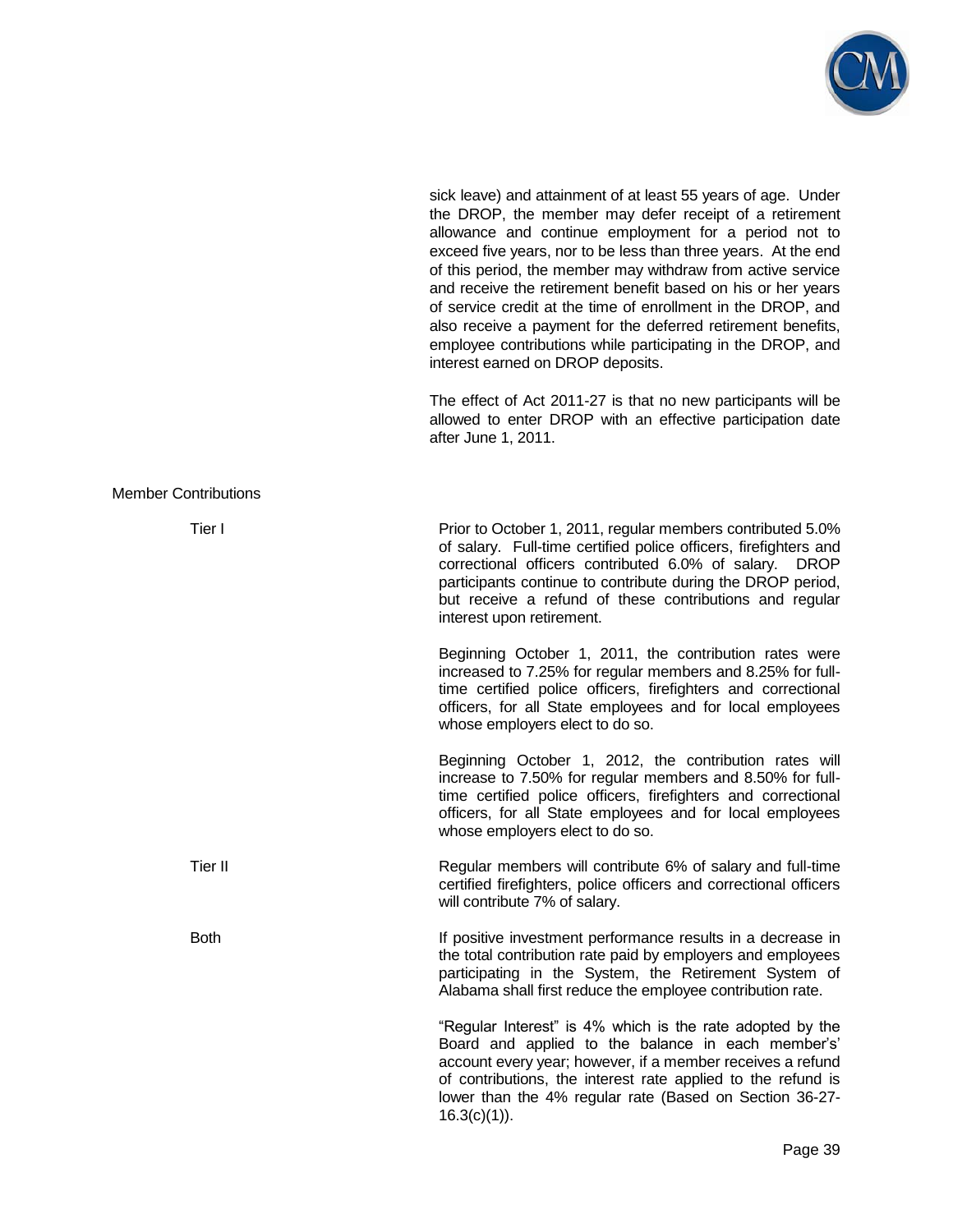

# MEMBERS CLASSIFIED AS STATE POLICEMEN

| <b>Service Retirement Allowance</b> |                                                                                                                                                                                                                                                                               |
|-------------------------------------|-------------------------------------------------------------------------------------------------------------------------------------------------------------------------------------------------------------------------------------------------------------------------------|
| <b>Condition for Allowance</b>      |                                                                                                                                                                                                                                                                               |
| Tier I                              | A retirement allowance is payable upon the request of any<br>member who has completed 25 years of creditable service or<br>who has attained age 52 and completed at least 10 years of<br>creditable service.                                                                  |
| Tier II                             | A retirement allowance is payable upon the request of any<br>member who has attained age 56 and completed at least 10<br>years of creditable service.                                                                                                                         |
| Amount of Allowance                 |                                                                                                                                                                                                                                                                               |
| Tier I                              | Upon service retirement a member receives a retirement<br>allowance equal to 2.875% of the member's average final<br>compensation multiplied by the number of years of his<br>creditable service.                                                                             |
|                                     | A member who has attained 20 or more years of creditable<br>service and retires prior to age 60 is eligible to receive a<br>"bonus service credit" up to 4 years as follows:                                                                                                  |
|                                     | Age 56 or older – bonus service of 4 years reduced by 1<br>$\qquad \qquad \blacksquare$<br>month for each month over the age of 56.                                                                                                                                           |
|                                     | Age 52 to 56 – bonus service of 4 years.                                                                                                                                                                                                                                      |
|                                     | Age 52 or less (disability retirement only) – bonus service<br>of 4 years.                                                                                                                                                                                                    |
|                                     | Age 52 or less with 25 or more years of service – bonus<br>service of 4 years.                                                                                                                                                                                                |
| Tier II                             | Upon service retirement a member receives a retirement<br>allowance equal to 2.375% of the member's average final<br>compensation multiplied by the number of years of his<br>creditable service. The benefit is capped at 80% of the<br>member's average final compensation. |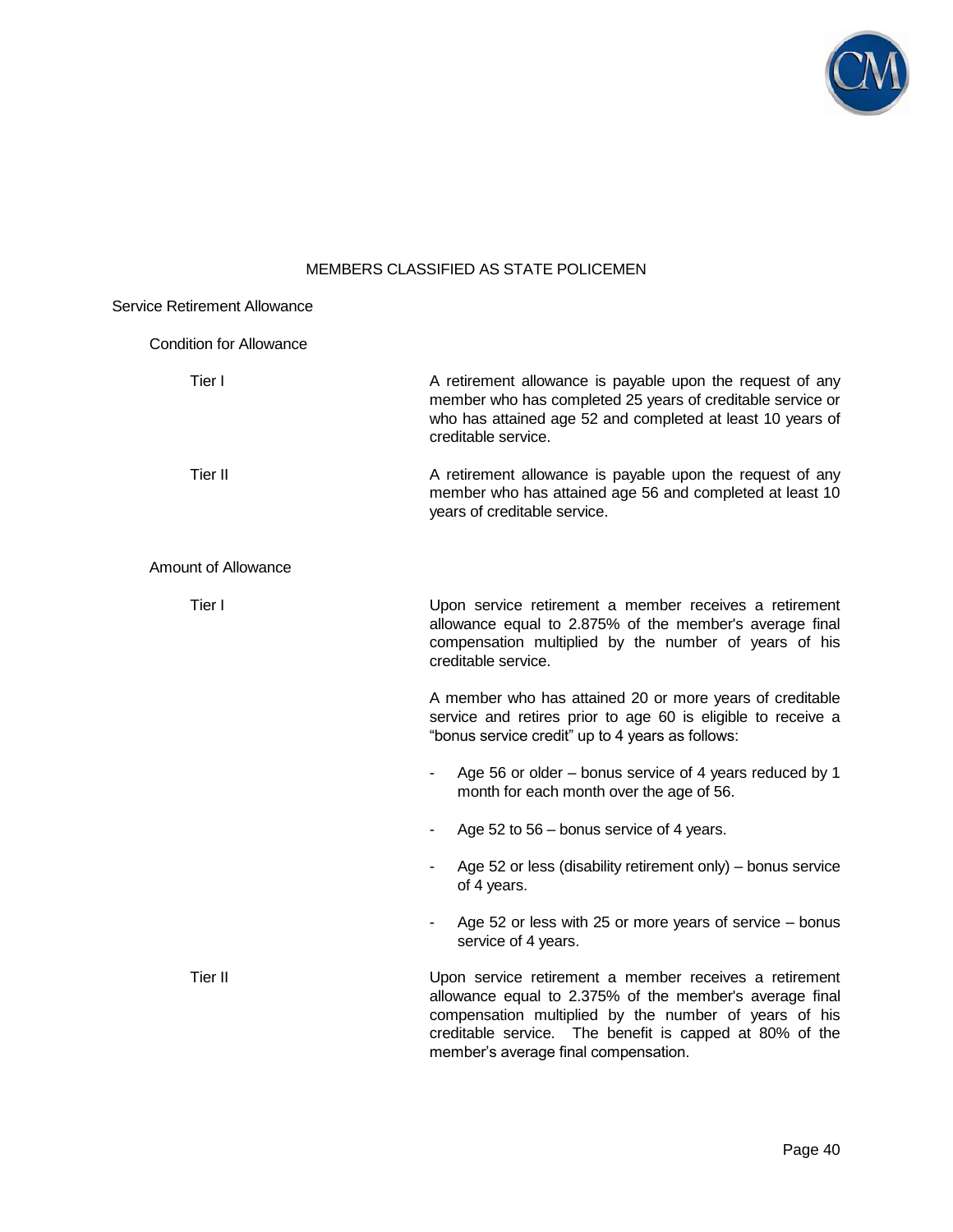

# Disability Retirement Allowance

| <b>Condition for Allowance</b> | A disability retirement allowance may be granted to a<br>member who has 10 or more years of creditable service or<br>who becomes disabled as a result of his employment in line<br>of duty without regard to his years of creditable service, and<br>who becomes permanently incapacitated, mentally or<br>physically, for the further performance of duty before reaching<br>the minimum age for service retirement.                                                                                                                  |
|--------------------------------|----------------------------------------------------------------------------------------------------------------------------------------------------------------------------------------------------------------------------------------------------------------------------------------------------------------------------------------------------------------------------------------------------------------------------------------------------------------------------------------------------------------------------------------|
| Amount of Allowance            |                                                                                                                                                                                                                                                                                                                                                                                                                                                                                                                                        |
| Tier I                         | Upon retirement for disability, a member receives a<br>retirement allowance equal to 2.875% of the member's<br>average final compensation multiplied by the number of years<br>of his creditable service.                                                                                                                                                                                                                                                                                                                              |
| Tier II                        | Upon retirement for disability, a member receives a<br>retirement allowance equal to 2.375% of the member's<br>average final compensation multiplied by the number of years<br>of his creditable service. The benefit is capped at 80% of the<br>member's average final compensation.                                                                                                                                                                                                                                                  |
| Benefits Payable on            |                                                                                                                                                                                                                                                                                                                                                                                                                                                                                                                                        |
| <b>Separation from Service</b> | Any member who withdraws from service is entitled to<br>receive a return of member contributions with allowable<br>A member who has completed 10 years of<br>interest.<br>creditable service may, after separation from service,<br>continue in the membership of the System and file for service<br>retirement after reaching age 52 (age 56 for Tier II<br>members).                                                                                                                                                                 |
| Benefits Payable upon          |                                                                                                                                                                                                                                                                                                                                                                                                                                                                                                                                        |
| Death in Active Service        | In the event of the death of a member who is eligible for<br>service retirement, the designated beneficiary may elect: (1)<br>to exercise option 3 as defined below under "Special<br>Privileges at Retirement - All Employees" or (2) to receive a<br>return of member contributions and total interest earned plus<br>a death benefit payable from the pre-retirement death benefit<br>fund equal to the salary on which the member made<br>retirement contributions for the previous fiscal year (October<br>1 - September 30). $*$ |
|                                | In the event of the death of a member with more than one<br>year of service who is not eligible for retirement, the<br>designated beneficiary shall receive a return of member<br>contributions and total interest earned. Also, the designated                                                                                                                                                                                                                                                                                        |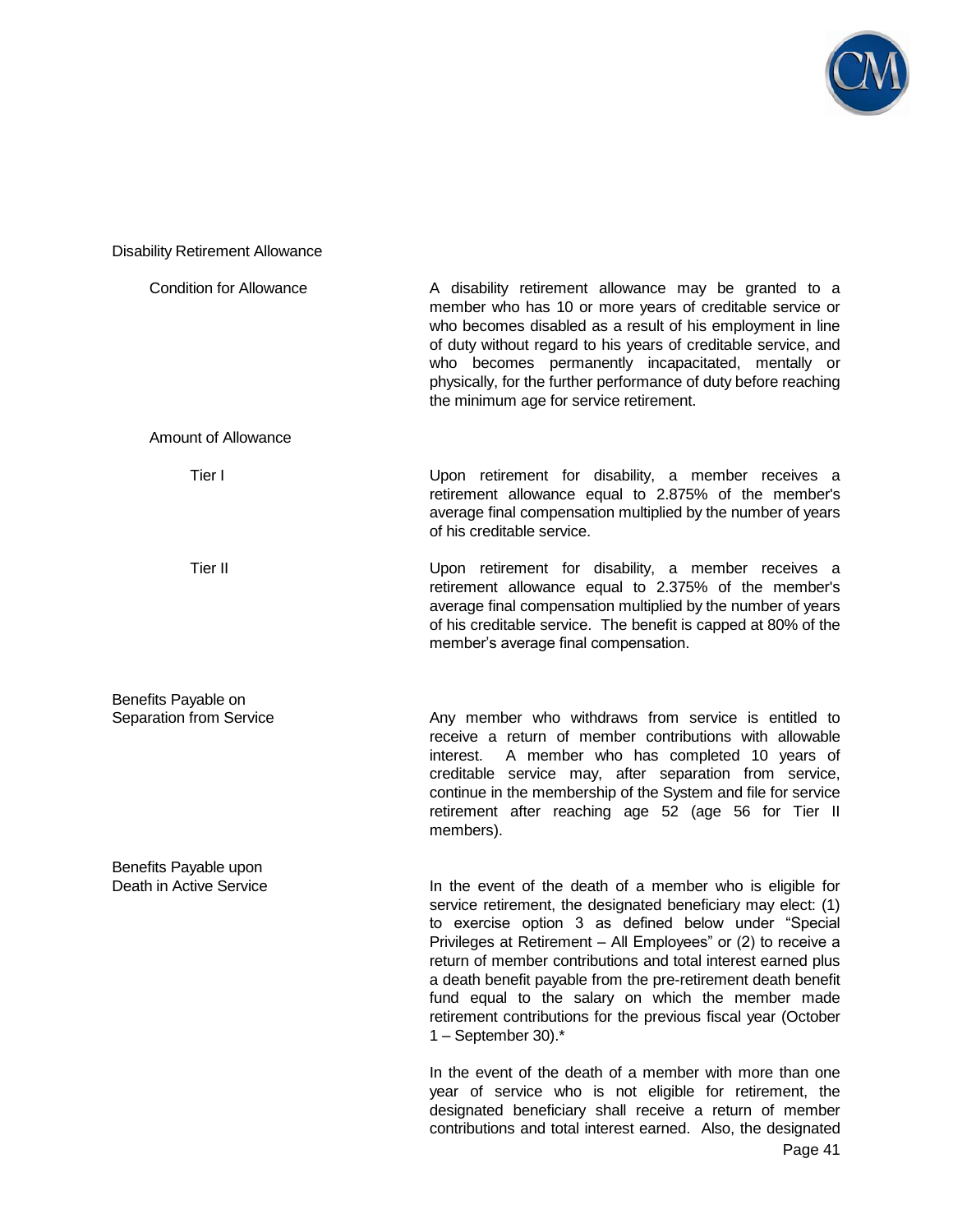

beneficiary shall receive an additional death benefit payable from the pre-retirement death benefit fund equal to the salary on which their retirement contributions were made for the previous fiscal year (October 1 – September 30).\*

 In the event of a job-related death of a member at any age with less than 1 year of service, the designated beneficiary shall receive the return of member contributions and total earned interest plus a death benefit payable from the preretirement death benefit fund equal to the annual earnable compensation of the member at the time death occurs.\*

 In the event of a non job-related death of a member with less than 1 year of service, the beneficiary shall receive the return of member contributions and total interest earned plus a matching death benefit which is limited to a maximum of \$5,000.

However, if the death occurred more than 180 calendar days after the member's last day in pay status, or if the deceased had applied for a refund of contributions or terminated employment, the lump sum will be the same as if the member had less than one year of service and the death was not job-related.

(DROP) A member may elect to participate in the Deferred Retirement Option Plan (DROP) upon completion of at least 25 years of creditable service (excluding sick leave) and attainment of at least 52 years of age. Under the DROP, the member may defer receipt of a retirement allowance and continue employment for a period not to exceed five years, nor to be less than three years. At the end of this period, the member may withdraw from active service and receive the retirement benefit based on his or her years of service credit at the time of enrollment in the DROP, and also receive a payment for the deferred retirement benefits, employee contributions while participating in the DROP, and interest earned on DROP deposits.

> The effect of Act 2011-27 is that no new participants will be allowed to enter DROP with an effective participation date after June 1, 2011.

Member Contributions Each member contributes 10% of salary. DROP participants continue to contribute during the DROP period, but receive a refund of these contributions with interest upon retirement.

Deferred Retirement Option Plan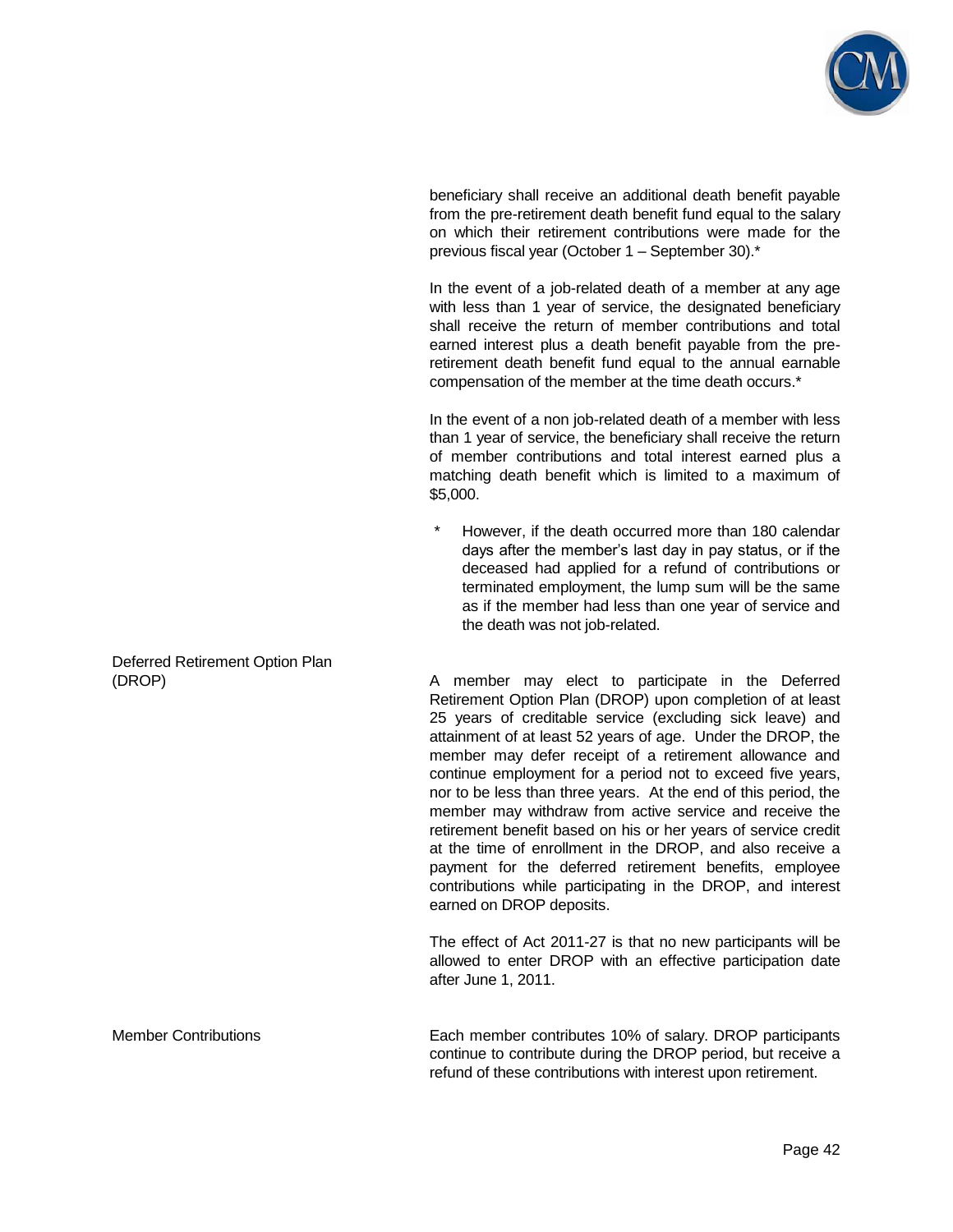

## 3 - SPECIAL PRIVILEGES AT RETIREMENT – ALL MEMBERS

 In lieu of the full retirement allowance, any member may, at retirement, elect to receive a reduced retirement allowance equal in value to the full allowance, with the provision that:

 Option 1. If the member dies before the annuity payments equal or exceed the present value of the member's annuity at the date of retirement, the balance is paid to a designated beneficiary or to the estate, or

 Option 2. After the member's death, the member's allowance is continued throughout the life of the designated beneficiary, or

 Option 3. After the member's death, one half of the member's allowance is continued throughout the life of the designated beneficiary, or

 Option 4. Some other benefit is paid either to the member or to the designated beneficiary provided such benefit, together with the reduced retirement allowance, is of equivalent actuarial value to his retirement allowance and is approved by the Board of Control.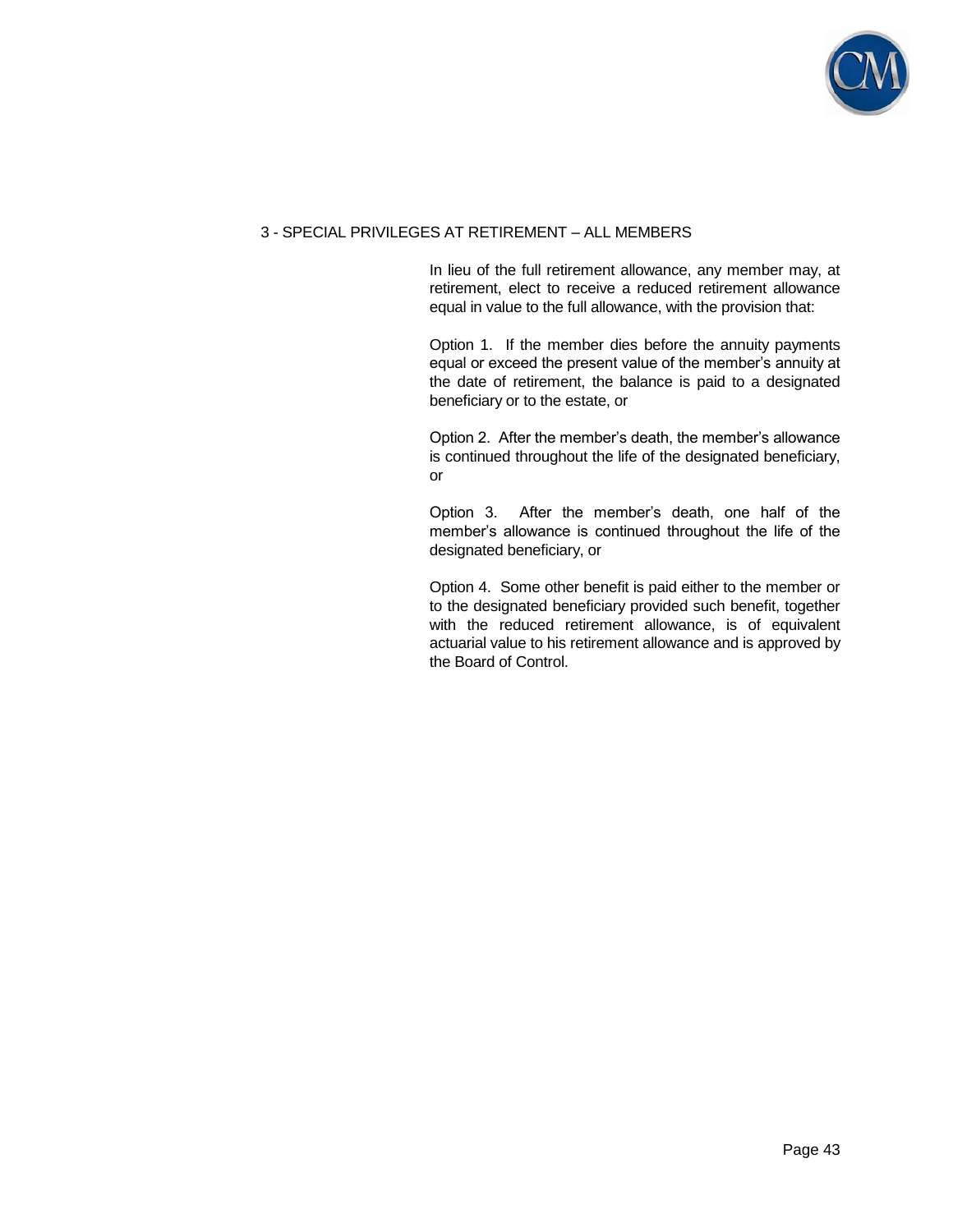

## **SCHEDULE H**

## **SCHEDULE OF MEMBERSHIP DATA AS OF SEPTEMBER 30, 2012**

## **ACTIVE STATE EMPLOYEES**

| <b>Attained</b> |                 |                   |                 |                 |                 |                                   |                 |                |                |          |                   |
|-----------------|-----------------|-------------------|-----------------|-----------------|-----------------|-----------------------------------|-----------------|----------------|----------------|----------|-------------------|
| Age             |                 |                   |                 |                 |                 | <b>Completed Years of Service</b> |                 |                |                |          |                   |
|                 | Under 1         | 1 to 4            | 5 to 9          | 10 to 14        | 15 to 19        | 20 to 24                          | 25 to 29        | 30 to 34       | 35 to 39       | 40 & up  | <b>Total</b>      |
|                 |                 |                   |                 |                 |                 |                                   |                 |                |                |          |                   |
| Under 25        | 305             | 367               | 17              |                 |                 |                                   |                 |                |                |          | 689               |
| Avg. Pay        | \$11,799        | \$27,731          | \$27,635        |                 |                 |                                   |                 |                |                |          | \$20,676          |
| 25 to 29        |                 |                   |                 |                 |                 |                                   |                 |                |                |          |                   |
| Avg. Pay        | 413<br>\$13,242 | 1,362<br>\$31,297 | 537<br>\$30,910 | \$34,550        |                 |                                   |                 |                |                |          | 2,317<br>\$27,996 |
|                 |                 |                   |                 |                 |                 |                                   |                 |                |                |          |                   |
| 30 to 34        | 244             | 1,106             | 1,613           | 340             |                 |                                   |                 |                |                |          | 3,306             |
| Avg. Pay        | \$14,833        | \$32,192          | \$35,906        | \$36,542        | \$50,252        |                                   |                 |                |                |          | \$33,187          |
|                 |                 |                   |                 |                 |                 |                                   |                 |                |                |          |                   |
| 35 to 39        | 163             | 740               | 1,262           | 1,017           | 171             |                                   |                 |                |                |          | 3,356             |
| Avg. Pay        | \$13,908        | \$32,630          | \$37,241        | \$41,990        | \$42,542        | \$44,000                          |                 |                |                |          | \$36,806          |
|                 |                 |                   |                 |                 |                 |                                   |                 |                |                |          |                   |
| 40 to 44        | 163             | 687               | 1,015           | 954             | 784             | 288                               |                 |                |                |          | 3,897             |
| Avg. Pay        | \$13,690        | \$32,974          | \$37,281        | \$42,136        | \$50,723        | \$48,538                          | \$44,955        |                |                |          | \$40,271          |
|                 |                 |                   |                 |                 |                 |                                   |                 |                |                |          |                   |
| 45 to 49        | 169             | 588               | 883             | 713             | 780             | 1,117                             | 247             |                |                |          | 4,501             |
| Avg. Pay        | \$13,226        | \$32,689          | \$35,632        | \$40,446        | \$49,163        | \$53,269                          | \$55,425        | \$38,636       |                |          | \$42,979          |
|                 |                 |                   |                 |                 |                 |                                   |                 |                |                |          |                   |
| 50 to 54        | 131             | 491               | 785             | 653             | 571             | 1,053                             | 708             | 197            | 6              |          | 4,595             |
| Avg. Pay        | \$16,198        | \$32,428          | \$35,563        | \$39,896        | \$46,854        | \$52,163                          | \$60,296        | \$54,124       | \$59,446       |          | \$45,137          |
|                 |                 |                   |                 |                 |                 |                                   |                 |                |                |          |                   |
| 55 to 59        | 105             | 361               | 654             | 628             | 490             | 795                               | 363             | 215            | 47             |          | 3,659             |
| Avg. Pay        | \$14,272        | \$31,686          | \$35,566        | \$38,594        | \$45,681        | \$49,545                          | \$59,128        | \$59,583       | \$56,911       | \$30,724 | \$43,505          |
| 60 to 64        |                 |                   |                 |                 |                 | 470                               |                 |                |                |          |                   |
| Avg. Pay        | 136<br>\$27,895 | 364<br>\$48,314   | 421<br>\$39,037 | 397<br>\$40,452 | 316<br>\$46,911 | \$50,986                          | 101<br>\$53,666 | 22<br>\$61,757 | 10<br>\$57,716 | \$32,286 | 2,238<br>\$44,705 |
|                 |                 |                   |                 |                 |                 |                                   |                 |                |                |          |                   |
| 65 to 69        | 17              | 135               | 189             | 120             | 103             | 123                               | 28              |                |                |          | 726               |
| Avg. Pay        | \$23,814        | \$65,038          | \$46,279        | \$44,550        | \$48,280        | \$57,274                          | \$52,388        | \$61,563       | \$127,439      | \$94,914 | \$52,024          |
|                 |                 |                   |                 |                 |                 |                                   |                 |                |                |          |                   |
| 70 & up         | 9               | 39                | 58              | 46              | 36              | 51                                | 17              |                |                |          | 264               |
| Avg. Pay        | \$23,713        | \$53,932          | \$38,907        | \$45,008        | \$50,764        | \$56,078                          | \$54,080        | \$54,894       | \$47,758       | \$53,537 | \$48,030          |
|                 |                 |                   |                 |                 |                 |                                   |                 |                |                |          |                   |
| Total           | 1,855           | 6,240             | 7,434           | 4,873           | 3,254           | 3,900                             | 1,470           | 448            | 68             |          | 29,548            |
| Avg. Pay        | \$14,800        | \$33,695          | \$36,306        | \$40,653        | \$48,033        | \$51,743                          | \$58,448        | \$57,072       | \$61,267       | \$59,985 | \$39,929          |

Average Age:45.24 Average Service: 11.33

In addition there are 1,445 employees with annual compensation of \$87,308,963 participating in the DROP as of September 30, 2012.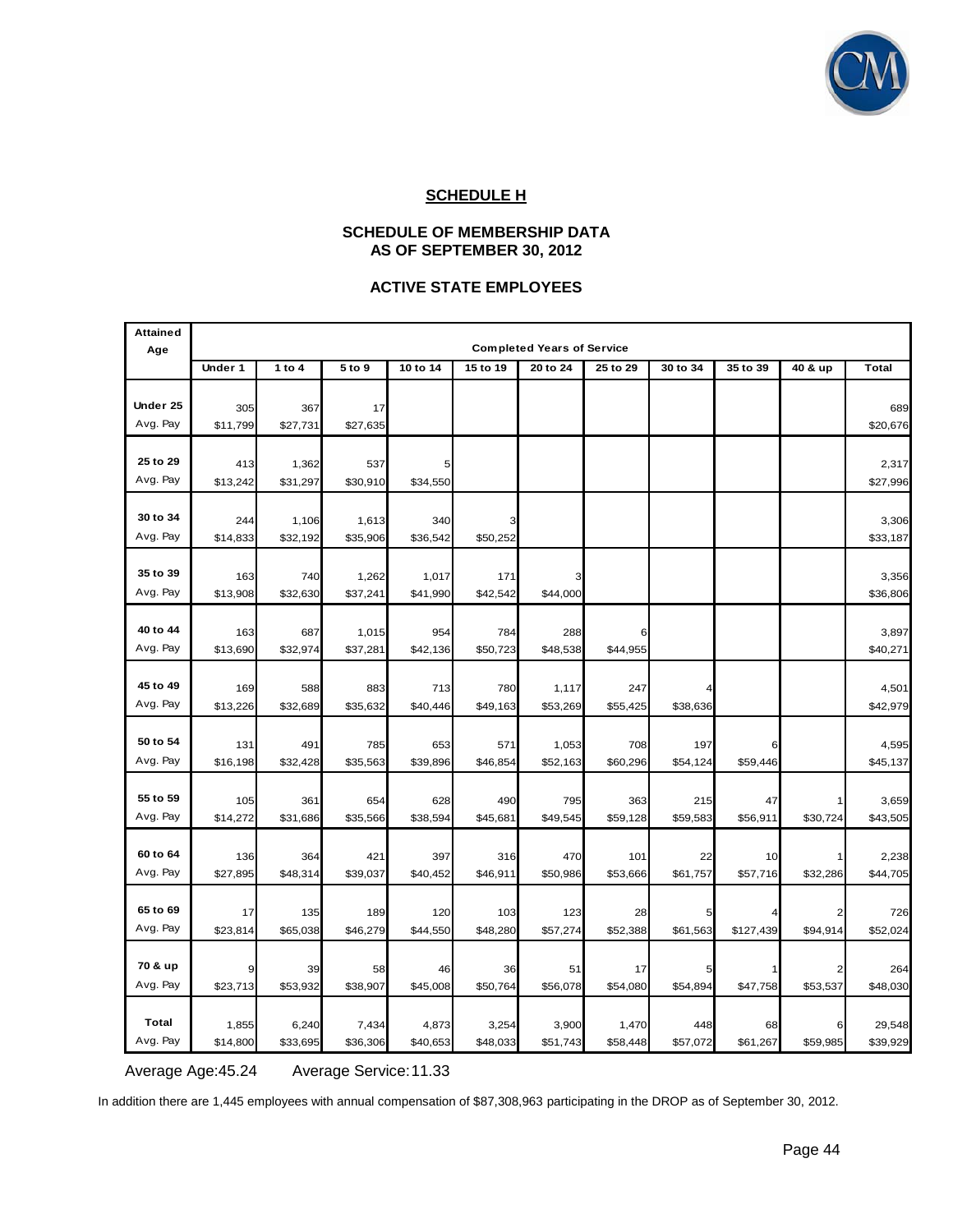

### **SCHEDULE OF MEMBERSHIP DATA AS OF SEPTEMBER 30, 2012**

## **ACTIVE STATE POLICE**

| <b>Attained</b><br>Age | <b>Completed Years of Service</b> |               |                |                |          |          |                |          |          |         |              |
|------------------------|-----------------------------------|---------------|----------------|----------------|----------|----------|----------------|----------|----------|---------|--------------|
|                        | Under 1                           | 1 to $4$      | 5 to 9         | 10 to 14       | 15 to 19 | 20 to 24 | 25 to 29       | 30 to 34 | 35 to 39 | 40 & up | <b>Total</b> |
| Under 25               |                                   |               |                |                |          |          |                |          |          |         |              |
| Avg. Pay               |                                   |               |                |                |          |          |                |          |          |         |              |
|                        |                                   |               |                |                |          |          |                |          |          |         |              |
| 25 to 29               |                                   | 23            | 25             |                |          |          |                |          |          |         | 48           |
| Avg. Pay               |                                   | \$43,490      | \$43,721       |                |          |          |                |          |          |         | \$43,610     |
|                        |                                   |               |                |                |          |          |                |          |          |         |              |
| 30 to 34               |                                   | 18            | 72             | 29             |          |          |                |          |          |         | 119          |
| Avg. Pay               |                                   | \$43,776      | \$45,453       | \$47,615       |          |          |                |          |          |         | \$45,726     |
|                        |                                   |               |                |                |          |          |                |          |          |         |              |
| 35 to 39               |                                   | 12            | 45             | 45             | 56       |          |                |          |          |         | 158          |
| Avg. Pay               |                                   | \$41,984      | \$45,479       | \$50,329       | \$60,277 |          |                |          |          |         | \$51,840     |
|                        |                                   |               |                |                |          |          |                |          |          |         |              |
| 40 to 44               |                                   |               | 40             | 49             | 88       | 19       |                |          |          |         | 200          |
| Avg. Pay               |                                   | \$45,958      | \$44,129       | \$51,353       | \$63,843 | \$76,366 |                |          |          |         | \$57,672     |
| 45 to 49               |                                   |               |                |                |          |          |                |          |          |         |              |
| Avg. Pay               |                                   | 6<br>\$45,847 | 17<br>\$47,809 | 15<br>\$49,201 | 55       | 40       | 12<br>\$88,958 |          |          |         | 145          |
|                        |                                   |               |                |                | \$65,853 | \$76,860 |                |          |          |         | \$66,136     |
| 50 to 54               |                                   |               | 10             | 5              | 17       | 21       | 11             |          |          |         | 72           |
| Avg. Pay               |                                   | \$57,948      | \$48,643       | \$34,575       | \$68,507 | \$75,230 | \$75,897       | \$94,465 |          |         | \$67,337     |
|                        |                                   |               |                |                |          |          |                |          |          |         |              |
| 55 to 59               |                                   |               | 5              | 2              |          | 8        |                |          |          |         | 24           |
| Avg. Pay               | \$14,643                          | \$66,237      | \$53,345       | \$62,997       | \$65,067 | \$72,901 |                |          |          |         | \$63,158     |
|                        |                                   |               |                |                |          |          |                |          |          |         |              |
| 60 to 64               |                                   |               |                |                |          |          |                |          |          |         |              |
| Avg. Pay               |                                   | \$77,525      |                |                | \$74,695 | \$84,934 |                |          |          |         | \$78,669     |
|                        |                                   |               |                |                |          |          |                |          |          |         |              |
| 65 to 69               |                                   |               |                |                |          |          |                |          |          |         |              |
| Avg. Pay               |                                   | \$13,743      | \$81,693       |                |          |          |                |          |          |         | \$47,718     |
|                        |                                   |               |                |                |          |          |                |          |          |         |              |
| 70 & up                |                                   |               |                |                |          |          |                |          |          |         |              |
| Avg. Pay               |                                   |               |                |                | \$90,435 |          |                |          |          |         | \$90,435     |
|                        |                                   |               |                |                |          |          |                |          |          |         |              |
| Total<br>Avg. Pay      |                                   | 76            | 215            | 145            | 223      | 90       | 23             |          |          |         | 777          |
|                        | \$14,643                          | \$46,994      | \$45,697       | \$49,647       | \$64,037 | \$76,203 | \$82,711       | \$94,465 |          |         | \$56,665     |

Average Age: 41.22 Average Service: 13.18

In addition there are 25 employees with annual compensation of \$1,934,696 participating in the DROP as of September 30, 2012.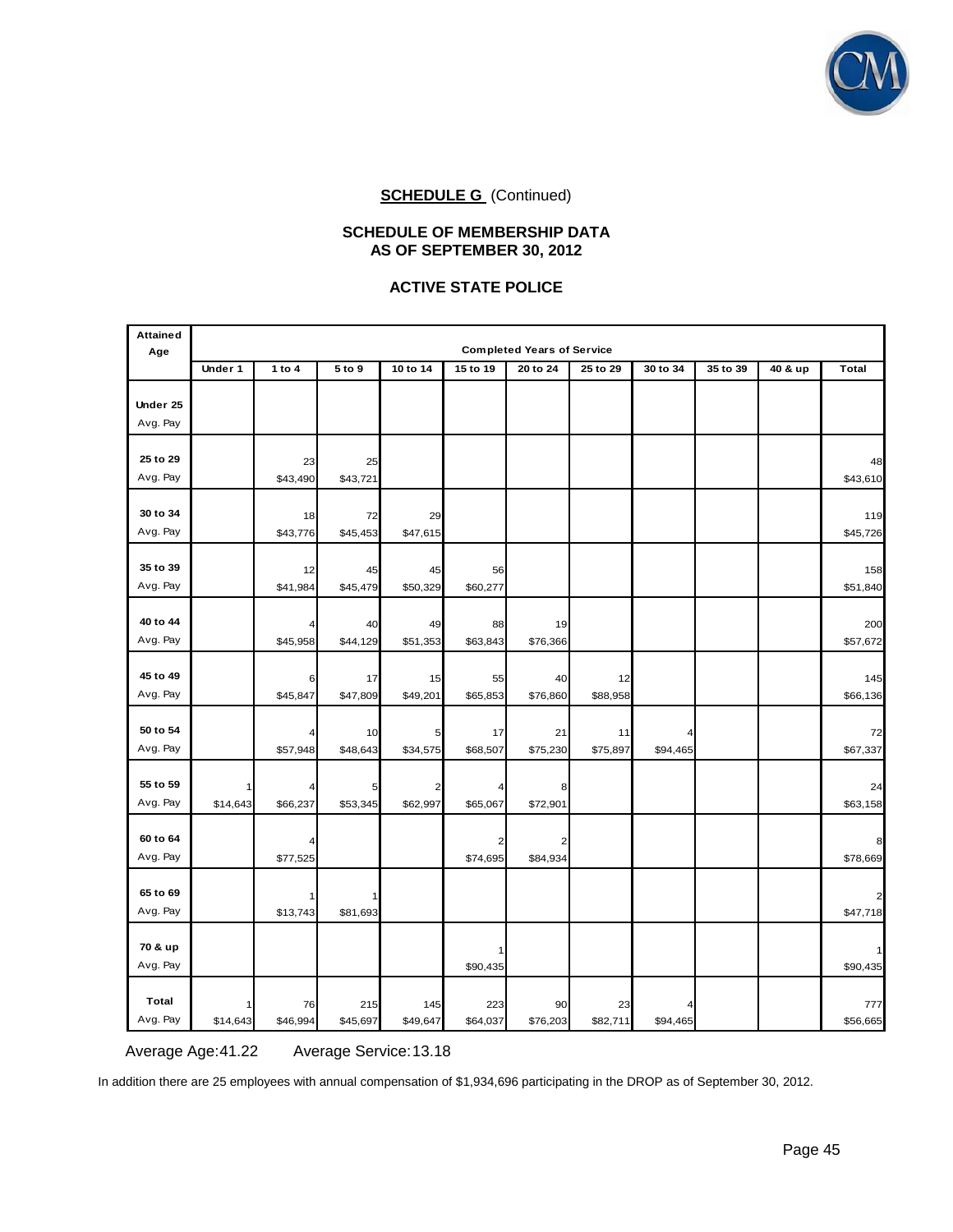

## **SCHEDULE OF MEMBERSHIP DATA AS OF SEPTEMBER 30, 2012**

## **ACTIVE LOCAL EMPLOYEES**

| <b>Attained</b><br>Age |                   |                    |                    |                   |                   | <b>Completed Years of Service</b> |                   |                 |                 |                |                    |
|------------------------|-------------------|--------------------|--------------------|-------------------|-------------------|-----------------------------------|-------------------|-----------------|-----------------|----------------|--------------------|
|                        | Under 1           | 1 to 4             | 5 to 9             | 10 to 14          | 15 to 19          | 20 to 24                          | 25 to 29          | 30 to 34        | 35 to 39        | 40 & up        | Total              |
| Under 25<br>Avg. Pay   | 1,099<br>\$8,659  | 1,140<br>\$25,257  | 47<br>\$30,387     |                   |                   |                                   |                   |                 |                 |                | 2,286<br>\$17,383  |
| 25 to 29<br>Avg. Pay   | 1,156<br>\$10,795 | 2,683<br>\$28,136  | 1,312<br>\$33,974  | 21<br>\$43,343    |                   |                                   |                   |                 |                 |                | 5,172<br>\$25,803  |
| 30 to 34<br>Avg. Pay   | 820<br>\$11,239   | 1,970<br>\$29,179  | 2,161<br>\$36,667  | 774<br>\$41,114   | 17<br>\$43,401    |                                   |                   |                 |                 |                | 5,742<br>\$31,086  |
| 35 to 39<br>Avg. Pay   | 635<br>\$11,594   | 1,660<br>\$29,907  | 1,816<br>\$36,953  | 1,559<br>\$43,067 | 622<br>\$47,602   | 19<br>\$64,631                    |                   |                 |                 |                | 6,310<br>\$35,165  |
| 40 to 44<br>Avg. Pay   | 573<br>\$10,992   | 1,612<br>\$29,082  | 1,745<br>\$36,696  | 1,630<br>\$42,596 | 1,496<br>\$49,915 | 581<br>\$52,406                   | 19<br>\$50,756    |                 |                 |                | 7,656<br>\$38,235  |
| 45 to 49<br>Avg. Pay   | 506<br>\$11,850   | 1,423<br>\$29,793  | 1,431<br>\$33,628  | 1,374<br>\$39,788 | 1,224<br>\$46,460 | 1,138<br>\$52,386                 | 425<br>\$56,402   | 12<br>\$64,194  |                 |                | 7,533<br>\$38,817  |
| 50 to 54<br>Avg. Pay   | 404<br>\$12,231   | 1,156<br>\$28,686  | 1,463<br>\$34,024  | 1,336<br>\$38,893 | 1,042<br>\$44,175 | 1,017<br>\$50,313                 | 660<br>\$57,924   | 261<br>\$59,049 | 22<br>\$60,130  |                | 7,361<br>\$39,669  |
| 55 to 59<br>Avg. Pay   | 273<br>\$11,662   | 912<br>\$28,416    | 1,191<br>\$32,718  | 1,136<br>\$37,458 | 931<br>\$42,648   | 867<br>\$48,216                   | 471<br>\$53,206   | 286<br>\$57,997 | 97<br>\$59,915  | \$35,318       | 6,165<br>\$38,868  |
| 60 to 64<br>Avg. Pay   | 155<br>\$14,150   | 589<br>\$31,897    | 760<br>\$32,655    | 698<br>\$38,445   | 578<br>\$43,418   | 459<br>\$47,348                   | 197<br>\$52,366   | 86<br>\$49,681  | 55<br>\$60,125  | 17<br>\$66,832 | 3,594<br>\$38,534  |
| 65 to 69<br>Avg. Pay   | 54<br>\$9,096     | 185<br>\$33,144    | 338<br>\$32,336    | 292<br>\$40,005   | 180<br>\$43,027   | 137<br>\$47,528                   | 71<br>\$50,957    | 18<br>\$56,336  | 12<br>\$55,848  | 15<br>\$67,072 | 1,302<br>\$38,248  |
| 70 & up<br>Avg. Pay    | 36<br>\$7,979     | 137<br>\$24,458    | 194<br>\$26,643    | 129<br>\$31,116   | 84<br>\$37,797    | 75<br>\$46,341                    | 36<br>\$39,664    | 13<br>\$35,152  | \$44,835        | 10<br>\$54,779 | 723<br>\$30,854    |
| Total<br>Avg. Pay      | 5,711<br>\$10,850 | 13,467<br>\$28,814 | 12,458<br>\$34,850 | 8,949<br>\$40,342 | 6,174<br>\$45,941 | 4,292<br>\$50,275                 | 1,879<br>\$55,129 | 676<br>\$56,972 | 195<br>\$59,052 | 43<br>\$63,380 | 53,844<br>\$35,305 |

Average Age: 44.20 Average Service: 9.77

In addition there are 651 employees with annual compensation of \$37,967,780 participating in the DROP as of September 30, 2012.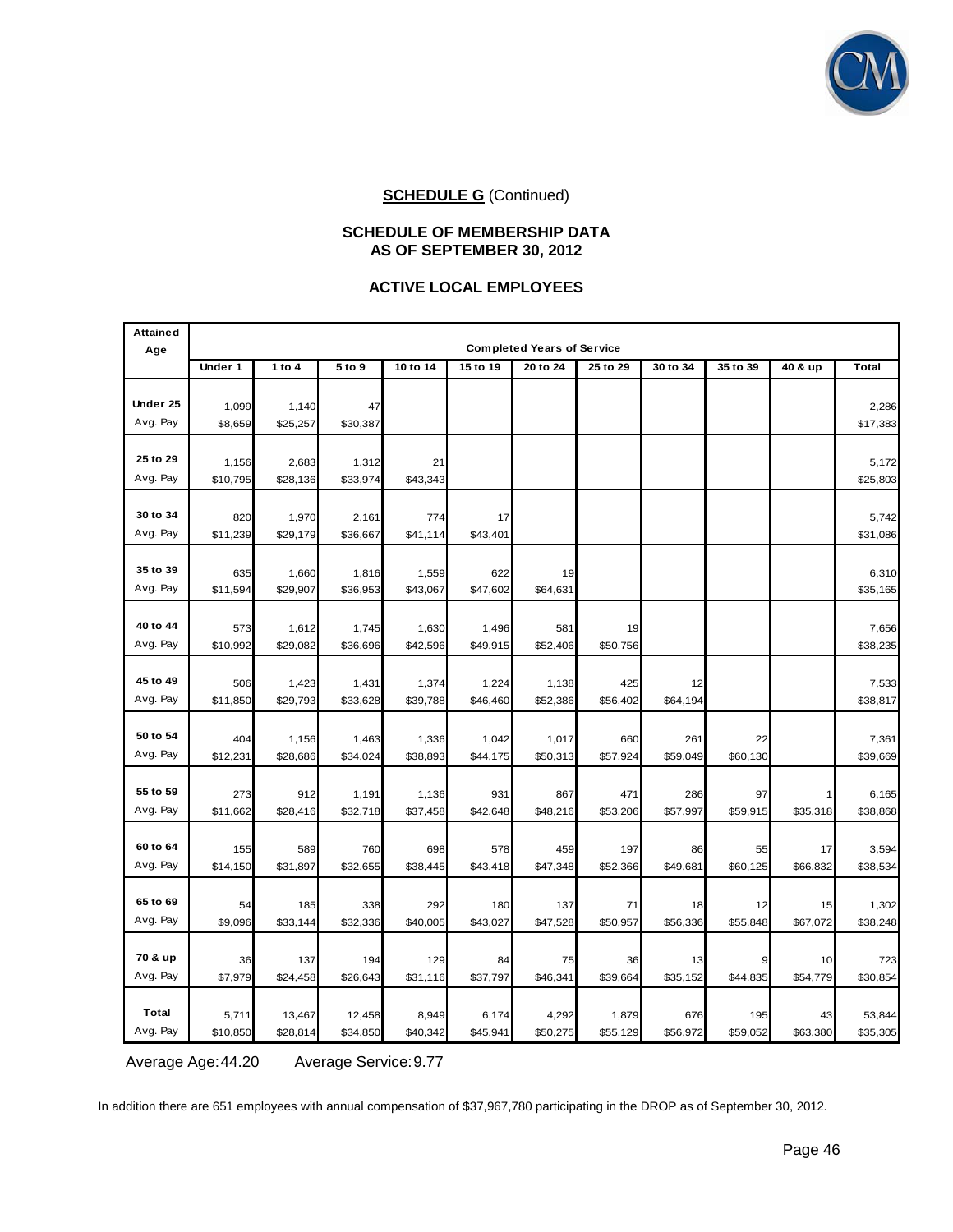

## **SCHEDULE OF MEMBERSHIP DATA AS OF SEPTEMBER 30, 2012**

## **NUMBER OF RETIRED MEMBERS AND THEIR BENEFITS BY AGE**

|           | <b>Number</b> | Total                  | Average                |
|-----------|---------------|------------------------|------------------------|
| Age       | of Members    | <b>Annual Benefits</b> | <b>Annual Benefits</b> |
| Under 50  | 343           | \$<br>10,661,449       | \$<br>31,083           |
| $50 - 54$ | 1600          | 47,588,740             | 29,743                 |
| $55 - 59$ | 3094          | 85,035,444             | 27,484                 |
| $60 - 64$ | 6629          | 157,678,055            | 23,786                 |
| $65 - 69$ | 7282          | 152,865,717            | 20,992                 |
| $70 - 74$ | 5618          | 109,900,047            | 19,562                 |
| $75 - 79$ | 4211          | 74,952,654             | 17,799                 |
| $80 - 84$ | 2743          | 43,359,041             | 15,807                 |
| $85 - 89$ | 1479          | 21,136,631             | 14,291                 |
| $90 - 94$ | 522           | 6,752,305              | 12,935                 |
| 95 & Over | 131           | 1,392,561              | 10,630                 |
|           |               |                        |                        |
| Total     | 33,652        | 711,322,644<br>\$      | \$<br>21,138           |

Average Age: 68.84

## **NUMBER OF DROP PARTICIPANTS AND THEIR BENEFITS BY AGE**

|           | <b>Number</b> | <b>Total</b>           |            | Average                |        |
|-----------|---------------|------------------------|------------|------------------------|--------|
| Age       | of Members    | <b>Annual Benefits</b> |            | <b>Annual Benefits</b> |        |
| Under 60  | 1191          | \$                     | 39,442,978 | \$                     | 33,118 |
| $60 - 64$ | <b>740</b>    |                        | 22,482,267 |                        | 30,381 |
| $65 - 69$ | 157           |                        | 4,424,067  |                        | 28,179 |
| $70 - 74$ | 20            |                        | 608,777    |                        | 30,439 |
| $75 - 79$ | 9             |                        | 205,889    |                        | 22,877 |
| $80 - 84$ | 3             |                        | 97,004     |                        | 32,335 |
| 85 & Over |               |                        | 31,394     |                        | 31,394 |
|           |               |                        |            |                        |        |
| Total     | 2,121         | \$                     | 67,292,376 | \$                     | 31,727 |

Average Age: 59.98